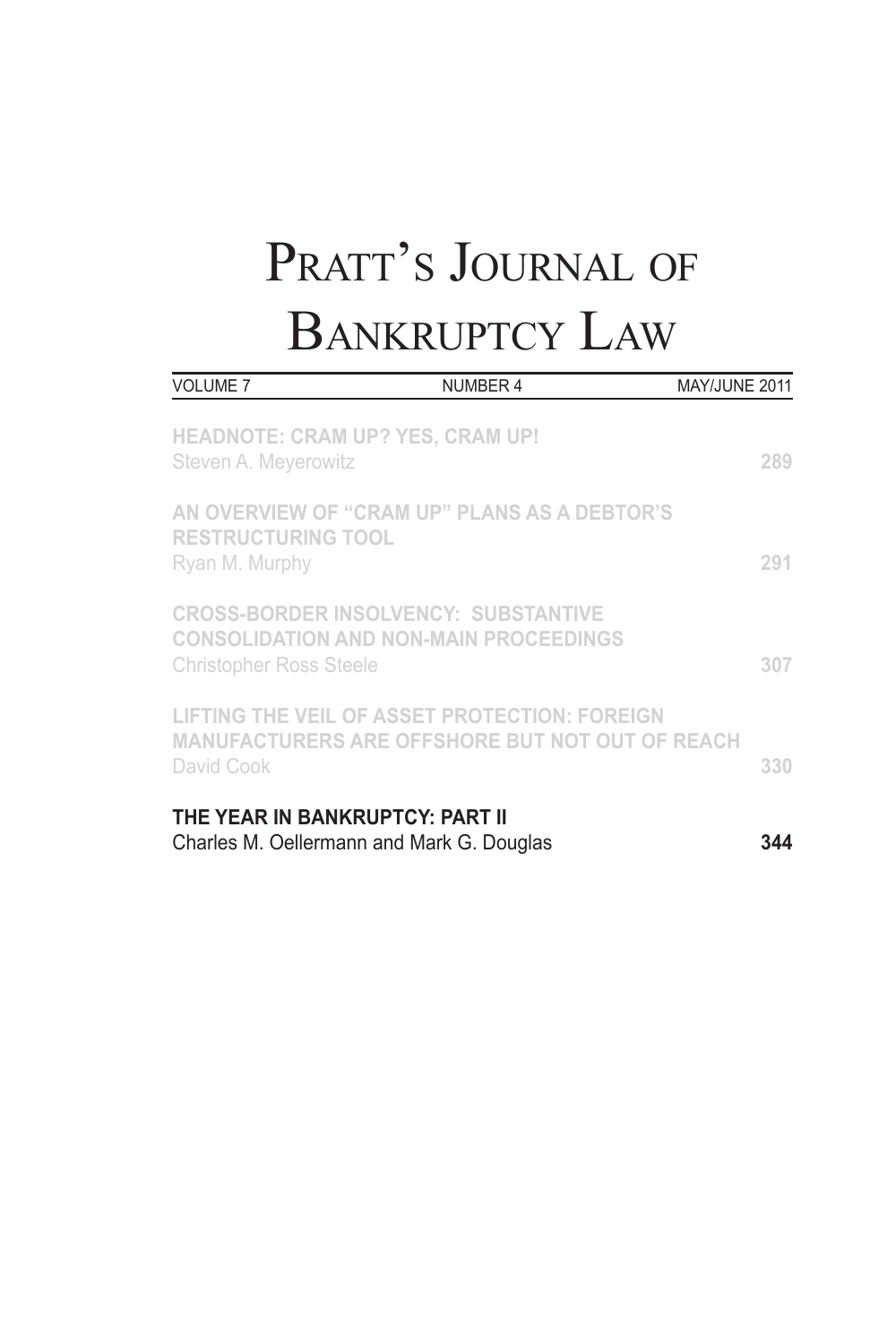#### **EDITOR-IN-CHIEF**

**Steven A. Meyerowitz**

*President, Meyerowitz Communications Inc.*

#### **BOARD OF EDITORS**

**Scott L. Baena** *Bilzin Sumberg Baena Price & Axelrod LLP*

**Leslie A. Berkoff** *Moritt Hock Hamroff & Horowitz LLP*

**Andrew P. Brozman** *Clifford Chance US LLP*

**Kevin H. Buraks** *Portnoff Law Associates, Ltd.*

**Peter S. Clark II**  *Reed Smith LLP*

**Thomas W. Coffey** *Tucker Ellis & West LLP* **Mark G. Douglas** *Jones Day*

**Timothy P. Duggan** *Stark & Stark*

**Gregg M. Ficks** *Coblentz, Patch, Duffy & Bass LLP*

**Mark J. Friedman** *DLA Piper Rudnick Gray Cary US LLP*

**Robin E. Keller** *Lovells*

**William I. Kohn**  *Schiff Hardin LLP* 

**Matthew W. Levin** *Alston & Bird LLP*

**Alec P. Ostrow** *Stevens & Lee P.C.*

**Deryck A. Palmer** *Cadwalader, Wickersham & Taft LLP* 

**N. Theodore Zink, Jr.** *Chadbourne & Parke LLP*

PRATT'S JOURNAL OF BANKRUPTCY LAW is published eight times a year by A.S. Pratt & Sons, 805 Fifteenth Street, NW., Third Floor, Washington, DC 20005-2207, Copyright © 2011 THOMPSON MEDIA GROUP LLC. All rights reserved. No part of this journal may be reproduced in any form — by microfilm, xerography, or otherwise — or incorporated into any information retrieval system without the written permission of the copyright owner. Requests to reproduce material contained in this publication should be addressed to A.S. Pratt & Sons, 805 Fifteenth Street, NW., Third Floor, Washington, DC 20005-2207, fax: 703-528-1736. For permission to photocopy or use material electronically from *Pratt's Journal of Bankruptcy Law*, please access www.copyright.com or contact the Copyright Clearance Center, Inc. (CCC), 222 Rosewood Drive, Danvers, MA 01923, 978-750-8400. CCC is a not-for-profit organization that provides licenses and registration for a variety of users. For subscription information and customer service, call 1-800-572-2797. Direct any editorial inquires and send any material for publication to Steven A. Meyerowitz, Editor-in-Chief, Meyerowitz Communications Inc., 10 Crinkle Court, Northport, NY 11768, SMeyerow@optonline.net, 631-261-9476 (phone), 631-261-3847 (fax). Material for publication is welcomed — articles, decisions, or other items of interest to bankers, officers of financial institutions, and their attorneys. This publication is designed to be accurate and authoritative, but neither the publisher nor the authors are rendering legal, accounting, or other professional services in this publication. If legal or other expert advice is desired, retain the services of an appropriate professional. The articles and columns reflect only the present considerations and views of the authors and do not necessarily reflect those of the firms or organizations with which they are affiliated, any of the former or present clients of the authors or their firms or organizations, or the editors or publisher. POSTMASTER: Send address changes to *Pratt's Journal of Bankruptcy Law*, A.S. Pratt & Sons, 805 Fifteenth Street, NW., Third Floor, Washington, DC 20005-2207.

*ISSN 1931-6992*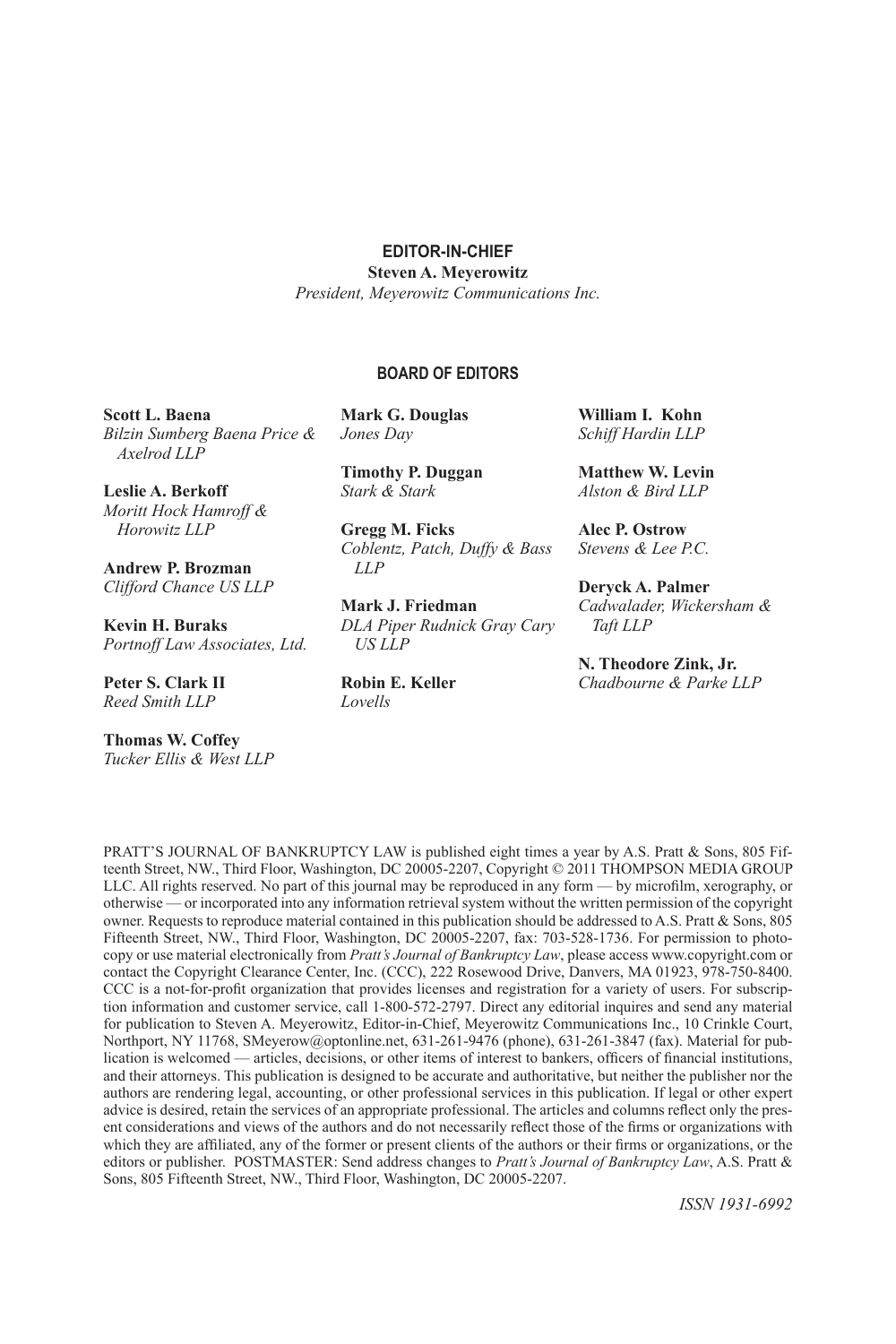# The Year in Bankruptcy 2010: Part II

CHARLES M. OELLERMANN AND MARK G. DOUGLAS

*In the conclusion of their two part article, the authors continue to explore the key bankruptcy developments from the past year.*

| Company                    | <b>Filing Date</b><br>Court | <b>Conf. Date</b><br><b>Effective Date</b> | <b>Assets</b><br>When<br>Filed | <b>Industry</b>  |
|----------------------------|-----------------------------|--------------------------------------------|--------------------------------|------------------|
| Chrysler LLC               | 04/30/2009<br>(S.D.N.Y.)    | 04/20/2010 CD<br>05/01/2010 ED             | \$39 billion                   | Automo-<br>biles |
| General Growth             | 04/16/2009                  | 10/21/2010 CD                              | \$29.5                         | Real             |
| Properties, Inc.           | (S.D.N.Y.)                  | 11/09/2010 ED                              | billion                        | Estate           |
| Lyondell Chemi-<br>cal Co. | 01/06/2009<br>(S.D.N.Y.)    | 04/24/2010 CD<br>04/30/2010 ED             | \$27 billion                   | Chemicals        |
| <b>Fremont General</b>     | 06/18/2010                  | 05/25/2010 CD                              | $$12.9$ bil-                   | Banking          |
| Corp.                      | (C.D. Cal.)                 | 06/11/2010 ED                              | lion                           |                  |
| R.H. Donnelley             | 05/28/2009                  | $01/12/2010$ CD                            | \$11.9 bil-                    | Media            |
| Corp.                      | (D. Del.)                   | 01/29/2010 ED                              | lion                           |                  |
| AbitibiBowater             | 04/16/2009                  | 11/22/2010 CD                              | \$8 billion                    | Paper            |
| Inc.                       | (D. Del.)                   | 12/09/2010 ED                              |                                | Products         |

## **NOTABLE EXITS FROM BANKRUPTCY IN 2010**

Charles M. Oellermann is a partner in the Business Restructuring and Reorganization Practice of Jones Day in Columbus. Mark G. Douglas is the firm's Restructuring Practice Communications Coordinator. The authors can be contacted, respectively at coellermann@jonesday.com and mgdouglas@jonesday.com.

344

Published in the May/June 2011 issue of *Pratt's Journal of Bankruptcy Law.* Copyright © 2011 THOMPSON MEDIA GROUP LLC. 1-800-572-2797.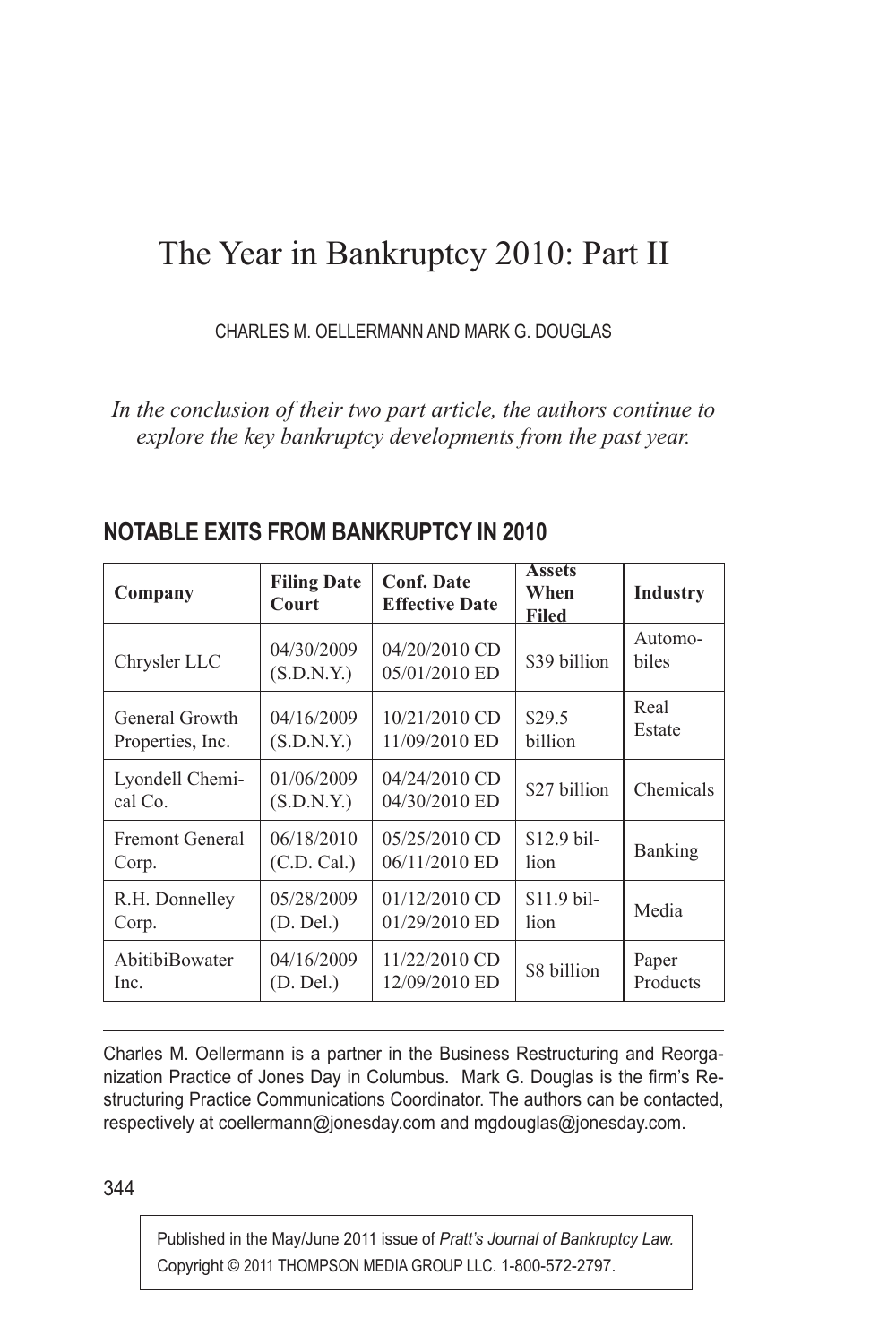#### THE YEAR IN BANKRUPTCY: PART II

| Smurfit Stone<br>Containers Corp.            | 01/26/2009<br>(D. Del.)   | 06/21/2010 CD<br>06/30/2010 ED | \$7.4 bil-<br>lion | Packaging                                  |
|----------------------------------------------|---------------------------|--------------------------------|--------------------|--------------------------------------------|
| Extended Stay,<br>Inc.                       | 06/15/2009<br>(S.D.N.Y.)  | 07/20/2010 CD<br>10/08/2010 ED | \$7.1 bil-<br>lion | Hospital-<br>ity                           |
| Station Casinos,<br>Inc.                     | 07/28/2009<br>(D. New.)   | 08/27/2010 CD<br>09/10/2010 ED | \$5.8 bil-<br>lion | Entertain-<br>ment and<br>Hospital-<br>ity |
| Visteon Corp.                                | 05/27/2009<br>(D. Del.)   | 08/31/2010 CD<br>10/01/2010 ED | \$5.2 bil-<br>lion | Auto<br>Parts                              |
| Aleris Interna-<br>tional Inc.               | 02/12/2009<br>(D. Del.)   | 05/13/2010 CD<br>06/01/2010 ED | \$5.1 bil-<br>lion | $Alu-$<br>minum<br>Products                |
| The Reader's Di-<br>gest Assoc. Inc.         | 08/24/2009<br>(S.D.N.Y.)  | 01/15/2010 CD<br>02/22/2010 ED | \$4 billion        | Media                                      |
| Spansion, Inc.                               | 03/01/2009<br>(D. Del)    | 04/16/2010 CD<br>05/10/2010 ED | \$3.8 bil-<br>lion | Computer<br>Manufac-<br>turing             |
| <b>AMCORE Fi-</b><br>nancial, Inc.           | 08/19/2010<br>(N.D. III.) | 12/15/2010 CD                  | \$3.8 bil-<br>lion | Banking                                    |
| Circuit City<br>Stores, Inc.                 | 11/10/2008<br>(E.D. Va.)  | 09/08/2010 CD<br>11/01/2010 ED | \$3.7 bil-<br>lion | Retail                                     |
| Chemtura Corp.                               | 03/18/2009<br>(S.D.N.Y.)  | 10/21/2010 CD<br>11/09/2010 ED | \$3 billion        | Chemicals                                  |
| Six Flags, Inc.                              | 06/13/2009<br>(D. Del.)   | 04/28/2010 CD<br>05/03/2010 ED | \$3 billion        | Entertain-<br>ment                         |
| Metro-Goldwyn-<br>Mayer Studios,             | 11/03/2010<br>(S.D.N.Y.)  | 12/02/2010 CD<br>12/20/2010 ED | \$2.7 bil-<br>lion | Media                                      |
| Inc.<br>The Citadel<br>Broadcasting<br>Corp. | 12/20/2009<br>(S.D.N.Y.)  | 05/19/2010 CD<br>06/03/2010 ED | \$2.4 bil-<br>lion | Media                                      |
| Trump Entertain-<br>ment Resorts,<br>Inc.    | 02/17/2009<br>(D.N.J.)    | 05/07/2010 CD<br>07/16/2010 ED | \$2.2 bil-<br>lion | Entertain-<br>ment and<br>Hospital-<br>ity |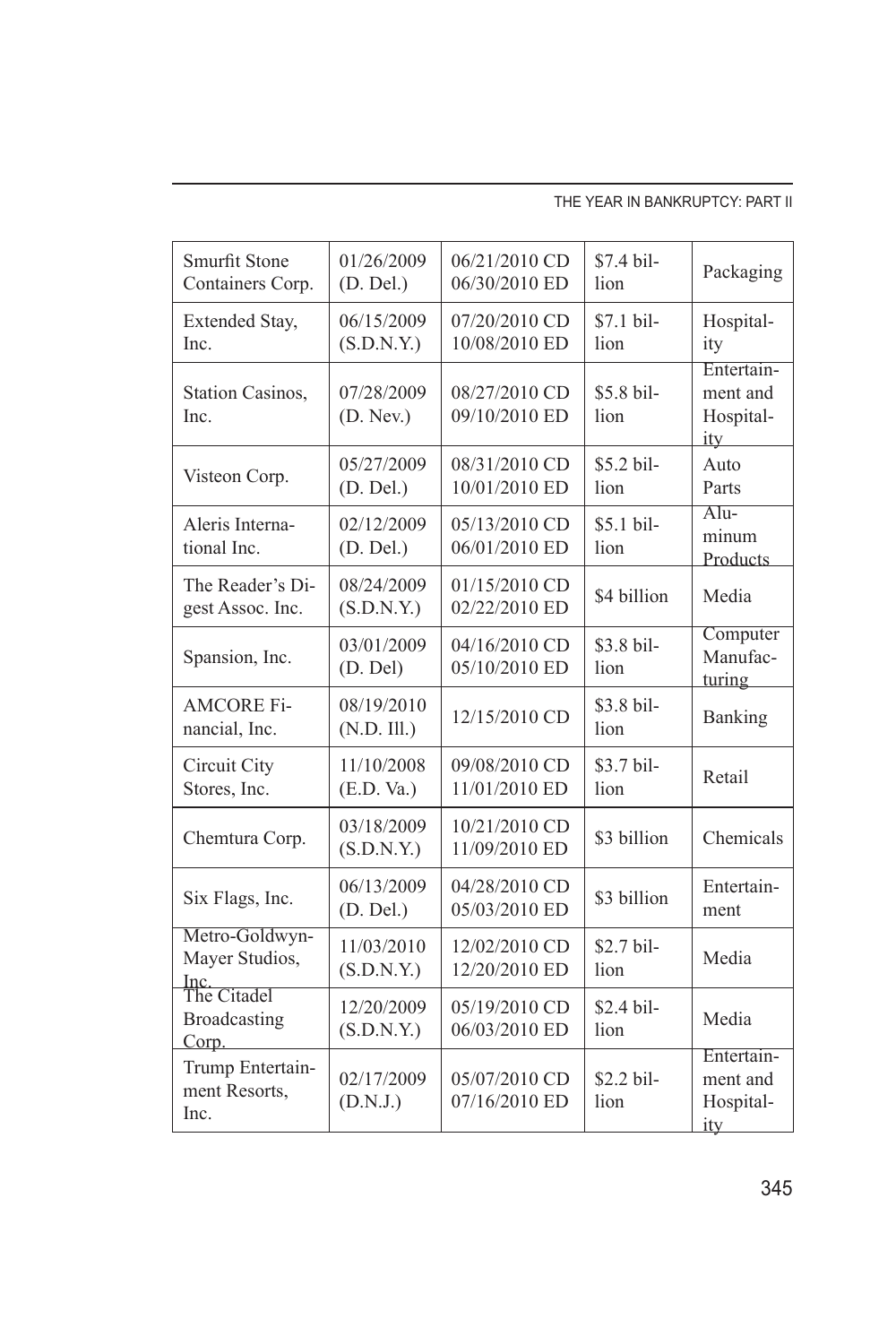| Capital Corp. of                  | 05/11/2009              | $01/21/2010$ CD                | $$2.1$ bil-         | Banking                                           |
|-----------------------------------|-------------------------|--------------------------------|---------------------|---------------------------------------------------|
| the West                          | (E.D. Cal.)             | 02/04/2010 ED                  | lion                |                                                   |
| Cooper Standard                   | 08/03/2009              | 05/12/2010 CD                  | $$1.8\,\text{bil}$  | Auto                                              |
| Holdings, Inc.                    | (D. Del.)               | 05/27/2010 ED                  | lion                | Parts                                             |
| Tropicana Enter-<br>tainment, LLC | 05/05/2008<br>(D. Del.) | 07/06/2009 CD<br>03/08/2010 ED | $$1.7$ bil-<br>lion | Entertain-<br>ment and<br>Hospital-<br><u>ity</u> |
| Metaldyne Corp.                   | 05/27/2009              | 02/23/2010 CD                  | $$1.6 \text{ bil}$  | Auto                                              |
|                                   | (S.D.N.Y.)              | 03/30/2010 ED                  | lion                | Parts                                             |
| Vertis, Inc.                      | 11/17/2010              | 12/16/2010 CD                  | $$1.5 \text{ bil}$  | Print Ad-                                         |
|                                   | (S.D.N.Y.)              | 12/20/2010 ED                  | lion                | vertising                                         |
| Truvo USA LLC                     | 07/01/2010              | 10/26/2010 CD                  | $$1.3$ bil-         | Print Ad-                                         |
|                                   | (S.D.N.Y.)              | 11/30/2010 ED                  | lion                | vertising                                         |
| Tarragon Corpo-                   | 01/12/2009              | 06/18/2010 CD                  | $$1.1$ bil-         | Real                                              |
| ration                            | (D.N.J.)                | 07/06/2010 ED                  | lion                | Estate                                            |
| Herbst Gaming,                    | 03/22/2009              | 01/22/2010 CD                  | $$1.08$ bil-        | Entertain-                                        |
| Inc.                              | (D. New.)               | 02/05/2010 ED                  | lion                | ment                                              |
| Affiliated Media                  | 01/22/2010              | 03/19/2010 CD                  | \$1.01 bil-         | Media                                             |
| Inc.                              | (D. Del.)               | 05/31/2010 ED                  | lion                |                                                   |

## **LEGISLATIVE DEVELOPMENTS**

## **Bankruptcy Studies to Be Conducted Under New Financial Reform Law**

President Barack Obama gave his imprimatur to the Dodd-Frank Wall Street Reform and Consumer Protection Act of 2010 on July 21. Relatively few of the provisions in the new law implicate the Bankruptcy Code. However, among other things, the law does call on the Board of Governors of the Federal Reserve System, in consultation with the Administrative Office of the U.S. Courts, to conduct two bankruptcyrelated studies.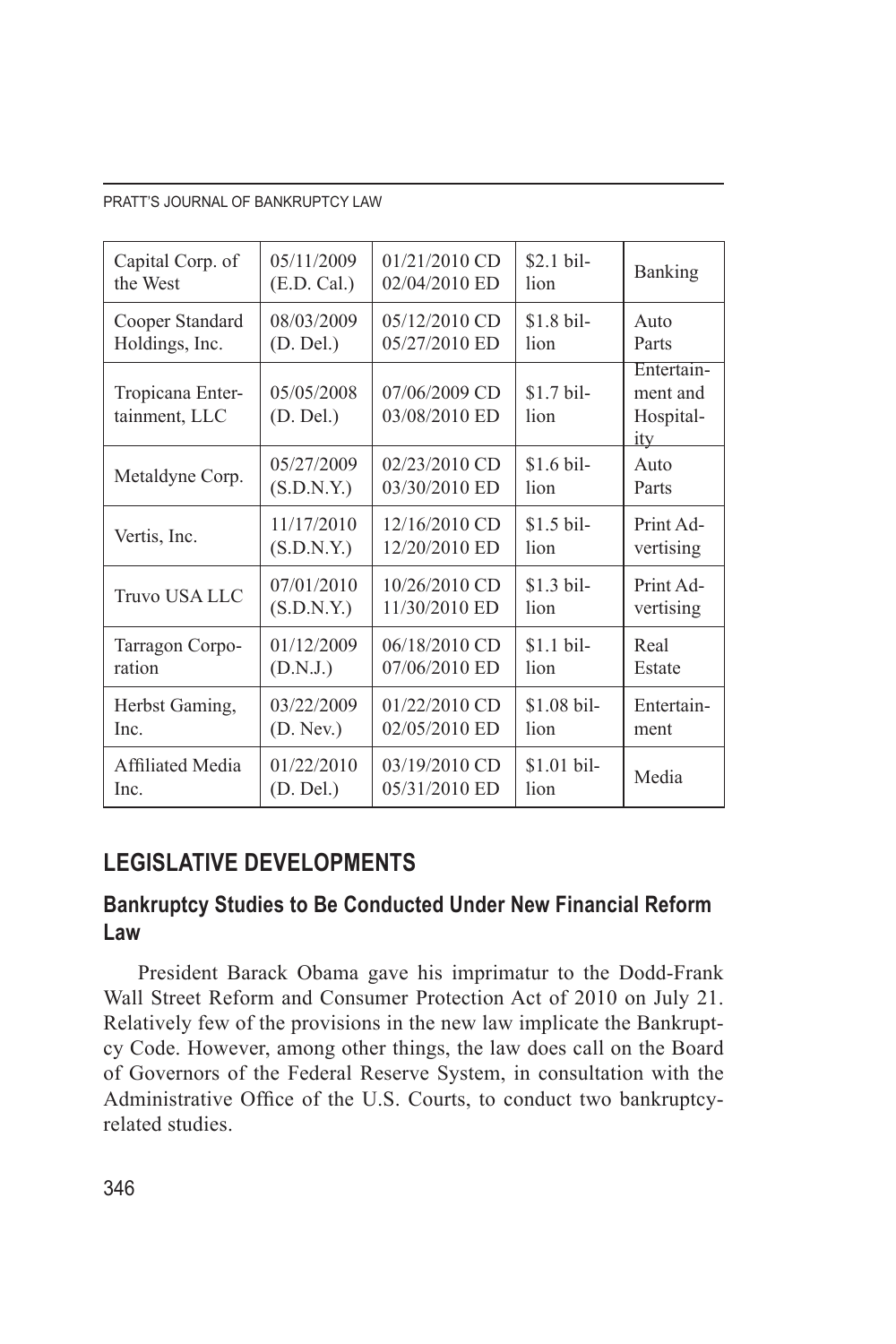One study deals with the bankruptcy process for financial institutions under Chapters 7 and 11 of the Bankruptcy Code. The other concerns international coordination of the bankruptcy process for nonbank financial institutions under the Bankruptcy Code and applicable foreign law. Reports of each of the studies must be submitted no later than one year after the date of enactment of the new law to the Senate Committee on Banking, Housing, and Urban Affairs; the House Committee on Financial Services; and the House and Senate Judiciary Committees.

## **Technical Corrections to the Bankruptcy Code Enacted**

On December 23, 2010, President Obama signed into law the Bankruptcy Technical Corrections Act of 2010, which makes technical corrections to the Bankruptcy Code relating to amendments made by the Bankruptcy Abuse Prevention and Consumer Protection Act of 2005. The legislation does not make changes to substantive law, but is instead intended to make the Bankruptcy Code easier to understand by bankruptcy professionals and judges. The technical corrections pertain to:

- (1) the power of the court;
- (2) waiver of sovereign immunity;
- (3) public access to papers;
- (4) who may be a debtor;
- (5) penalties for fraudulent or negligent preparation of bankruptcy petitions;
- (6) debtor reporting requirements;
- (7) the automatic stay;
- (8) case administration;
- (9) determination of tax liability;
- (10) priorities of creditors and claims;
- (11) debtors' duties;
- (12) exceptions to discharge;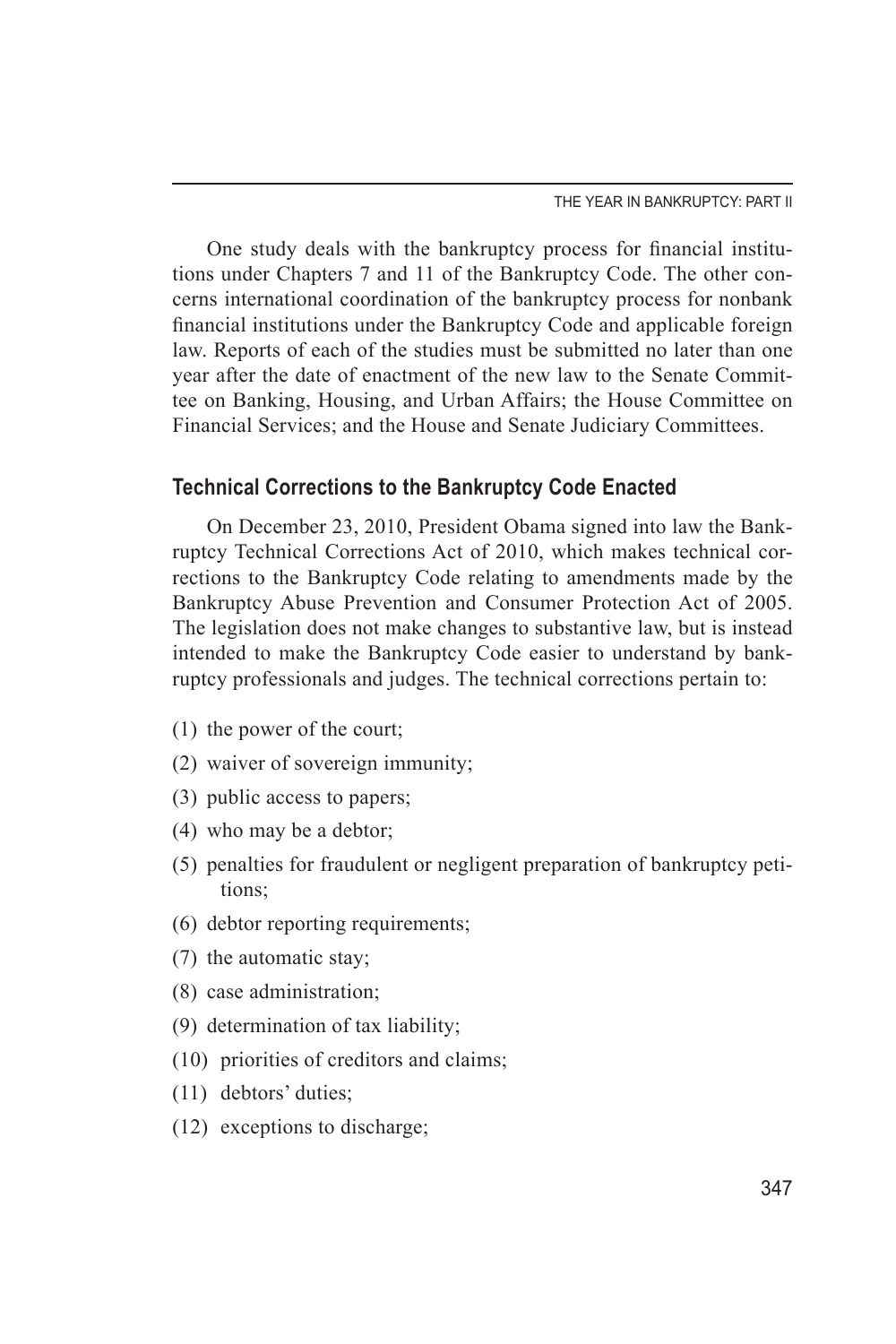- (13) restrictions on debt-relief agencies;
- (14) property of the estate;
- (15) abandonment of property of the estate;
- (16) treatment of certain liens; and
- (17) conversion or dismissal of bankruptcy cases.

## **Bankruptcy Rule Amendments Effective**

Several changes to the Federal Rules of Bankruptcy Procedure (the "Bankruptcy Rules") took effect on December 1, 2010. Many of the changes implement Chapter 15, which was added to the Bankruptcy Code in 2005 to govern cross-border bankruptcy and insolvency cases. The amendments were approved by the U.S. Supreme Court on April 28 and transmitted to Congress in May.

Among other changes, the amendments include the following:

- Amendment of Rule 1014 to apply the rule's venue provisions to Chapter 15 cases.
- Amendment of Rule 1015 to include Chapter 15 cases among those subject to the rule, which authorizes the court to order the consolidation or joint administration of cases.
- Amendments to Rule 1018 to reflect the enactment of Chapter 15 in 2005. The amendments also clarify that the rule applies to contests over involuntary petitions but does not apply to matters that are merely related to a contested involuntary petition.
- Amendments to Rule 5009, which governs the closing of Chapter 7, 12, 13, and 15 cases, to require a foreign representative in a Chapter 15 case to file and give notice of the filing of a final report in the case.
- Addition of new Rule 5012, which establishes a procedure in Chapter 15 cases for obtaining the approval of an agreement regarding communications in, and the coordination of the proceedings with, cases involving the debtor pending in other countries.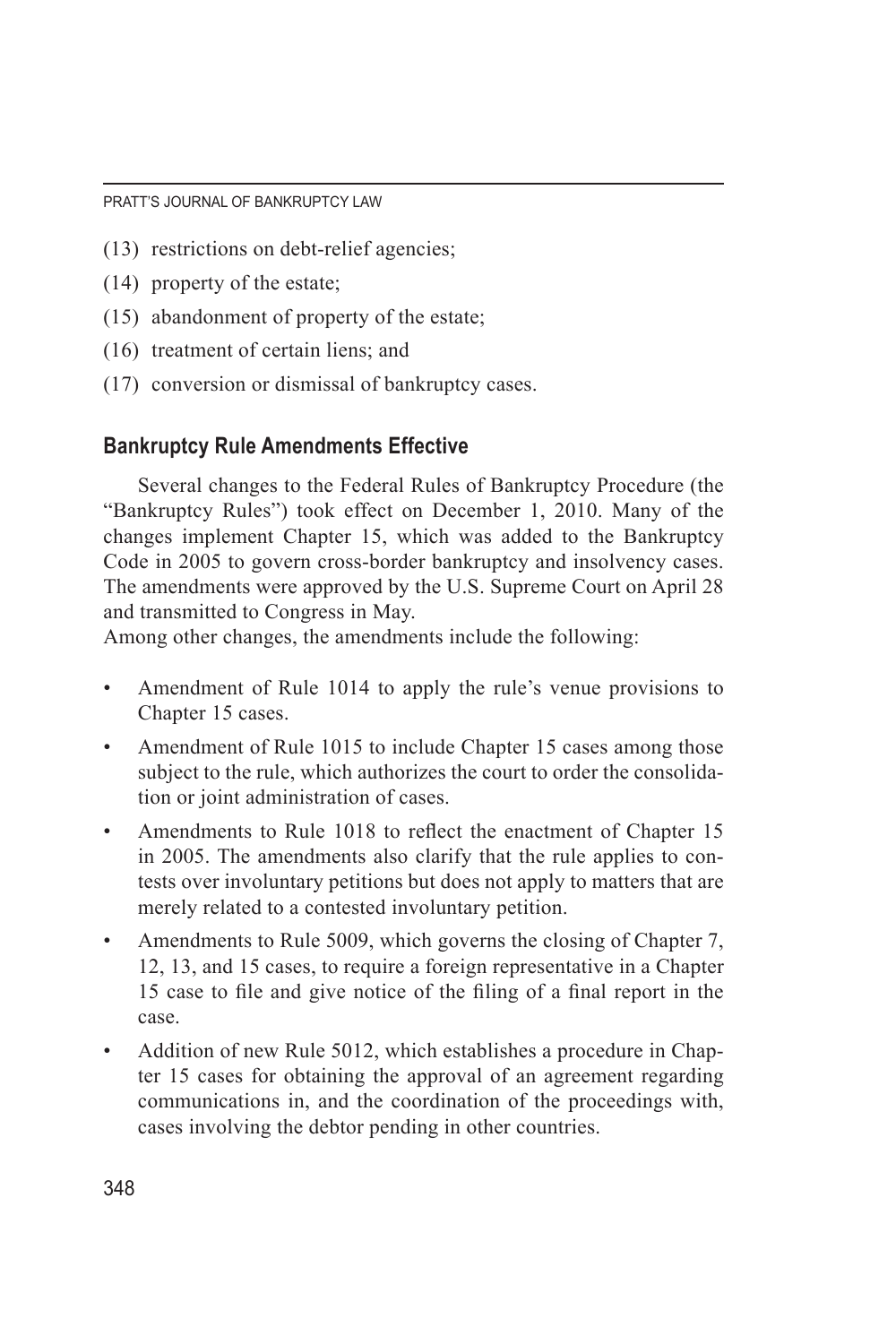• Amendment of Rule 9001 to apply to the rules the definitions of words and phrases listed in Section 1502 of the Bankruptcy Code governing cross-border insolvencies.

## **Proposed Bankruptcy Code Amendments to Benefit Employees and Retirees**

On September 15, 2010, the House Subcommittee on Commercial and Administrative Law voted to report H.R. 4677 to the full House Judiciary Committee. Entitled the "Protecting Employees and Retirees in Business Bankruptcies Act of 2010," H.R. 4677 contains substantial changes to federal law aimed at protecting employee wages and benefits during a Chapter 11 case. The bill's Senate companion, S. 3033, was introduced on February 24, 2010. Among the provisions in H.R. 4677 are the following:

- Enhanced priority for employee wage and benefit claims in bankruptcy and doubling of the cap on priority employee wage claims to \$20,000.
- Expanded scope of priority wage claims to include claims for severance pay owed to employees other than executives and consultants, as well as claims under the Worker Adjustment and Retraining Notification Act.
- A provision allowing claims for stock value losses in defined-contribution pension plans if the losses were caused by fraud or the breach of a duty owed to the employee.
- Added requirements under Section 1113 of the Bankruptcy Code for rejecting collective bargaining agreements in Chapter 11, including a requirement that any proposed reduction in employee compensation be "not more than the minimum savings essential to permit the debtor to exit bankruptcy" and be part of a plan that includes savings in management personnel costs. Also, the court could allow rejection of a bargaining agreement only if proposed modifications would not, among other things, "cause a material diminution of the purchasing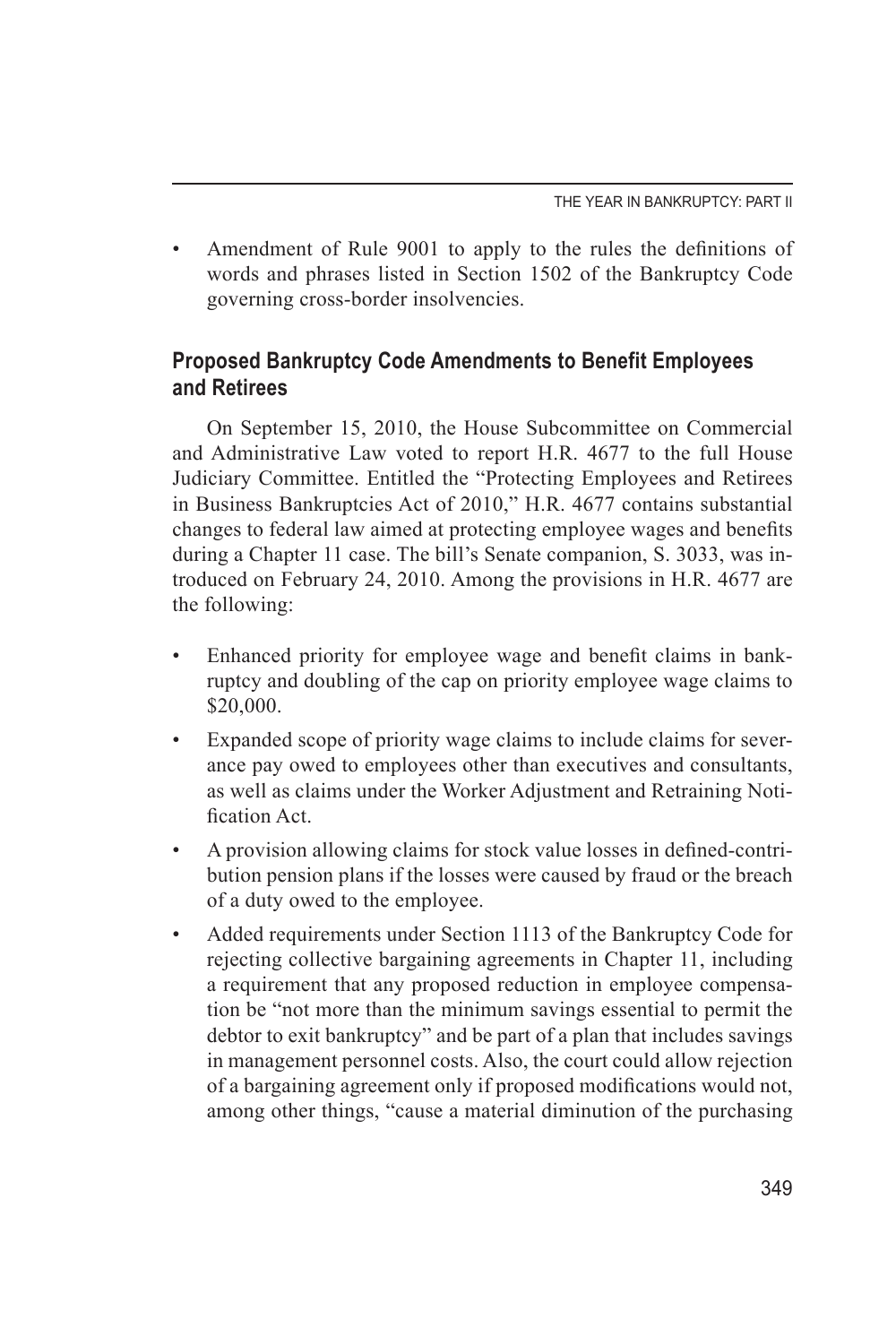power of the employees covered by the agreement." The implementation of executive bonus plans during the Chapter 11 case or the 180-day period preceding the filing would be presumed to be overly burdensome to employees and would preclude rejection of the bargaining agreement. Similar restrictions are included in H.R. 4677 for proposed modifications to retiree benefits under Section 1114.

- Significant restrictions on payment of executive bonuses before, during, and after a bankruptcy case and a prohibition against any deferred compensation plan for executives and insiders if a definedbenefit pension plan for employees is terminated during the bankruptcy case or the 180-day period preceding the filing.
- A provision exempting from the scope of the automatic stay arbitration proceedings commenced prepetition under a collective bargaining agreement as well as acts to enforce a prepetition arbitration award or settlement.

## **Enactment of the Austrian "Chapter 11"**

Austria implemented radical changes to its insolvency law and introduced a new restructuring proceeding with self-administration (*Sanierungsverfahren mit Eigenverwaltung*) on July 1, 2010, in its newly adopted Insolvency Code (*Insolvenzordnung*). One of the main features of the new form of insolvency proceeding is that the insolvent company largely remains in control of its business, but under the supervision of a restructuring administrator, much in the same way that a Chapter 11 debtor in possession in the U.S. continues to manage its property and affairs under the supervision of the bankruptcy court.

## **Amendments to Russia's Insolvency Law**

On December 28, 2010, Russian President Dmitry Medvedev signed into law Federal Law No. 429-FZ, which amends Federal Law No. 127- FZ on insolvency (bankruptcy) dated October 26, 2002. Among the amendments are changes to regulations concerning Russia's Bankruptcy Registry requiring that bankruptcy records, including the names, ad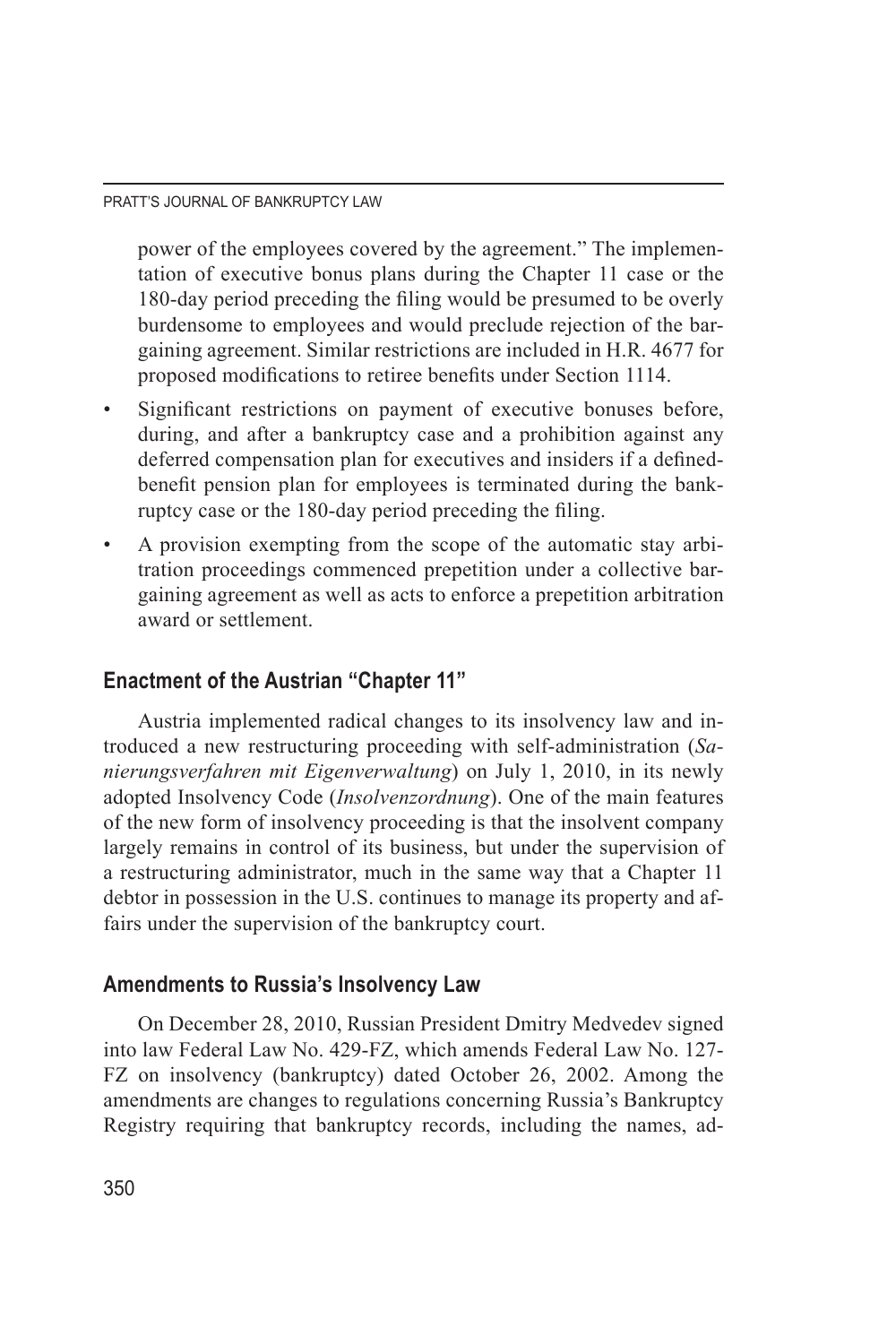dresses, tax identification information and other registration numbers of insolvent entities, filing dates, and information regarding creditor claims and bankruptcy sales, be made publicly available both in print and online in a readily searchable format. The amendments were adopted on December 21, 2010, by the State Duma, the lower house of parliament, and on December 24 by the Federation Council, the upper house of parliament. They become effective on April 1, 2011, with certain exceptions.

## **NOTABLE BUSINESS BANKRUPTCY DECISIONS OF 2010**

## **Allowance/Disallowance/Priority of Claims**

As part of the overhaul of bankruptcy laws in 1978, Congress for the first time included the definition of "claim" as part of the Bankruptcy Code. A few years later, in *Avellino & Bienes v. M. Frenville Co. (In re M. Frenville Co.)*, 744 F.2d 332 (3d Cir. 1984), the Third Circuit became the first court of appeals to examine the scope of this new definition in the context of the automatic stay. In interpreting the definition of "claim," the Third Circuit focused on the "right to payment" language in that definition and ultimately held that a claim arises when a claimant's right to payment accrues under applicable nonbankruptcy law. Subsequent to the decision in *Frenville*, courts in other jurisdictions almost unanimously criticized the Third Circuit's adoption of the "accrual" test because it appeared to contradict the broad definition of "claim" enunciated by Congress in the Bankruptcy Code.

On June 2, 2010, the Third Circuit issued an en banc decision in *Jeld-Wen, Inc. v. Van Brunt (In re Grossman's Inc.)*, 607 F.3d 114 (3d Cir. 2010), specifically overruling *Frenville* and 26 intervening years of precedent. In *Grossman's*, the court rejected the widely criticized accrual test initially adopted in *Frenville* and instead opted for a version of the "conduct" test used by other courts to determine when a claim arises for purposes of the Bankruptcy Code. With this ruling, the Third Circuit fundamentally altered how courts in the Third Circuit will determine whether an entity has a claim in bankruptcy.

A new administrative-expense priority was added to the Bankruptcy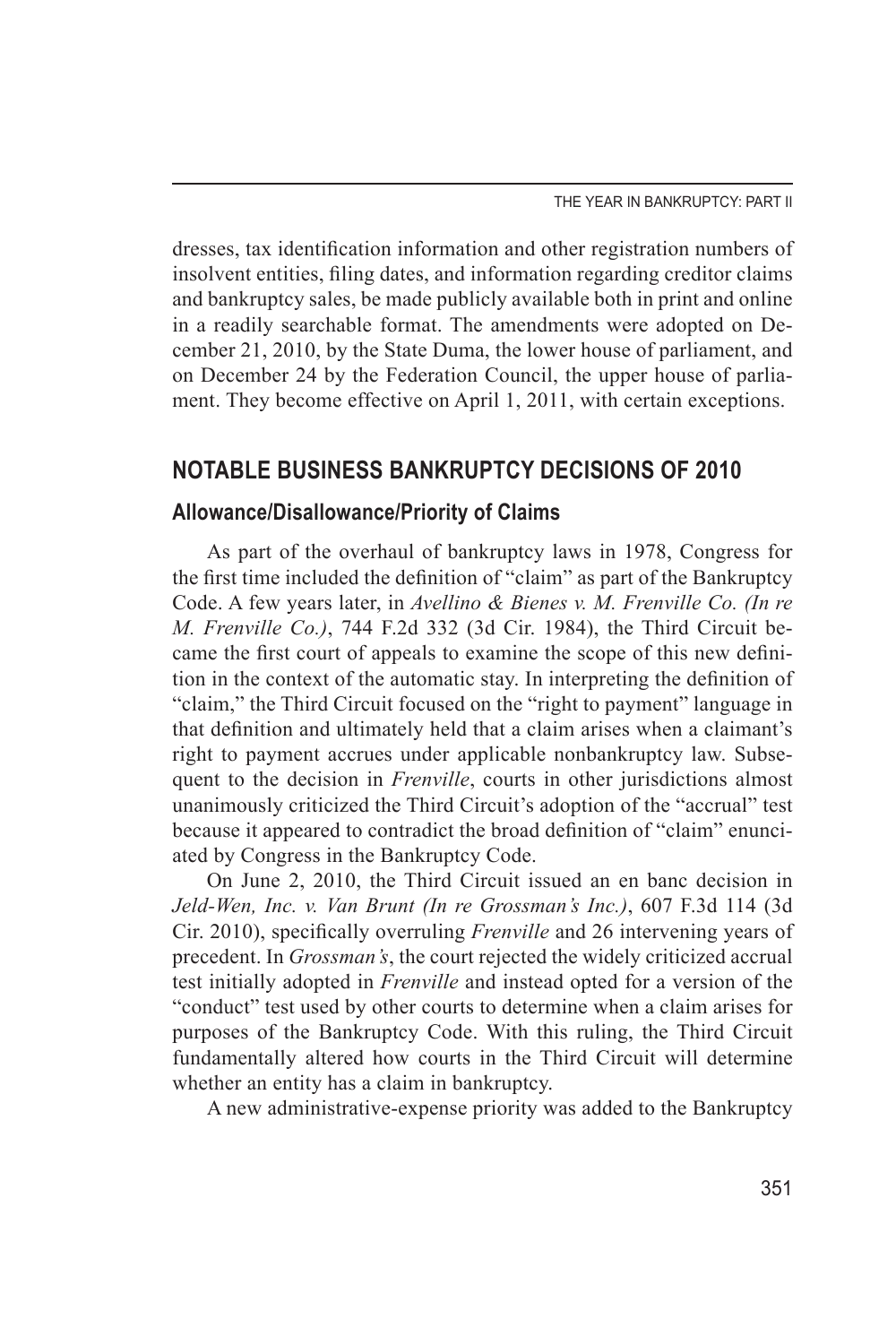Code as part of the 2005 bankruptcy reforms for claims based upon the value of goods received by a debtor from vendors in the ordinary course of business within 20 days of filing for bankruptcy. A dispute has arisen in the courts as to whether such "20-day claims" under Section 503(b) (9) of the Bankruptcy Code are subject to disallowance (temporary or otherwise) under Section 502(d) if the vendor is alleged to have been the recipient of a preference or other avoidable transfer. In *In re Circuit City Stores, Inc.*, 426 B.R. 560 (Bankr. E.D. Va. 2010), a Virginia bankruptcy court disagreed with a number of other courts in holding that 20-day claims held by avoidable-transfer recipients must be disallowed under Section 502(d), pending the return of prepetition payments that are the subject of avoidance litigation.

In *In re Oldco M Corp.*, 438 B.R. 775 (Bankr. S.D.N.Y. 2010), the bankruptcy court ruled that an allowed-administrative-expense priority under Sections  $503(b)(1)(A)$  and  $507(a)(2)$  of the Bankruptcy Code does not depend on the definition of the term "claim." An "allowed administrative expense," the court explained, includes the "actual, necessary costs and expenses of preserving the estate," without regard to whether those expenses might also satisfy the definition of a "claim" under Section 101(5). The court nonetheless denied a request by the Michigan Department of Natural Resources and Environment for an order conferring administrative priority on its claim for future remediation costs at a facility sold during the debtor's bankruptcy case, because the Department failed to demonstrate that it had expended any money for response costs or that it would be required to do so in the future.

The Bankruptcy Code treats insiders with increased scrutiny, from longer preference periods to rigorous equitable subordination principles, denial of Chapter 7 trustee voting rights, disqualification in some cases of votes on a cramdown Chapter 11 plan, and restrictions on postpetition key-employee compensation packages. The treatment of claims by insiders for prebankruptcy services is no exception to this general policy: Section 502(b)(4) disallows any insider claim for services to the extent the claim exceeds the "reasonable value" of such services.

In *In re Delta Air Lines, Inc.*, 2010 WL 423279 (Bankr. S.D.N.Y. Feb. 3, 2010), a New York bankruptcy court ruled that the debtor's chief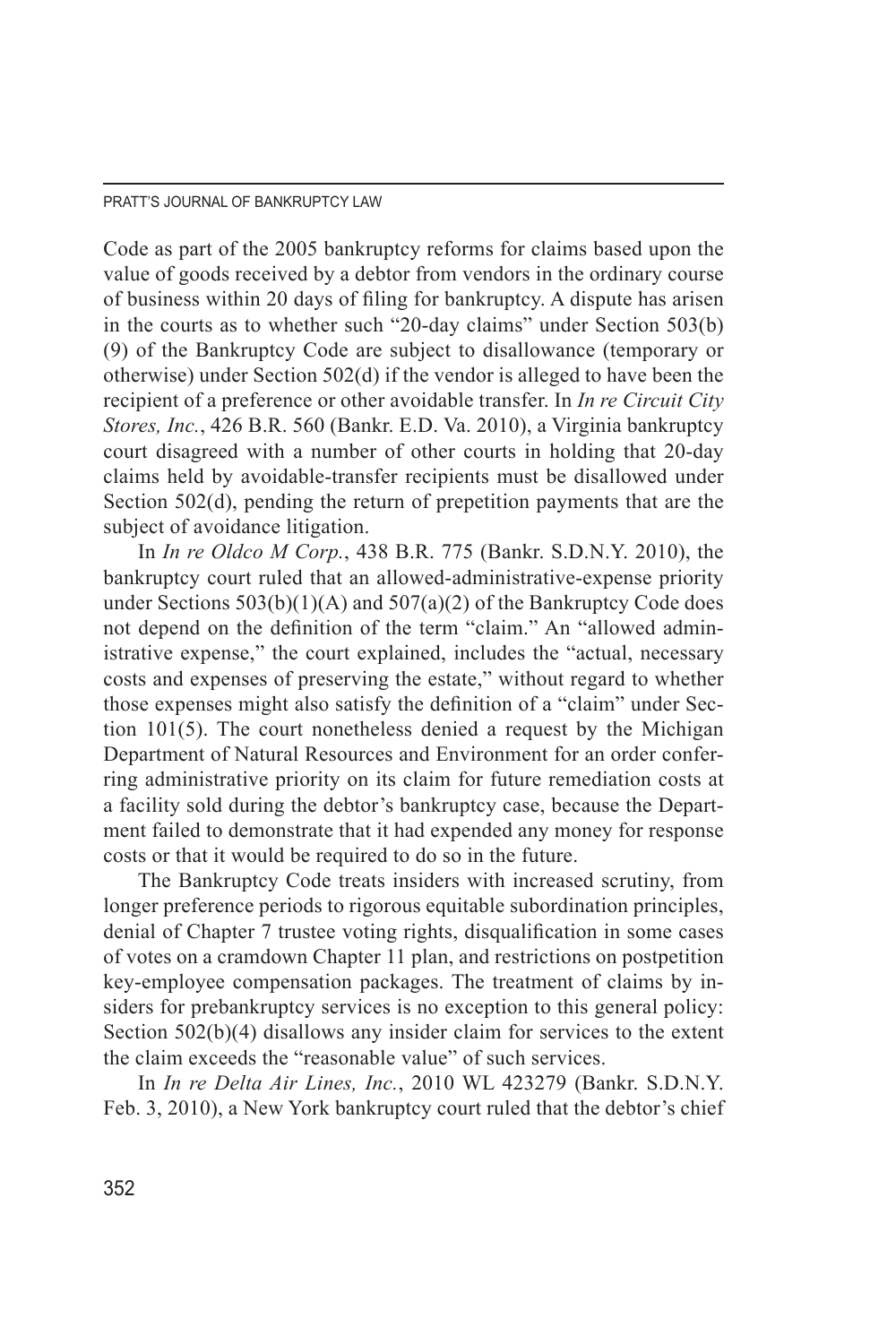financial officer remained an insider despite submitting a resignation letter while she was negotiating her subsequent consulting agreement and that claims arising from the debtor's rejection of her prepetition consulting agreement were limited by Section 502(b)(4) and should be capped at zero due to compensation already received.

Changes made to Section 548(a) of the Bankruptcy Code in 2005 made it easier for a bankruptcy trustee or Chapter 11 debtor in possession ("DIP") to avoid and recover severance payments made (or promised) to an executive terminated prior to a bankruptcy filing if the amount of the payment is later deemed to be excessive. The Fifth Circuit Court of Appeals applied Section 548(a) in this context in 2010. In *In re TransTexas Gas Corp.*, 597 F.3d 298 (5th Cir. 2010), the court affirmed a ruling below authorizing a DIP to avoid prepetition severance payments made to an executive as fraudulent transfers. Although it would appear that the court of appeals mistakenly applied the post-2005 amendment version of Section 548(a), the ruling highlights the importance of proving reasonably equivalent value if an insider is to retain payments under or enforce a severance agreement.

Restrictions on a borrower's ability to prepay secured debt are a common feature of bond indentures and credit agreements. Lenders often incorporate "no-call" provisions to prevent borrowers from refinancing or retiring debt prior to maturity. Alternatively, a loan agreement may allow prepayment at the borrower's option, but only upon payment of a "make-whole premium" (commonly referred to as a "prepayment penalty"). The purpose of these prepayment penalties is to compensate the lender for the loss of the remaining stream-of-interest payments it would otherwise have received had the borrower paid the debt through maturity.

Bankruptcy courts almost uniformly refuse to enforce no-call provisions against debtors and routinely allow the debtor to repay outstanding debt. Also, courts sometimes disallow lender claims for payment of make-whole premiums for breach of a no-call provision because those premiums are generally not due under the applicable loan documents during the no-call period. Some courts are similarly loath to buy into a lender's alternative argument that it should be entitled to contract dam-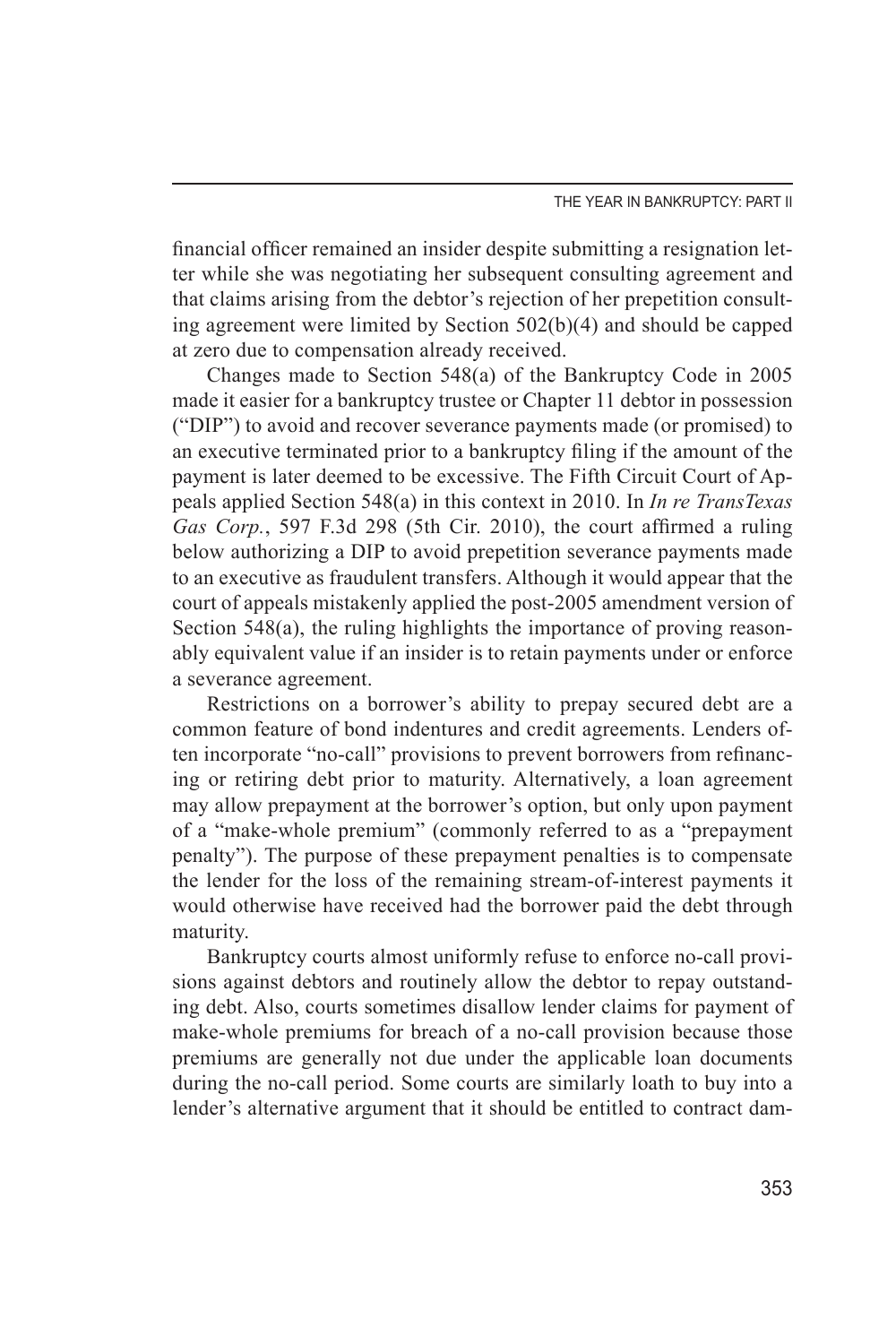ages claims (apart from a make-whole premium) for "dashed expectations" when its outstanding debt has been paid prior to its original maturity.

These issues were the subject of several important rulings handed down in 2010. For example, in *HSBC Bank USA, Nat'l Ass'n v. Calpine Corp.*, 2010 WL 3835200 (S.D.N.Y. Sept. 15, 2010), the debtor sought to refinance its DIP financing to repay approximately \$2.5 billion of prepetition secured project-level debt. Two tranches of the debt contained no-call provisions barring repayment during certain time payments but allowed prepayment afterward upon the payment of a make-whole premium, while the third tranche barred prepayment until maturity. The debtor sought to repay all three tranches during the no-call periods. The lenders objected, claiming that their loan documents prohibited the repayment, and if repayment were allowed, they should be entitled to dashed-expectation claims.

The bankruptcy court ruled that no-call provisions "are unenforceable in chapter 11 cases." In addition, the court held that, because the loan agreements never specifically required the payment of any "charges" for make-whole damages resulting from repayment of the debt upon maturity in the event of acceleration, the lenders were not entitled to make-whole damages as part of their allowed secured claims under Section 506(b). However, the court ruled that the lenders were entitled to unsecured claims for dashed expectations. On September 15, 2010, the district court reversed this last determination on appeal. It held that any claim for damages for breach of a no-call provision is precluded by the disallowance under Section 502(b)(2) of a claim for unmatured interest, because the automatic acceleration of the debt upon bankruptcy made any future interest obligations that would otherwise have accrued "unearned" as of the petition date.

A Mississippi bankruptcy court confronted the same issue in *In re Premier Entertainment Biloxi LLC*, 2010 WL 3504105 (Bankr. S.D. Miss. Sept. 3, 2010). Like the district court in *Calpine*, the court in *Premier Entertainment Biloxi* ruled that the lenders were not entitled to a secured claim for make-whole damages because the indenture required prepayment penalties only if the debtor repaid the loan prior to matu-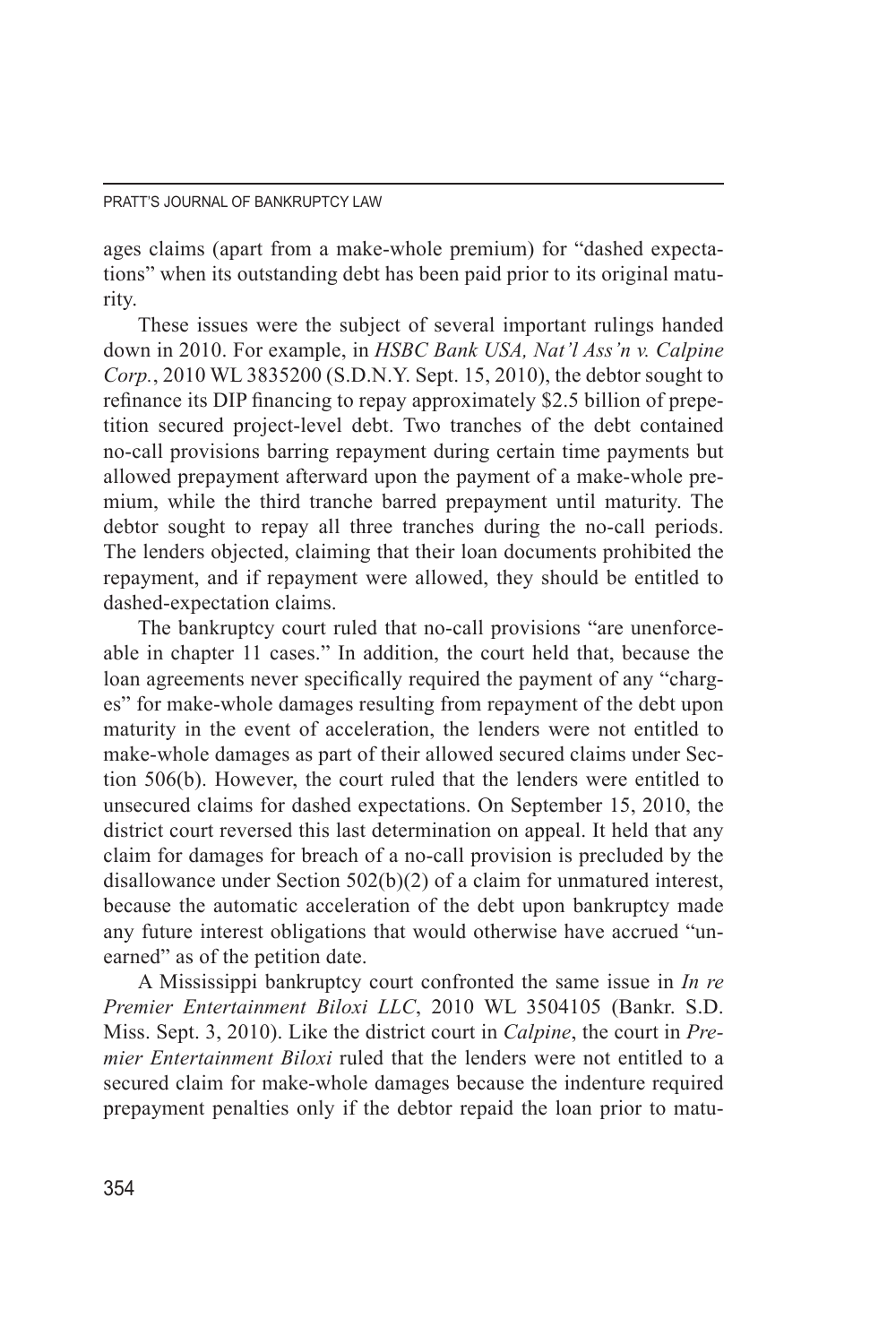THE YEAR IN BANKRUPTCY: PART II

rity, and maturity was automatically accelerated as a consequence of the debtor's bankruptcy filing. However, the court sided with the bankruptcy court in *Calpine*, awarding the lenders an unsecured claim for dashed expectations, emphasizing that "the non-breaching party is not deprived of a monetary remedy just because no-call provisions are not subject to the remedy of specific performance in bankruptcy cases." Moreover, the court noted, "absent compelling equitable considerations," when a debtor is solvent, as was the (unusual) case in *Premier Entertainment Biloxi*, "it is the role of the bankruptcy court to enforce the creditors' contractual rights."

The next contribution to this debate was offered by the bankruptcy court in *In re Chemtura Corp.*, 2010 WL 4272727 (Bankr. S.D.N.Y. Oct. 21, 2010), but in a slightly different context. In *Chemtura*, the debtors sought bankruptcy-court approval of a global settlement among the debtors, the unsecured creditors' committee, and an ad hoc bondholder group in connection with confirmation of a Chapter 11 plan. Among other things, the settlement contemplated prepayment by the debtors of certain notes, a make-whole settlement payment, and a damages settlement payment for the debtors' breach of a no-call provision. The bankruptcy court approved the settlement. The court carefully analyzed several factors, including the parties' relative litigation positions and likelihood of prevailing on each of the issues involved and the impact that the debtors' insolvency should have on damages claims arising from breach of the no-call provision. On the basis of that analysis, the court ruled that the settlement was reasonable, even "[t]aking into account the new thinking in the area, as articulated in [the district court's ruling in *Calpine*] and *Premier Entertainment Biloxi*."

Liquidated damages (albeit not in the context of a no-call provision) were also the subject of the court's ruling in *In re Saint Vincent's Catholic Medical Centers of New York*, 2010 WL 4553542 (Bankr. S.D.N.Y. Nov. 12, 2010). In *Saint Vincent's*, an oversecured creditor's loan documents included an "*ipso facto*" clause accelerating the maturity of a mortgage loan upon the borrower's bankruptcy filing, as well as an "acceleration indemnification," or liquidated damages clause, triggered by the *ipso facto* clause. The court ruled that the creditor's allowed secured claim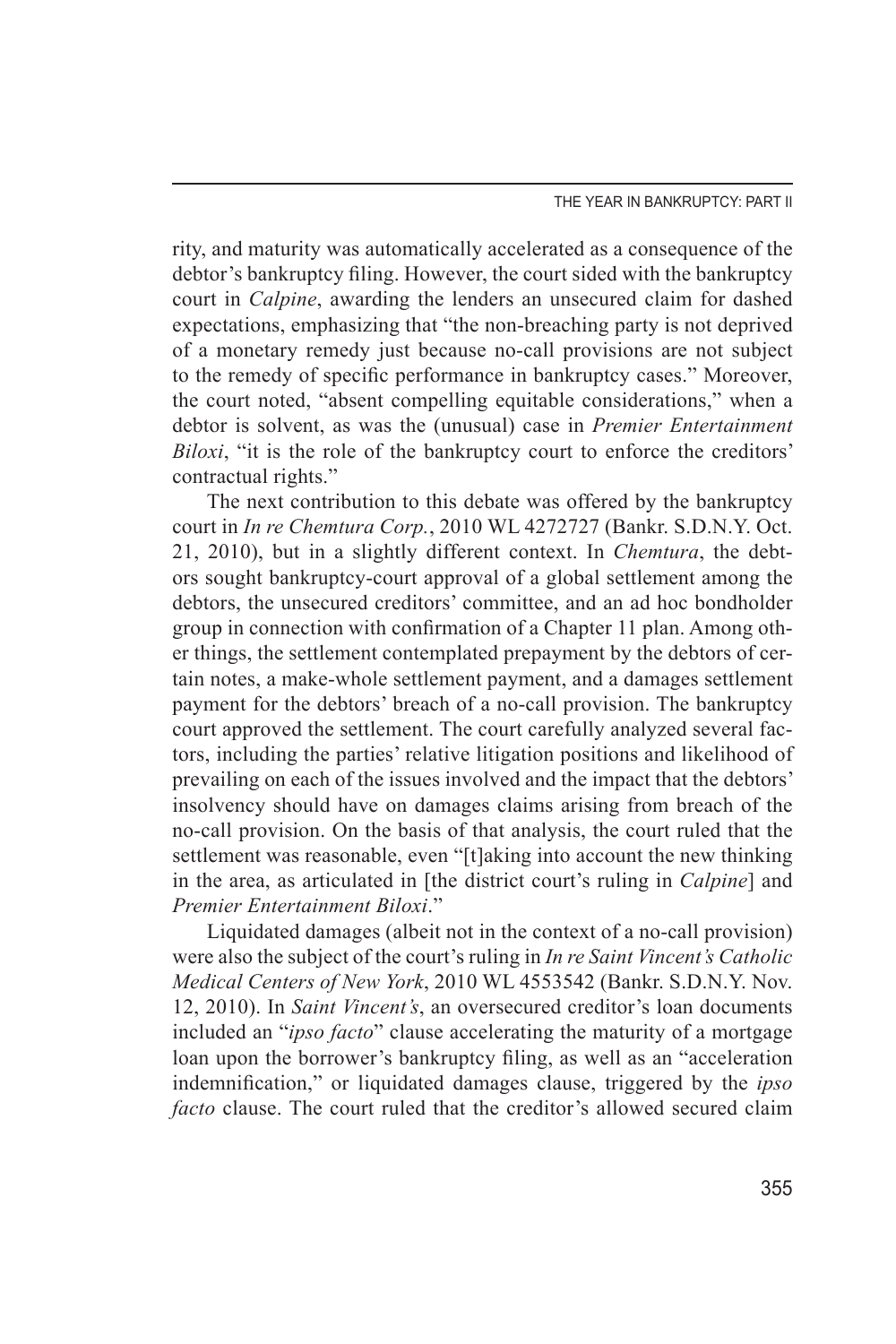under Section 506(b) of the Bankruptcy Code included the outstanding principal amount of the mortgage loan, the acceleration indemnification, attorneys' fees, and interest at the regular, nondefault contract rate up to the date of the sale of the property.

In *In re Adelphia Communications Corp.*, 2010 WL 4791795 (Bankr. S.D.N.Y. Nov. 18, 2010), the court held that Section 503(b) does not provide the exclusive standard for determining whether fees incurred by individual creditors may be paid by the estate. Instead, the court explained, the inquiry should concern whether a provision in a Chapter 11 plan providing for the payment of creditors' legal fees is "appropriate," and a bankruptcy court should not adjudge a plan provision to be otherwise on the basis of anything short of a conflict with bankruptcy case law, nonbankruptcy statutory or case law, or clear public-policy concerns. The court ruled that, where a debtor agreed as part of a settlement with litigious unsecured creditors (distressed-debt investors) to pay the individual creditors' reasonable attorneys' fees, the creditors were entitled to payment of reasonable attorneys' fees without establishing that they had made a "substantial contribution" or that the underlying services benefited the estate.

## **Avoidance Actions/Trustee's Avoidance and Strong-Arm Powers**

Reliance of leveraged-buyout participants on the "safe harbor" protections of the Bankruptcy Code as a means of skirting avoidance liability was the subject of an important ruling handed down by a bankruptcy court in *In re Mervyn's Holdings, LLC*, 426 B.R. 488 (Bankr. D. Del. 2010). The court ruled that allegations in a complaint filed by a Chapter 11 debtor, challenging transactions by which a parent company first converted the corporation into a limited liability company and then transferred its 100 percent interest in the LLC in a manner that left the acquiring entity with little working capital and \$800 million in additional debt, adequately stated a claim for collapsing the transactions surrounding the sale, for the purpose of avoiding the sale on a fraudulent-transfer theory.

The court also held that the parent company could not assert the "settlement payment" defense to avoidance claims set forth in Section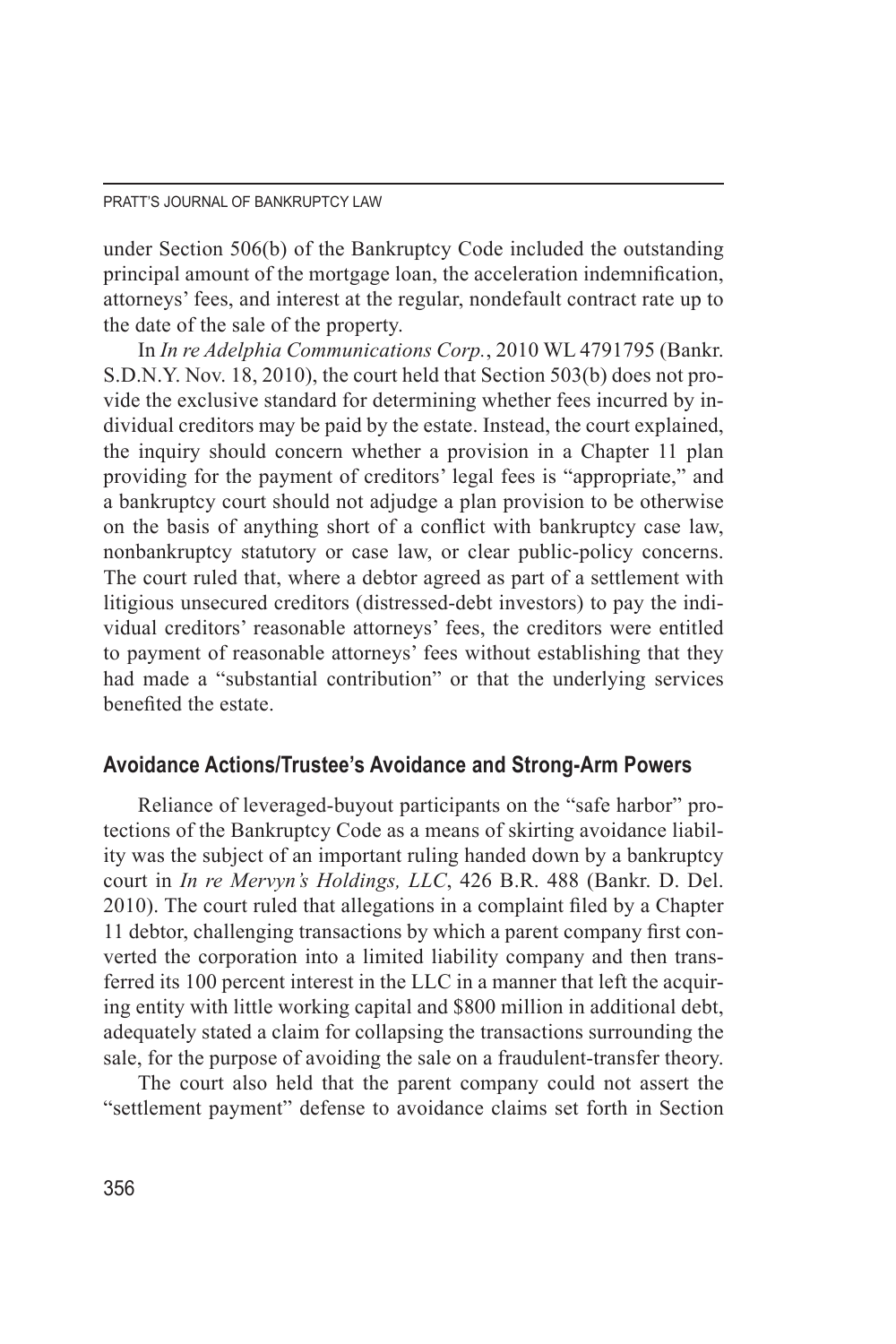546(e) of the Bankruptcy Code, concluding that the series of transactions taken as a whole did not qualify as a "settlement payment" and that the parent could not focus on one isolated part of the integrated series of transactions for purposes of invoking the defense. The case is significant for its treatment of the LBO vis-à-vis the safe-harbor protections of the Bankruptcy Code and because it cuts against the general trend protecting sellers from fraudulent-conveyance actions with regard to LBOs.

In *Paloian v. LaSalle Bank, N.A.*, 619 F.3d 688 (7th Cir. 2010), the Seventh Circuit ruled, as a matter of first impression, that the trustee of a securitized investment pool can be a "transferee" as that term is used under Section  $550(a)(1)$  of the Bankruptcy Code for the purpose of avoiding transfers. However, the court of appeals rejected the bankruptcy court's finding that the debtor was insolvent by valuing its contingent liabilities at 100 percent, while valuing contingent assets at zero, and remanded the case below for further findings on the issue of solvency.

When a company files for Chapter 11 protection, it typically obtains either DIP financing or permission to use cash collateral, or a combination of both, to keep the business operational. A ruling handed down in 2010 by the U.S. Court of Appeals for the Eleventh Circuit highlights the principle that a debtor's use of cash collateral is subject to strict scrutiny. In *In re Delco Oil, Inc.*, 599 F.3d 1255 (11th Cir. 2010), a threejudge panel of the court of appeals put vendors who trade with a debtor postpetition on notice that unauthorized payments by a DIP using cash collateral can be avoided and recovered by the estate under Sections 549 and 550 of the Bankruptcy Code.

In *In re Jim L. Shetakis Distributing Co.*, 2010 WL 4269532 (9th Cir. Oct. 27, 2010), the Ninth Circuit ruled that an improper transfer by a DIP under Section 549 is voidable rather than void. The court explained that, although the automatic stay voids transfers of the debtor's property by creditors and other third parties in order to protect the debtor from all collection efforts, such protection is not necessary for transfers initiated by the debtor itself.

In *Cadle Co. v. Mims (In re Moore)*, 608 F.3d 253 (5th Cir. 2010), the Fifth Circuit Court of Appeals addressed two issues that have created a split of authority among the federal circuits: (i) whether a trust-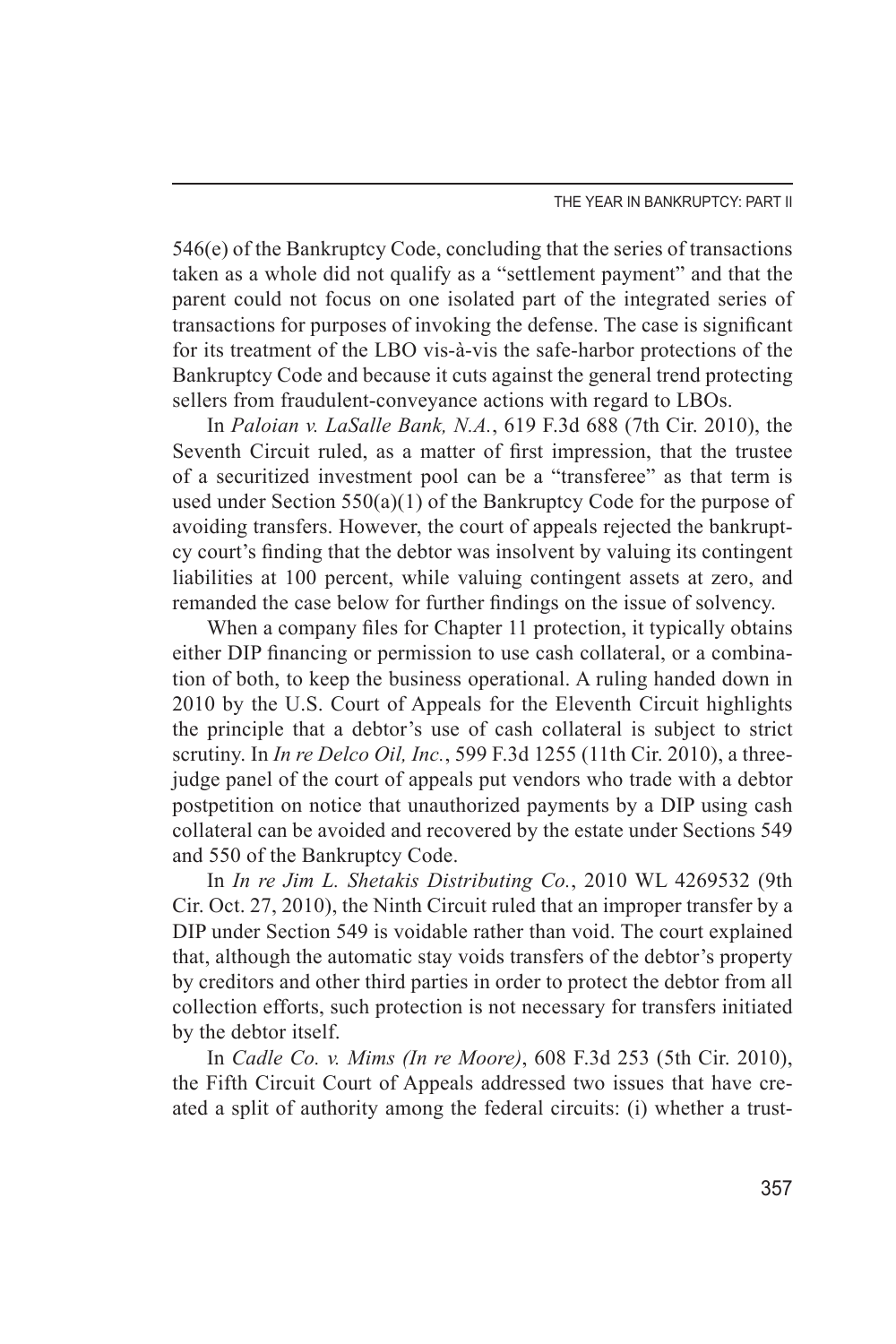ee in bankruptcy may sell causes of action that arise from the trustee's avoidance powers under Section 544(b) of the Bankruptcy Code; and (ii) whether the proposed settlement of an avoidance action should be scrutinized under Section 363(b) as well as Bankruptcy Rule 9019 because a creditor offered to purchase the claim for more than the proposed settlement amount.

The court ruled that both the reverse veil-piercing and fraudulentconveyance claims originally asserted prepetition by a creditor under state law were property of the debtor's estate that could be sold. In remanding the case below, the Fifth Circuit also ordered the bankruptcy court to consider the propriety of an auction and Section 363 sale procedures in light of the creditor's offer to purchase the claims, as well as the propriety of settlement of the claims under Bankruptcy Rule 9019.

When a bankruptcy trustee successfully avoids a preferential transfer under Section 547 of the Bankruptcy Code, Section 550(a) gives the trustee the option of recovering either the property transferred or its value from the transferee (with certain exceptions). Under Section 551, any transfer or lien avoided is preserved for the benefit of the estate. In *In re Taylor*, 599 F.3d 880 (9th Cir. 2010), the Ninth Circuit ruled that, when a lien is avoided as a preferential transfer, the effect of avoidance should be that the lien is transferred to the estate and the transferee is granted an unsecured claim in the amount of the avoided transfer. The court reversed a bankruptcy-court ruling directing the creditor/defendant to pay the estate the "value" of the lien, which the bankruptcy court found to be the initial amount of the underlying loan. Because the lien had no readily ascertainable value, the Ninth Circuit concluded, the court should have ordered the lien itself to be transferred to the estate.

#### **Bankruptcy Asset Sales**

In *In re Boston Generating, LLC*, 2010 WL 4922578 (Bankr. S.D.N.Y. Dec. 3, 2010), the bankruptcy court approved a sale of substantially all of the Chapter 11 debtors' assets under Sections 363(b) and (f) of the Bankruptcy Code over the objections of the debtors' second-lien lenders and the unsecured creditors' committee. Among other things, the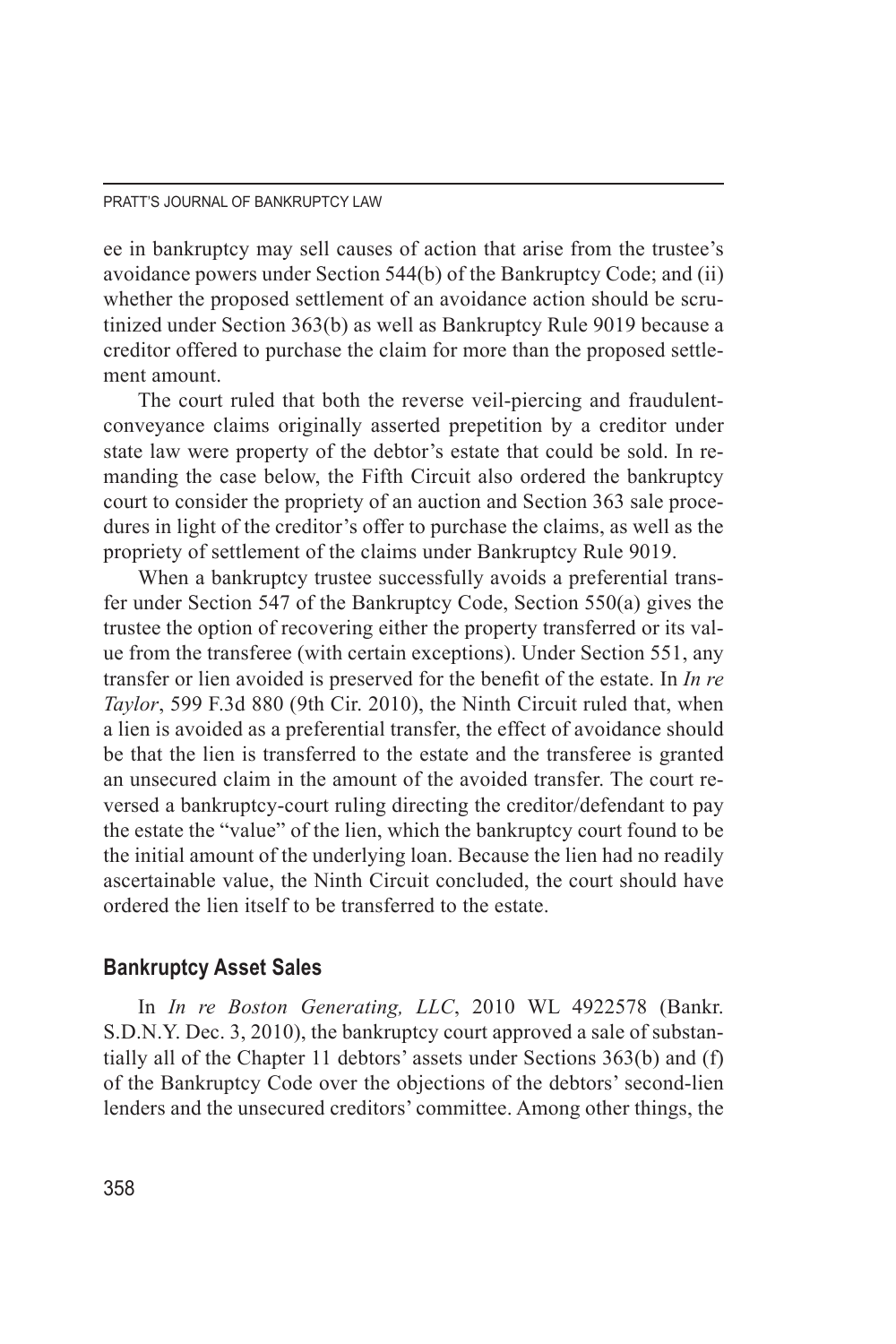court determined that an intercreditor agreement providing that, until the first-lien obligations were discharged, first-lien lenders would have the exclusive authority to enforce rights, exercise remedies, and make determinations regarding any release, sale, or disposition of the collateral did not clearly provide that second-lien lenders waived the right to object to the sale, especially where the proposed sale would effectively deprive the second-lien lenders of the opportunity to vote, in any economically meaningful way, on a Chapter 11 plan.

The court concluded that the debtors properly exercised their fiduciary duties in pursuing the sale transaction and that approval of the sale was appropriate under standards articulated by the Second Circuit Court of Appeals in *Comm. of Equity Sec. Holders v. Lionel Corp. (In re Lionel Corp.)*, 722 F.2d 1063 (2d Cir. 1983), and the bankruptcy court in *In re General Motors Corp.*, 407 B.R. 463 (Bankr. S.D.N.Y. 2009), *aff'd sub nom. In re Motors Liquidation Co.*, 430 B.R. 65 (Bankr. S.D.N.Y. 2010). It also found that the sale did not constitute a *sub rosa* Chapter 11 plan, and it declined to follow the ruling in *Clear Channel Outdoor, Inc. v. Knupfer (In re PW, LLC)*, 391 B.R. 25 (Bankr. 9th Cir. 2008). The *Boston Generating* court held that the term "value," as used in Section 363(f) (3), refers not to the face amount of liens encumbering assets to be sold free and clear, but to the value of the secured claims, as determined by Section 506(a).

The court determined that the "business judgment," rather than the "entire fairness," standard should apply to the proposed sale transaction, given the absence of any evidence that the sale process was "tainted" because the debtors' directors had "personal and economic allegiances to entities other than the Debtors," along with the court's finding that the sale process was fair. Finally, the court declined to rule on a dispute between first- and second-lien creditors under the intercreditor agreement regarding allocation of the sale proceeds, remarking that "[s]uch decisions are more appropriately rendered during the plan process, or via adversary proceeding between the Secured Parties."

*Contrarian Funds, LLC v. Aretex LLC (In re WestPoint Stevens, Inc.)*, 600 F.3d 231 (2d Cir. 2010), involved a dispute between first- and second-lien lenders in the context of a Section 363(b) sale. The second-lien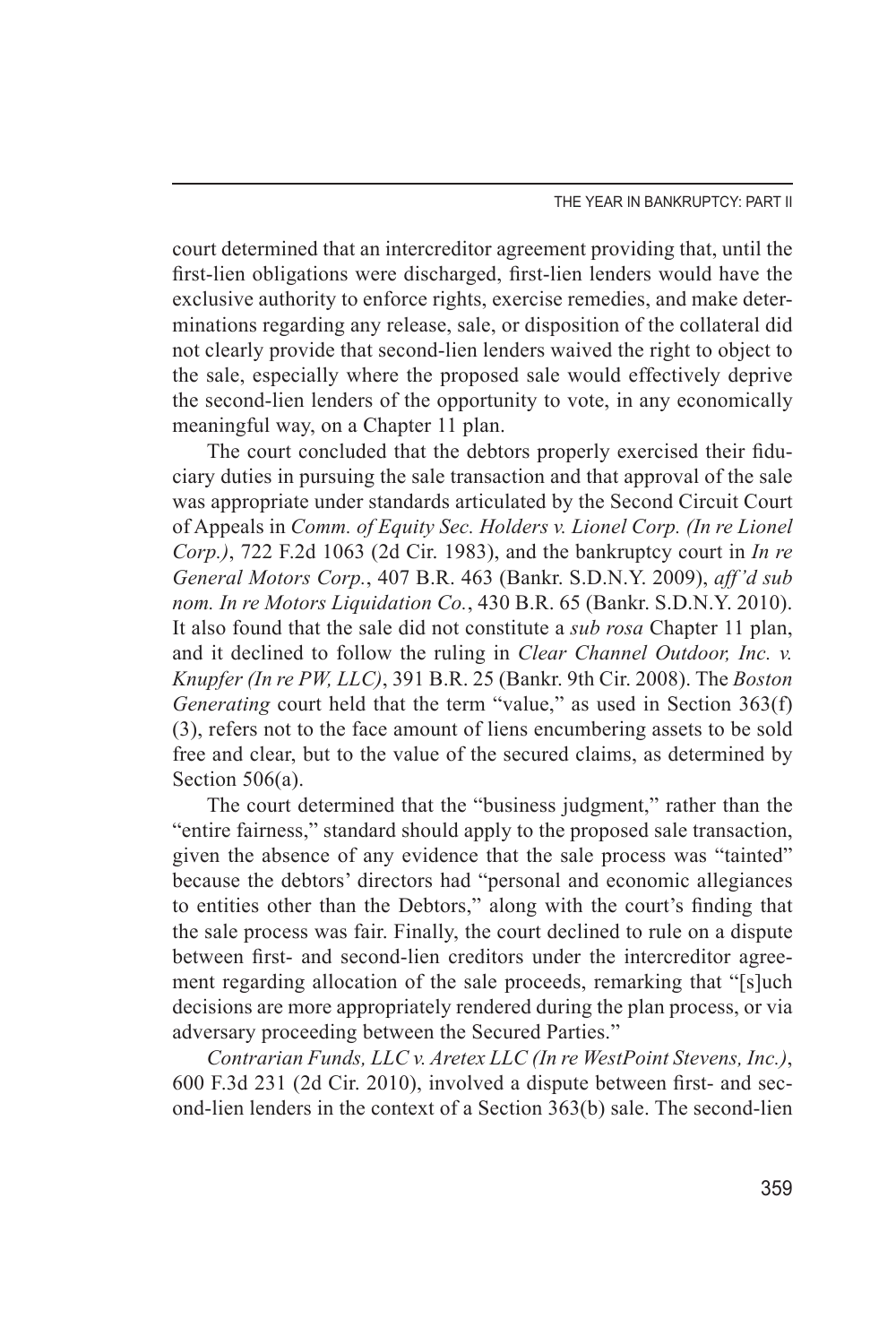lenders submitted the successful bid at an auction sale of the company's assets. However, the bid did not provide that the first-lien debt would be paid in cash; instead, it provided that the first-lien claims would be satisfied with equity securities and subscription rights to the stock of the acquirer's parent corporation valued at an amount equal to the first-lien lenders' allowed claims.

The first-lien lenders objected to the proposal. Among other things, they argued that, pursuant to the terms of an intercreditor agreement, second-lien lenders could not receive any payments in respect of their claims and were not entitled to exercise any rights or remedies with respect to their claims, until the first-lien claims had been paid in full in cash. However, the bankruptcy court concluded that the agreement contemplated that first-lien claims might be paid other than with cash, and it approved the sale transaction. The district court reversed on appeal, holding that neither the intercreditor agreement nor the adequate-protection provisions of the Bankruptcy Code authorized payment to the first-lien lenders with securities (*i.e.*, other than in cash).

The Second Circuit agreed with the district court, but to no avail for the first-lien lenders. Even though the court concluded that the terms of the sale violated the intercreditor agreement, the court ruled that appellate review was barred by the rule of "statutory mootness" pursuant to Section 363(m) of the Bankruptcy Code because the sale transaction had already been consummated and the challenged provisions were an integral part of the sale transaction.

The Third Circuit Court of Appeals had an opportunity in 2010 to revisit application of the Section 503(b) administrative-expense standard to breakup fees sometimes approved in connection with bankruptcy-asset-sale transactions. In *In re Reliant Energy Channelview LP*, 594 F.3d 200 (3d Cir. 2010), the court of appeals, reaffirming its previous rulings, held that such fees may be allowed only if they are necessary to induce a stalking-horse bidder either to enter into a transaction or to adhere to its bid after the court orders a public auction.

Whether successor liability claims survive a bankruptcy asset sale was one of the issues addressed by the Second Circuit Court of Appeals in *Douglas v. Stamco*, 2010 WL 337043 (2d Cir. Feb. 1, 2010). The court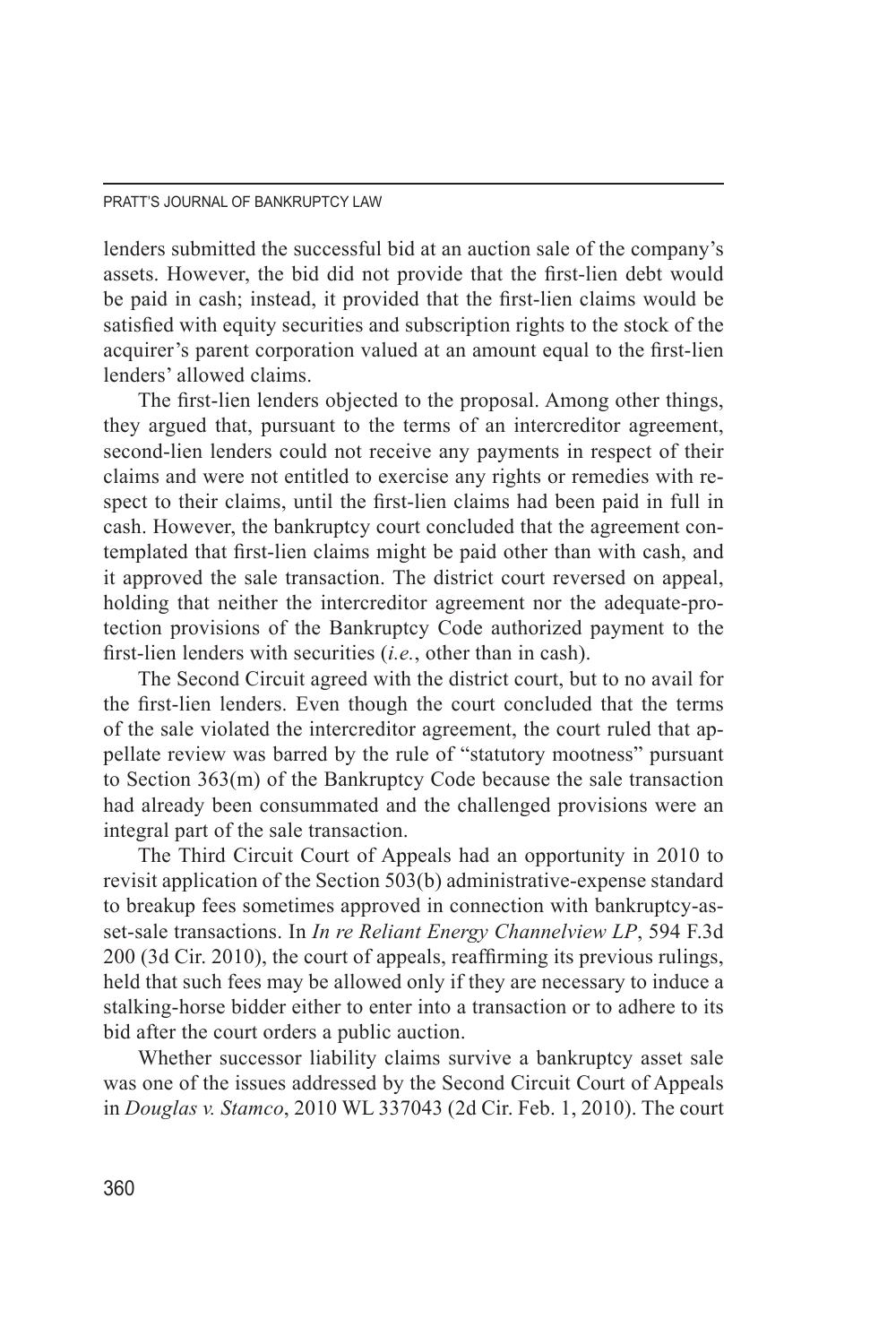THE YEAR IN BANKRUPTCY: PART II

of appeals affirmed a district court's denial of a tort claimant's motion to amend a complaint to add a successor liability claim against a company that had acquired a debtor company against which the tort claim was asserted. According to the court, the complaint did not state a successor liability claim under New York law and the debtor's assets had been sold free and clear under Section 363(f) of the Bankruptcy Code, such that "it is evident that the potential chilling effect of allowing a tort claim subsequent to the sale would run counter to a core aim of the Bankruptcy Code, which is to maximize the value of the assets and thereby maximize potential recovery to the creditors."

Section 363(m) of the Bankruptcy Code provides that the reversal or modification on appeal of an order approving a bankruptcy asset sale does not affect the validity of the sale to a "good faith" purchaser, unless the order approving the sale is stayed pending appeal. Courts disagree as to what is necessary to establish the purchaser's "good faith" incident to a determination that a challenge to a sale is mooted by Section 363(m). In *In re Fitzgerald*, 428 B.R. 872 (Bankr. 9th Cir. 2010), a bankruptcy appellate panel for the Ninth Circuit ruled that Section 363(m) does not moot an appeal of a sale order without specific findings concerning good faith, as opposed to a boilerplate recitation of good faith in the sale order.

## **Bankruptcy-Court Powers/Jurisdiction**

A bankruptcy court's power to sanction parties for contempt was among the issues addressed by the Second Circuit in *In re Kalikow*, 602 F.3d 82 (2d Cir. 2010). Even though the parties in the *Kalikow* bankruptcy case were guilty of "reprehensible conduct" after a Chapter 11 plan was confirmed, the court of appeals vacated an award of \$335,000 in sanctions for violating the discharge injunction contained in the plan confirmation order and Section 524(a)(2) of the Bankruptcy Code. Violating the discharge injunction, the court held, could not be the basis for imposing sanctions for bad conduct because the guilty parties were not attempting to collect a prebankruptcy judgment. The Second Circuit also ruled that the bankruptcy court did not have "inherent power" to impose a contempt sanction under Section 105(a) of the Bankruptcy Code, be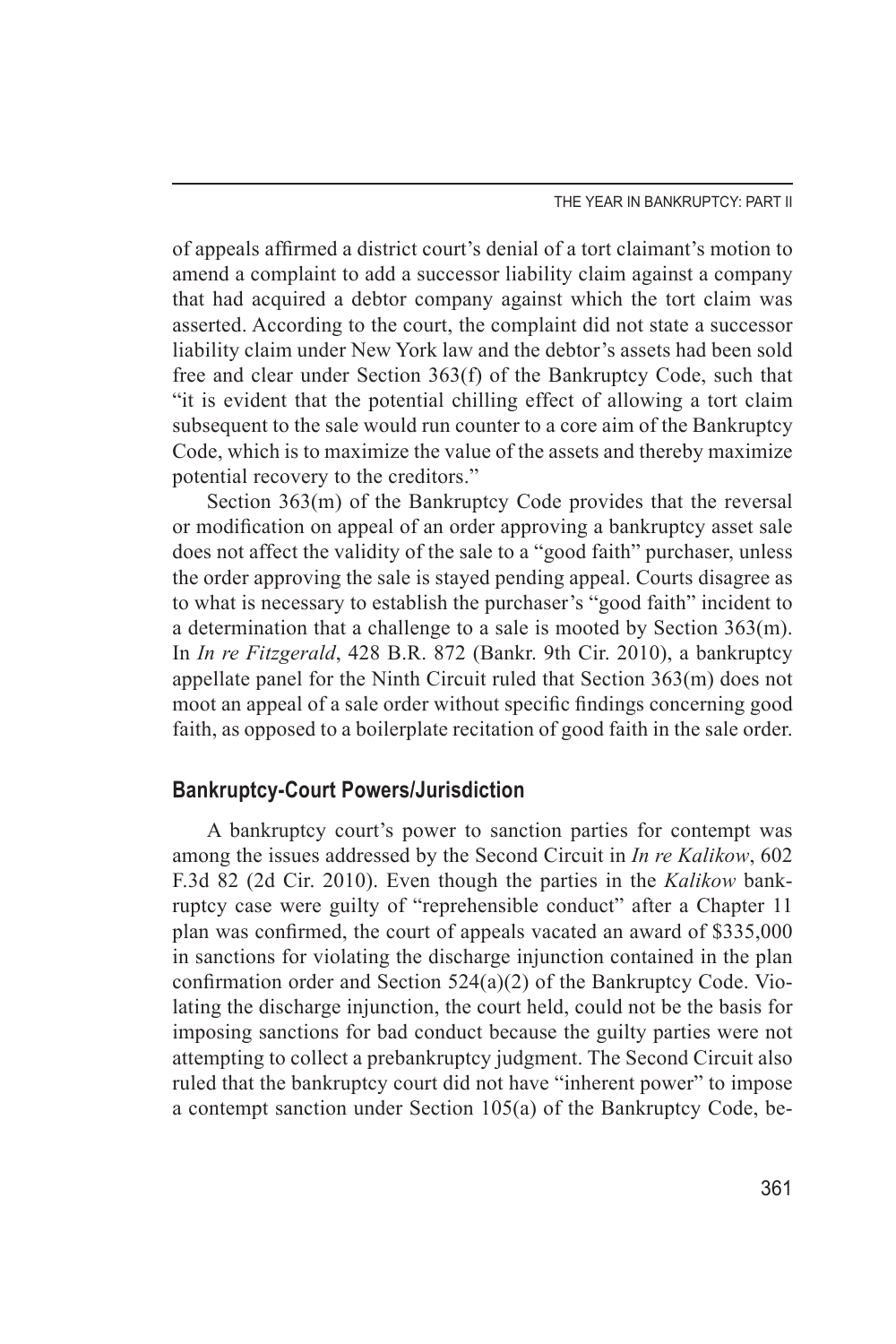cause Section 105(a) cannot serve as an "independent basis for awarding sanctions without violation of  $\S$  524(a)(2) or another provision of the Bankruptcy Code."

In *In re 15375 Memorial Corp.*, 430 B.R. 142 (Bankr. D. Del. 2010), the court considered whether Chapter 11 debtors' attorneys and related corporate entities should be sanctioned in connection with appellate courts' determinations that the debtors' Chapter 11 cases had been filed in bad faith as a litigation tactic to shield the debtors as well as their indirect parent company and affiliates from liability in ongoing litigation.

The bankruptcy court ruled that neither counsel for the debtors and the related entities nor the debtors' representative violated Bankruptcy Rule 9011 in connection with filing the debtors' Chapter 11 petitions. Therefore, the court held, neither sanctions nor an order requiring the debtors' attorneys to disgorge their fees was warranted, notwithstanding a determination on appeal that the cases were filed in bad faith and had to be dismissed, because counsel and the representative did not mislead, make misrepresentations, or dissemble.

The court also ruled that misuse of the bankruptcy process by the debtors' indirect parent company and related entities, in filing and controlling the debtors' bankruptcy cases, warranted the imposition of sanctions in the amount of \$2 million, representing the litigation creditor's attorneys' fees and expenses for proceedings before the bankruptcy court, pursuant to the court's inherent authority to sanction abuses in bankruptcy cases and 28 U.S.C. § 1927 — the statute allowing for sanctions for multiplying proceedings "unreasonably and vexatiously." However, the court concluded that it did not have the authority to impose sanctions, pursuant to either its inherent powers or Section 1927, for matters that were pending before higher courts.

Addressing an issue of apparent first impression for the court, the Second Circuit Court of Appeals ruled in *Baker v. Simpson*, 613 F.3d 346 (2d Cir. 2010), that professional malpractice claims based on services rendered in connection with the filing of a bankruptcy petition are subject to the bankruptcy court's "arising in" jurisdiction under 28 U.S.C. § 157(b)(1) and that the court of appeals lacked jurisdiction to review the propriety of the bankruptcy court's discretionary decision not to abstain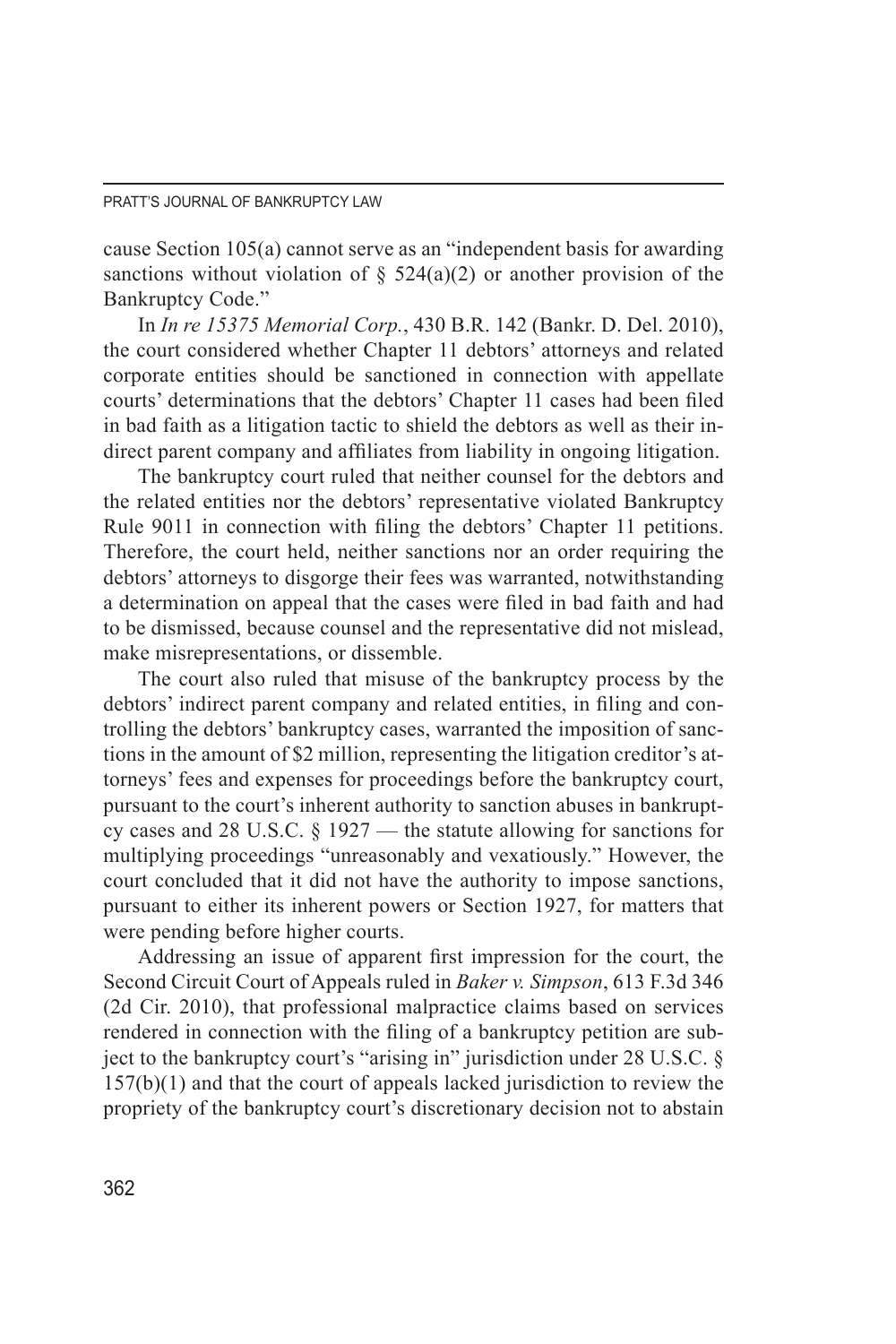under 28 U.S.C. §§ 1334(c)(1) and (d).

In *In re SemCrude, L.P.*, 2010 WL 5140487 (Bankr. D. Del. Dec. 13, 2010), the court examined the outer limits of its jurisdiction under 28 U.S.C. §§ 157 and 1334 and held, as a matter of first impression, that a bankruptcy court cannot utilize supplemental jurisdiction under 28 U.S.C. § 1367 as a jurisdictional basis to adjudicate a proceeding. Section 1367 recognizes that, although certain state-law claims may not otherwise be adjudicated by federal district courts, under certain circumstances, such claims may be heard on the basis of considerations of judicial efficiency when a district court has original jurisdiction over other claims that share the same common nucleus of operative facts.

In *SemCrude*, the court acknowledged that, although the Ninth Circuit has held that a bankruptcy court may exercise supplemental jurisdiction, both the Fifth Circuit and a New York bankruptcy court have ruled that bankruptcy courts cannot exercise such jurisdiction. These courts reasoned that the language of Section 1367 does not authorize bankruptcy courts to exercise supplemental jurisdiction and that the carefully crafted endowment of jurisdiction under Sections 1334 and 157 does not contemplate consideration of a supplemental nonfederal claim that has no impact on a bankruptcy estate. The *SemCrude* bankruptcy court agreed with this analysis, ruling that Section 1367 cannot serve as a jurisdictional basis for the court to consider noncore claims arising under state law.

## **Bankruptcy Professionals**

The "common interest" doctrine allows attorneys representing different clients with aligned legal interests to share information and documents without waiving the work-product doctrine or attorney-client privilege. Issues involving the common-interest doctrine often arise during the course of a business restructuring, because restructurings tend to involve various constituencies whose legal interests may be aligned at any one time. In *In re Leslie Controls, Inc.*, 437 B.R. 493 (Bankr. D. Del. 2010), the court determined that the common-interest doctrine protected certain prepetition communications and documents relating to insurance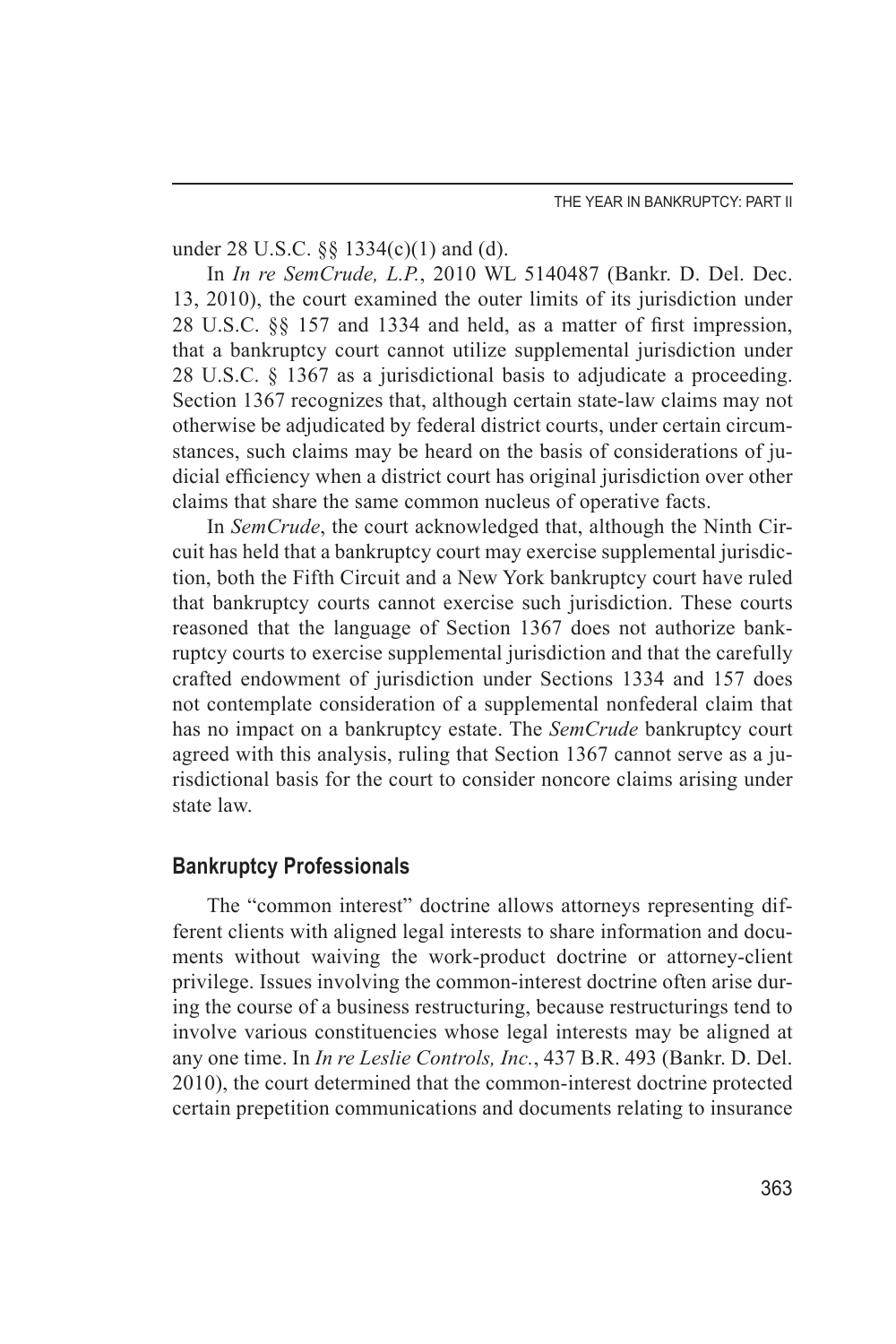coverage for potential asbestos liabilities that counsel to Chapter 11 debtor Leslie Controls, Inc., shared with counsel to an ad hoc committee of asbestos plaintiffs and counsel to a proposed future-claims representative during the course of restructuring negotiations. The negotiations eventually culminated in a bankruptcy filing and the submission of a consensual plan of reorganization. The ruling provides parties participating in plan negotiations some reassurance that sharing documents during the course of such negotiations will not make the materials subject to discovery in later litigation.

In many bankruptcy cases, the employment of "conflicts counsel" to handle discrete issues when a debtor's general bankruptcy counsel has an adverse interest solves many conflict issues arising in connection with the retention of general bankruptcy counsel. Even so, as demonstrated by the bankruptcy court's ruling in *In re Project Orange Associates, LLC*, 431 B.R. 363 (Bankr. S.D.N.Y. 2010), the use of conflicts counsel may not justify retention of general bankruptcy counsel under Section 327(a) of the Bankruptcy Code if the proposed general bankruptcy counsel has a conflict of interest with a creditor that is central to the debtor's Chapter 11 case.

The court ruled that a conflicts waiver obtained from the creditor by attorneys that the debtor sought to retain as general bankruptcy counsel did not, by contractually permitting the firm to represent the debtor on some matters adverse to the creditor, trump the statutory requirements governing the estate's employment of professionals. According to the court, the waiver severely limited the firm's ability to act in the debtor's best interests with regard to the creditor by barring the law firm from suing or threatening to sue the creditor or its affiliates, even within the context of negotiations.

## **Chapter 11 Plans**

The period from 2000 to 2010 witnessed a wave of Chapter 11 filings by entities with liability for asbestos personal-injury claims. The Chapter 11 case of Quigley Company, Inc. ("Quigley"), was one of the last large asbestos cases to file this period and represents one of the more in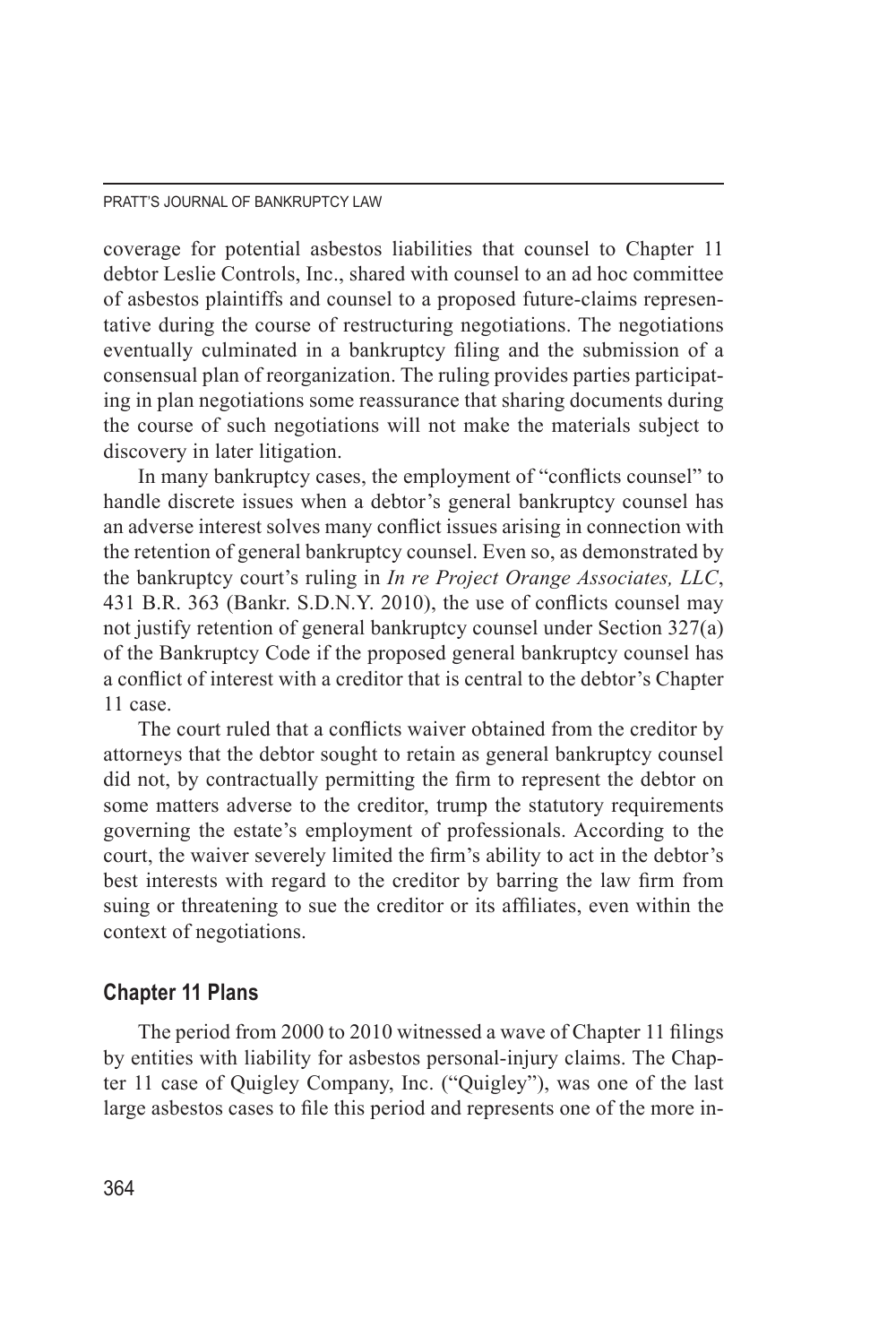teresting strategies for dealing with asbestos liabilities in Chapter 11. A bankruptcy judge in the Southern District of New York, however, struck down this strategy in 2010 and denied confirmation of the debtor's proposed Chapter 11 plan.

In *In re Quigley Co., Inc.*, 437 B.R. 102 (Bankr. S.D.N.Y. 2010), the court found that the Chapter 11 case was a Quigley bankruptcy "only in name" and that Quigley's parent corporation had arranged the proceedings to protect itself from derivative liability for asbestos claims and only incidentally to reorganize its subsidiary. The court also found that the parent had procured the votes needed to confirm the Quigley plan in bad faith, because asbestos claimants voted for the plan to obtain their payments for settling the parent's asbestos liability, rather than as creditors of Quigley. Therefore, the court ruled both that the plan was not proposed in good faith, as required by Section 1129(a)(3) of the Bankruptcy Code, and that the votes of the settling claimants should not be counted, as having been procured in bad faith under Section 1126(e).

Over the past decade, rights offerings have become a valuable and frequently used source of exit financing for Chapter 11 debtors. A Delaware bankruptcy court's ruling in *In re Accuride Corp.*, 439 B.R. 364 (Bankr. D. Del. 2010), demonstrated how important it is for parties subscribing to a rights offering under a Chapter 11 plan to ensure that they understand the subscription provisions of the plan and to submit complete information to obtain the level of distribution desired. In *Accuride*, the party seeking to subscribe to the plan rights offering stated the incorrect amount of its claim on its subscription form, causing it to receive less than the full distribution to which it was otherwise entitled. On the basis of the express language of the Chapter 11 plan, the court ruled in favor of the debtor's position that the submitted form should govern the amount of the distribution, thus squarely placing the burden on the subscribing party to submit an accurate subscription form.

The concept of "impairment" of a claim under a Chapter 11 plan for the purpose of determining whether the claimant has the right to vote has evolved since the Bankruptcy Code was first enacted in 1978. A noteworthy step in that development was the subject of a ruling handed down in 2010 by the bankruptcy court overseeing the whirlwind Chapter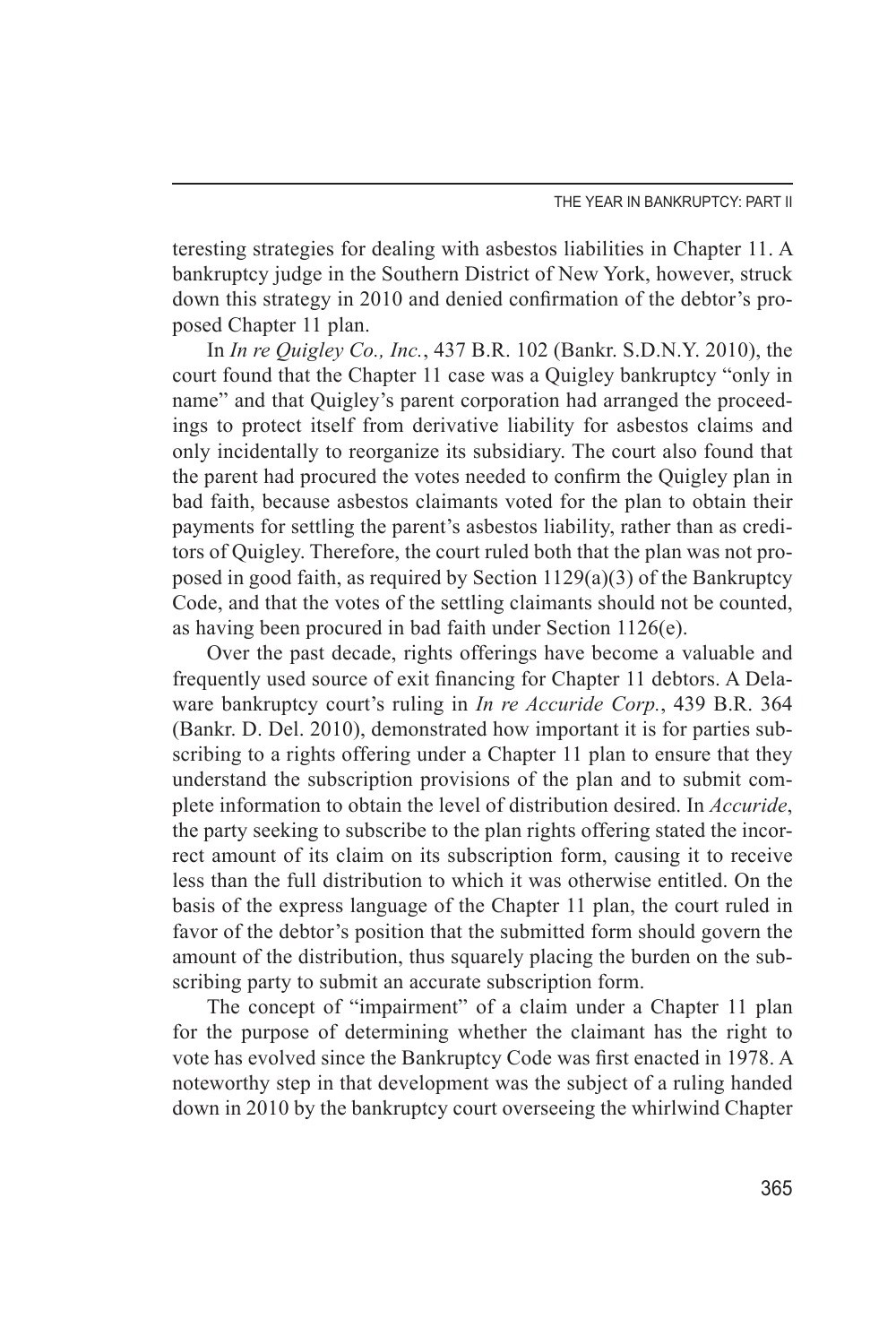11 case of Major League Baseball's Texas Rangers. In *In re Texas Rangers Baseball Partners*, 434 B.R. 393 (Bankr. N.D. Tex. 2010), the court held that, in order to render a secured creditor's claim "unimpaired," a Chapter 11 plan need not honor the creditor's contractual right to veto a postdefault sale of the debtor's assets during the bankruptcy, so long as the creditor retains the right to sue the debtor for breach of this contractual right.

Preservation of favorable tax attributes, such as net operating losses, that might otherwise be forfeited under applicable nonbankruptcy law is an important component of a business debtor's Chapter 11 strategy. However, if the principal purpose of a Chapter 11 plan is to avoid paying taxes, rather than to effect a reorganization or the orderly liquidation of the debtor, the Bankruptcy Code contains a number of tools that can be wielded to thwart confirmation of the plan.

The Seventh Circuit Court of Appeals was called upon in 2010 to weigh in on this issue as an apparent matter of first impression in the circuit courts of appeal. In *In re South Beach Securities, Inc.*, 606 F.3d 366 (7th Cir. 2010), the court affirmed an order denying confirmation of a Chapter 11 plan proposed by a company whose sole asset consisted of tax attributes and whose only creditor was a related company attempting to acquire the attributes to avoid taxes.

Section 1127(b) of the Bankruptcy Code governs the circumstances under which a confirmed Chapter 11 plan may be modified prior to the plan's "substantial consummation." Early in 2010, the Fifth Circuit Court of Appeals examined whether Section 1127(b) precludes certain appeals potentially affecting plan confirmation orders. In *In re Blast Energy Services, Inc.*, 593 F.3d 418 (5th Cir. 2010), the court of appeals ruled that, even though a Chapter 11 plan had been substantially consummated and no stay pending appeal had been granted, the district court abused its discretion in determining that a creditor's appeal of the confirmation order was equitably moot. The success of appeal, the court explained, did not seriously threaten the success of the plan, nor would the appeal have disrupted the rights of third parties. It also held that the district court erred in ruling that Section 1127(b) mooted a creditor's appeal both of an order denying its motions to compel rejection of an executory contract and of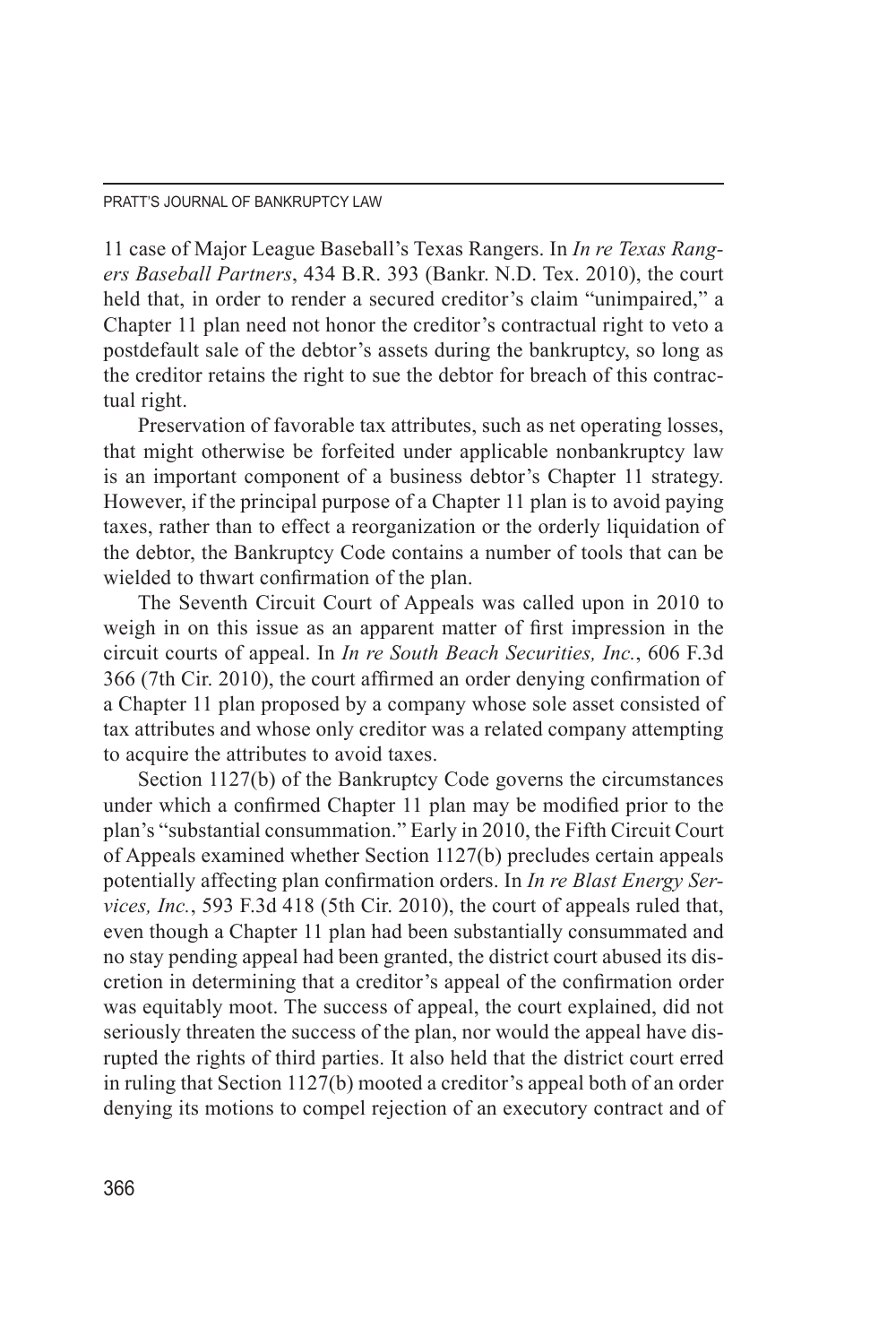the confirmation order. According to the Fifth Circuit, neither the debtor nor a proponent of the confirmed plan was attempting to modify the plan, and a plain reading of Section 1127(b) indicated that the provision was not relevant to either appeal, as both appeals arose preconfirmation, and the confirmation appeal was governed by the equitable mootness doctrine rather than Section 1127(b).

Section 1129(b) of the Bankruptcy Code governs confirmation of a Chapter 11 plan if a class of creditors or interest holders votes to reject the plan or is deemed to have rejected it. The introductory language of Section 1129(b)(1) cross-references Section 510(a) (*i.e.*, "Notwithstanding section 510(a) of this title…."), which provides that a subordination agreement will be enforced in bankruptcy. Few cases or commentators have addressed how to reconcile Sections 510(a) and 1129(b)(1), the latter of which seems to eliminate the former from a cramdown analysis. The bankruptcy court did so in *In re TCI 2 Holdings, LLC*, 428 B.R. 117 (Bankr. D.N.J. 2010). In a controversial ruling, the court held that intercreditor subordination agreements need not be enforced in order to decide whether a nonconsensual plan should be confirmed under Section 1129(b).

## **Claims/Debt Trading**

Participants in the multibillion-dollar bankruptcy claims-trading market breathed a collective sigh of relief on January 25, 2010, when the Sixth Circuit Court of Appeals handed down its highly anticipated ruling in *B-Line, LLC v. Wingerter (In re Wingerter)*, 594 F.3d 931 (6th Cir. 2010). The court reversed lower-court rulings sanctioning a company engaged in the business of buying and selling consumer bankruptcy claims for failing to make "a reasonable pre-filing inquiry" to ascertain whether an acquired claim was bona fide. Had the Sixth Circuit ruled otherwise, claims traders (principally in consumer cases) faced the unwelcome prospect of increased costs associated with ensuring that each proof of claim is supported by actual documentation, rather than information more easily accessible from electronic databases, and of an inability to rely on industry-standard warranties of a claim's validity by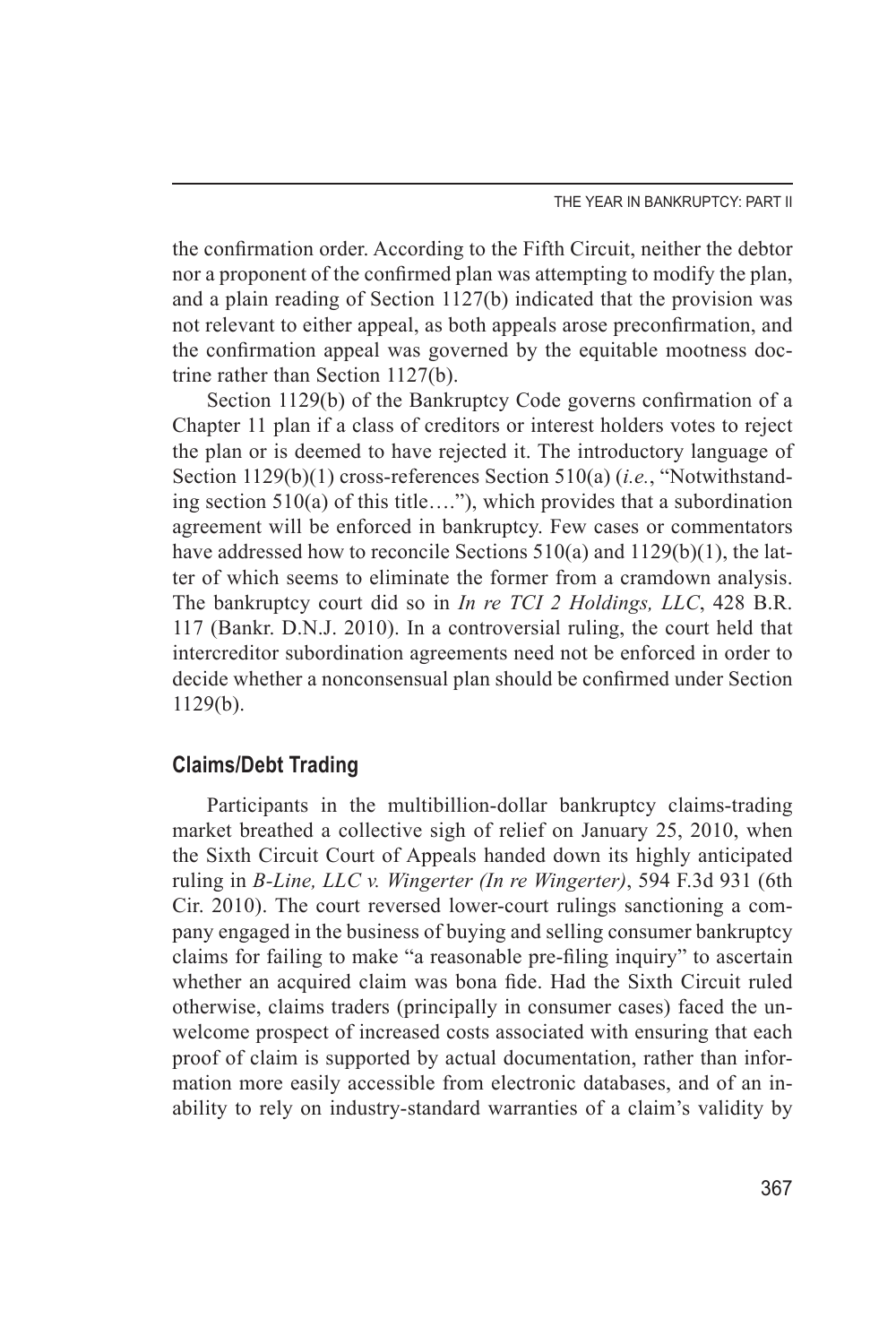intermediate sellers.

In *In re UAL Corp.*, 2010 WL 375201 (N.D. Ill. Feb. 2, 2010), the district court considered the consequences of a creditor's sale of its claims arising under an executory contract that is rejected by a debtor. The court upheld a ruling that the transferee's claim did not include "cure" amounts that would otherwise have been due to the original creditor in the event that the debtor had assumed the contract, given the transferee's undisputed inability to perform even if the debtor had assumed the contract and the fact that the debtor had rejected it.

## **Committees**

2010 saw significant developments in the realm of disclosure requirements for unofficial committees or groups of creditors in Chapter 11 cases. In its present form, Bankruptcy Rule 2019 contains various disclosure requirements that must be complied with by "every entity or committee representing more than one creditor or equity security holder" in a Chapter 9 or 11 case (except for official committees). Whether these disclosure requirements apply to ad hoc, or informal, creditor groups has been the subject of vigorous dispute in the bankruptcy courts during the last three years, with courts lining up on both sides of the divide in roughly equal numbers. That debate continued throughout 2010. *See*, *e.g.*, *In re Premier Int'l Holdings, Inc.*, 423 B.R. 58 (Bankr. D. Del. 2010); *In re Accuride Corp.*, Case No. 09-13449 (Bankr. D. Del. Jan. 20, 2010); *In re Philadelphia Newspapers, LLC*, 422 B.R. 553 (Bankr. E.D. Pa. 2010); *In re Milacron, Inc.*, 436 B.R. 515 (Bankr. S.D. Ohio 2010).

Amendments to Rule 2019 originally proposed early in the year by the Advisory Committee on Bankruptcy Rules (the "Rules Committee") would have increased the scope of required disclosures by ad hoc committees, including information regarding each committee member's "disclosable economic interest." Under the initial recommendation, the bankruptcy court would also have been given the authority to order the disclosure of amounts paid for claims or interests.

However, the Rules Committee's final recommendation for changes to Rule 2019 (issued May 27, 2010) retreated from the "precipice of full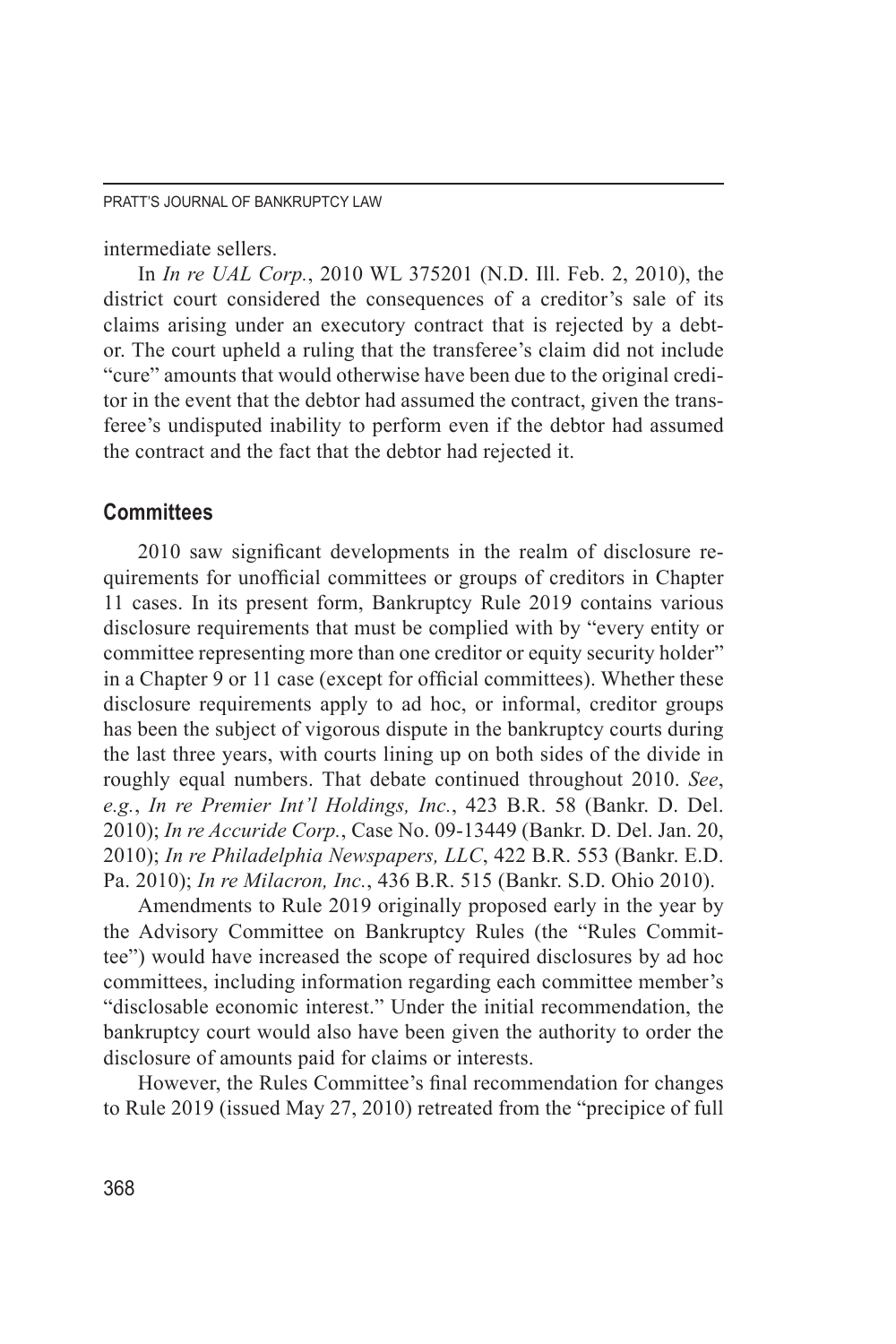pricing disclosure." Instead, the recommendation adopted substantially all of the changes lobbied for by trading-industry watchdogs, such as the Loan Syndications and Trading Association and the Securities Industry and Financial Markets Association, which have been actively seeking to repeal or alter Rule 2019 since 2007. Among other things, the amended rule (as distinguished from the Rules Committee's initial recommendation) would remove any absolute requirement to disclose the price paid for a bankruptcy claim or reveal the claimant's disclosable economic interest and would eliminate the authority of the court to order disclosure of the purchase price paid for a disclosable economic interest.

The recommended revisions to Rule 2019 must be approved by the Standing Committee on Rules of Practice and Procedure, the Judicial Conference, and the U.S. Supreme Court before they become effective. At present, such approval is anticipated, and it is expected that revised Rule 2019 will become effective as of December 1, 2011.

In *In re Bayou Group, LLC*, 431 B.R. 549 (Bankr. S.D.N.Y. 2010), the court considered whether a committee of unsecured creditors formed prebankruptcy can receive an administrative-expense claim for legal fees incurred in making a substantial contribution to a Chapter 11 case under Sections  $503(b)(3)(D)$  and  $(b)(4)$ . The court ruled that it can under appropriate circumstances. In this case, the court explained, the unofficial committee was entitled to reimbursement for, among other things, fees incurred in obtaining the appointment of a prepetition operating receiver who later became the designated representative of the DIP. Although the remedy (*i.e.*, the receiver) was novel, the court noted, it provided what the debtor urgently needed — continuity of fiduciary management uninterrupted by a new Chapter 11 trustee having to learn the ropes.

#### **Creditor Rights**

The ability of a creditor whose claim is "impaired" to vote on a Chapter 11 plan is one of the most important rights conferred on creditors under the Bankruptcy Code. The voting process is an indispensable aspect of safeguards built into the statute to ensure that any plan ultimately confirmed by the bankruptcy court meets with the approval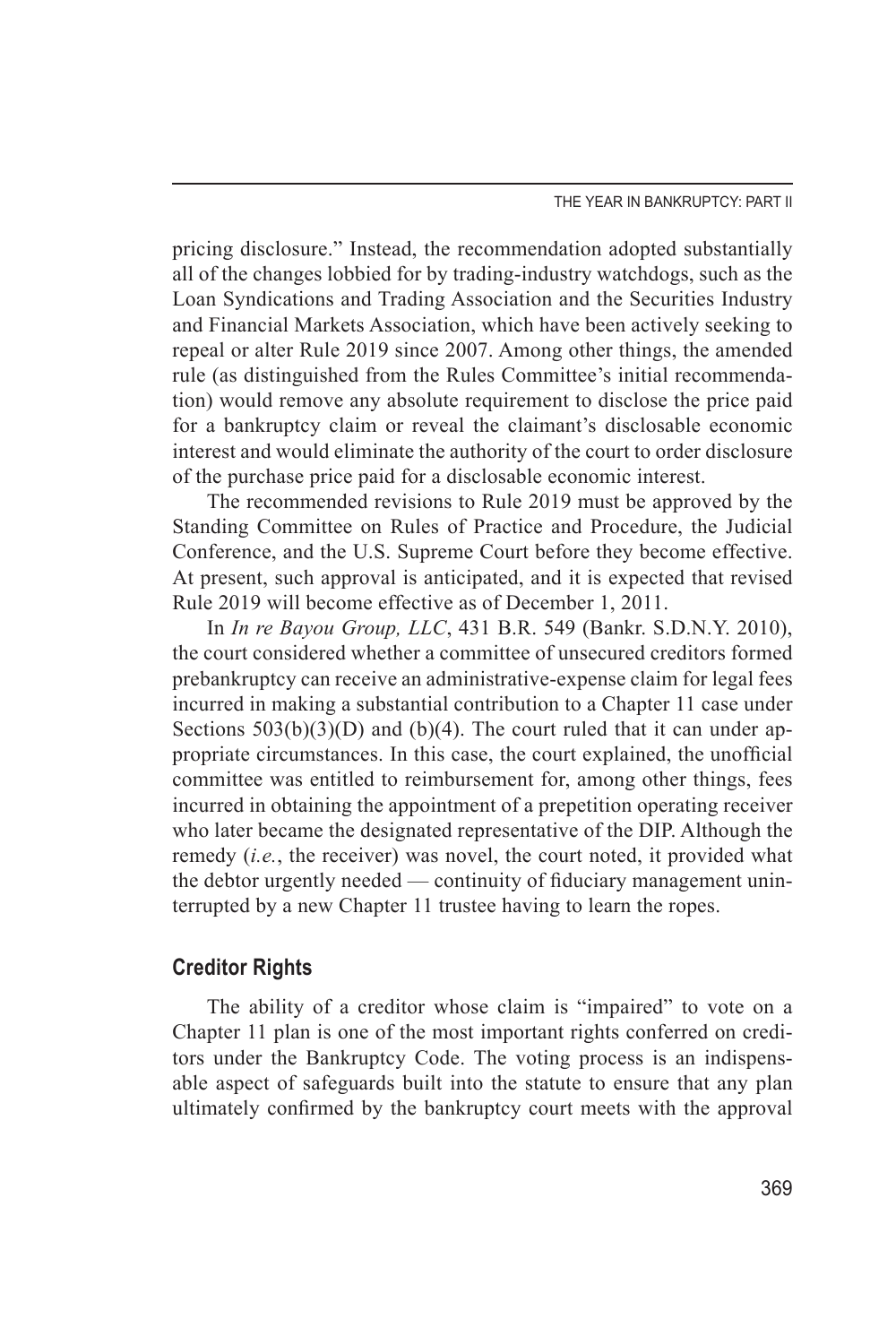of requisite majorities of a debtor's creditors and shareholders and satisfies certain minimum standards of fairness. Under certain circumstances, however, a creditor can be stripped of its right to vote on a plan as a consequence of its conduct during the course of a Chapter 11 case.

In *In re DBSD North America, Inc.*, 2010 WL 4925878 (2d Cir. Dec. 6, 2010), a bankruptcy court had ruled in December 2009 that the votes of a creditor that purchased the debtors' senior secured debt at par, after the debtors had filed a Chapter 11 plan proposing to satisfy the senior secured debt in full, should be "designated" (*i.e.*, disallowed) pursuant to Section 1126(e) of the Bankruptcy Code. The creditor's acknowledged purpose in buying the debt and voting to reject the Chapter 11 plan was to take control of the debtor. The bankruptcy court concluded that the creditor's conduct warranted designation of its votes, observing that:

[w]hen an entity becomes a creditor late in the game paying….[100 cents] on the dollar, as here, the inference is compelling that it has done so not to maximize the return on its claim, acquired only a few weeks earlier, but to advance an "ulterior motive" condemned in the case law.

A district court affirmed the ruling on March 24, 2010. On December 6, 2010, the Second Circuit Court of Appeals, in a two-page order to be followed by a full decision, affirmed the ruling regarding vote designation under Section 1126(e), but reversed the order confirming the Chapter 11 plan on the basis that the plan violated the absolute-priority rule. The rulings serve as a cautionary tale to prospective strategic investors pursuing a "loan to own" strategy.

Secured lenders are not as protected in bankruptcy as they might have thought, at least in the Third Circuit after a ruling in 2010. In *In re Philadelphia Newspapers, LLC*, 599 F.3d 298 (3d Cir. 2010), the court of appeals sent shock waves through the commercial lending industry by ruling that a dissenting class of secured creditors can be stripped of any right to credit-bid its claims under a Chapter 11 plan that proposes an auction sale of the creditors' collateral free and clear of liens.

According to the majority ruling, the "indubitable equivalent" prong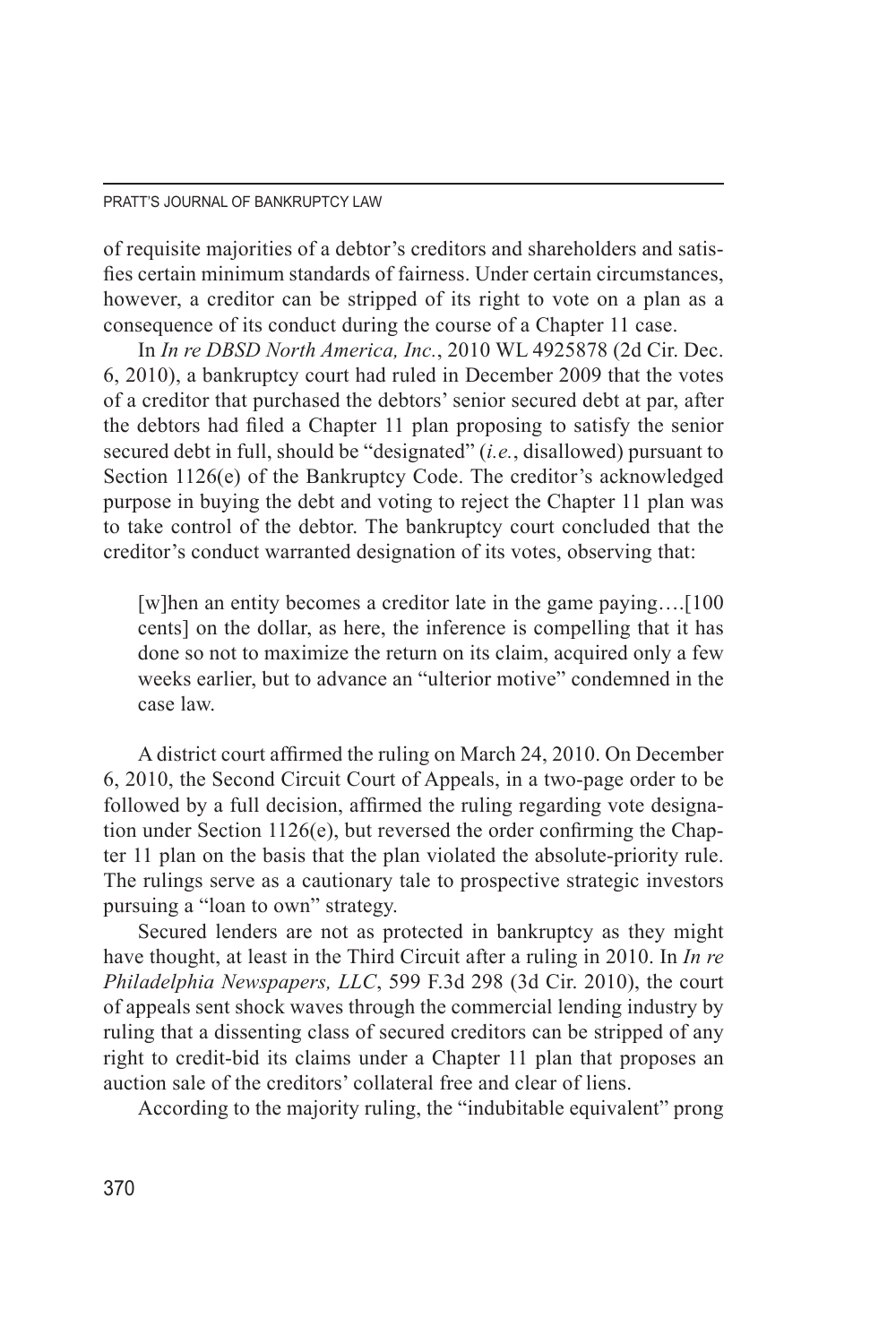of the "fair and equitable" requirement set forth in Section 1129(b)(2) (A) of the Bankruptcy Code does not itself require that a secured creditor be permitted to credit-bid its claim. Instead, the court held, the "indubitable equivalent" alternative unambiguously requires a secured creditor to realize "the unquestionable value" of the creditor's secured interest in the collateral. The court also held that the amount of a secured creditor's successful credit bid is not the exclusive means of determining collateral value.

The ability to file for bankruptcy protection and receive a discharge of debts is sometimes perceived, rightly or wrongly, as a fundamental entitlement under U.S. law. For this reason, the general rule is that a debtor may not waive the right to file for bankruptcy protection, and a voluntary bankruptcy filing is prohibited only under the narrowly defined circumstances contained in the Bankruptcy Code.

A creditor's right to file an involuntary bankruptcy petition against a debtor, however, is less inviolable. A ruling handed down in 2010 by the Second Circuit Court of Appeals illustrates that under appropriate circumstances, creditors can be enjoined from filing an involuntary bankruptcy case against a debtor. In *Securities and Exchange Commission v. Byers*, 609 F.3d 87 (2d Cir. 2010), the court of appeals affirmed a districtcourt order denying a request to dissolve an anti-litigation injunction barring nonparties from filing involuntary bankruptcy petitions against entities whose property was subject to an SEC receivership. "Simply put," the Second Circuit ruled, "there is no unwaivable right to file an involuntary bankruptcy petition, and, even if there were, the receivership accomplishes what a bankruptcy would."

The Second Circuit subsequently reaffirmed the legitimacy of SEC receiverships to liquidate a company, as opposed to liquidation under Chapter 7 or 11 of the Bankruptcy Code, in *Securities and Exchange Commission v. Malek*, 2010 WL 4188029 (2d Cir. Oct. 25, 2010). The court of appeals held that, although there is a preference against the liquidation of a corporation through the mechanism of a federal securities receivership, as opposed to through the bankruptcy courts, the district court did not err in approving a receivership plan that effected a liquidation, on the basis of findings that bankruptcy would be more expensive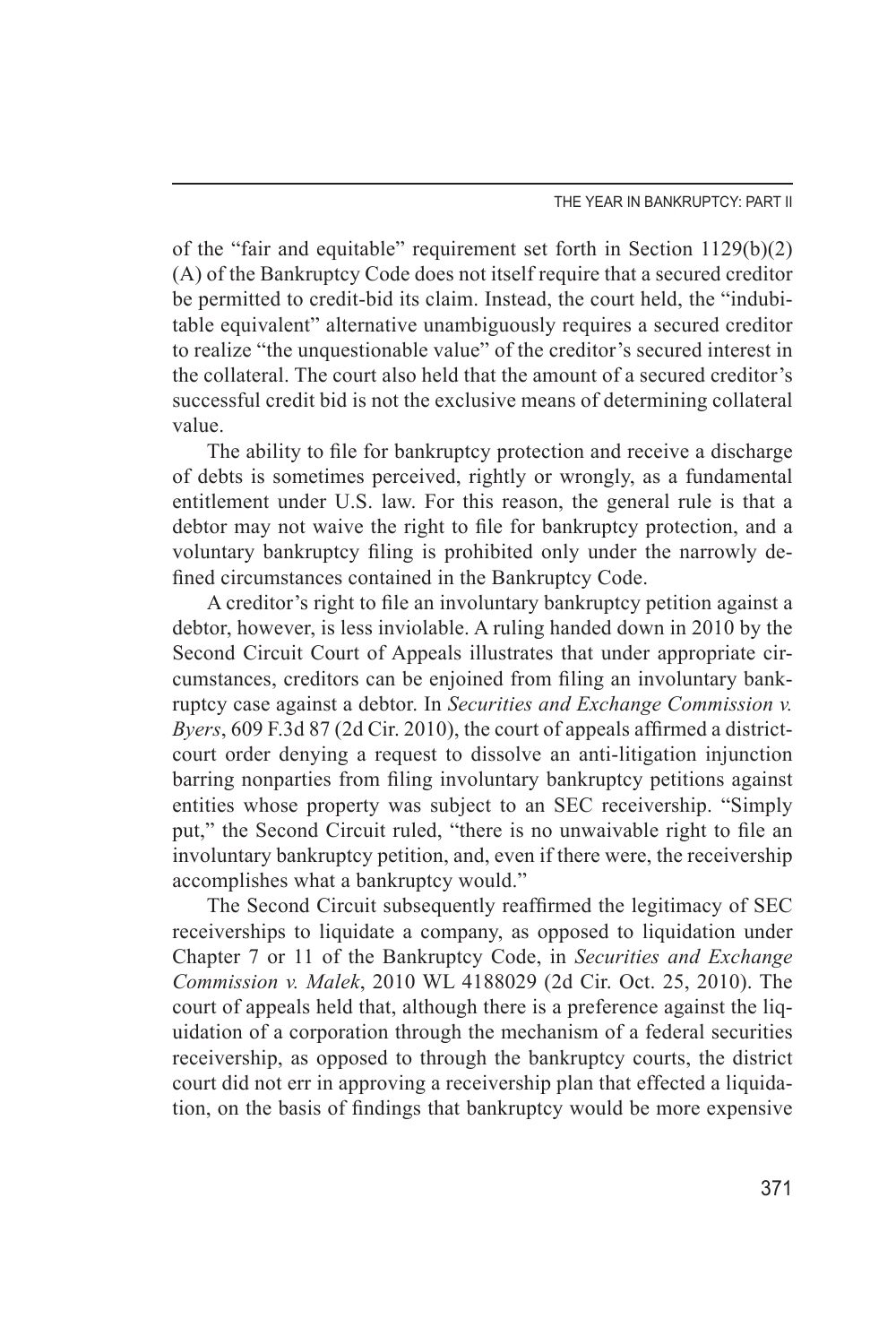#### and more time-consuming.

In *In re DB Capital Holdings, LLC*, 2010 WL 4925811 (Bankr. 10th Cir. Dec. 6, 2010), a bankruptcy appellate panel for the Tenth Circuit ruled that a provision in a limited liability company ("LLC") operating agreement prohibiting the entity from filing for bankruptcy was enforceable. The court distinguished case law holding that provisions in lending documents prohibiting a bankruptcy filing are unenforceable, reasoning that this agreement was undertaken by the entity owners in the organizational documents and should be enforceable even though the provision was apparently requested by and bargained for by the LLC's lender. Given the absence of any claim by the debtor that the undertaking was coerced by a creditor, the court wrote, "the Court declines to opine whether, under the right set of facts, an LLC's operating agreement containing terms coerced by a creditor would be unenforceable."

The ability of the creditors of an insolvent corporation to sue on behalf of the corporation to redress breaches of fiduciary duties is an important right. In *CML V, LLC v. Bax*, 6 A.3d 238 (Del. Ch. 2010), the Delaware Chancery Court ruled that under Delaware law, the creditors of an LLC do not have such a right. According to the court, the statutory right to bring a derivative action on behalf of an LLC is restricted to members or assignees of an interest in the LLC and can never devolve to creditors, even if the LLC is insolvent.

## **Cross-Border Bankruptcy Cases**

October 17, 2010, marked the five-year anniversary of the effective date of Chapter 15 of the Bankruptcy Code. Governing cross-border bankruptcy and insolvency cases, Chapter 15 is patterned after the Model Law on Cross-Border Insolvency (the "Model Law"), a framework of legal principles formulated by the United Nations Commission on International Trade Law in 1997 to deal with the rapidly expanding volume of international insolvency cases. The Model Law has now been adopted in one form or another by 19 nations or territories. The jurisprudence of Chapter 15 has evolved consistently since 2005. Noteworthy steps in that evolution were documented in several court rulings handed down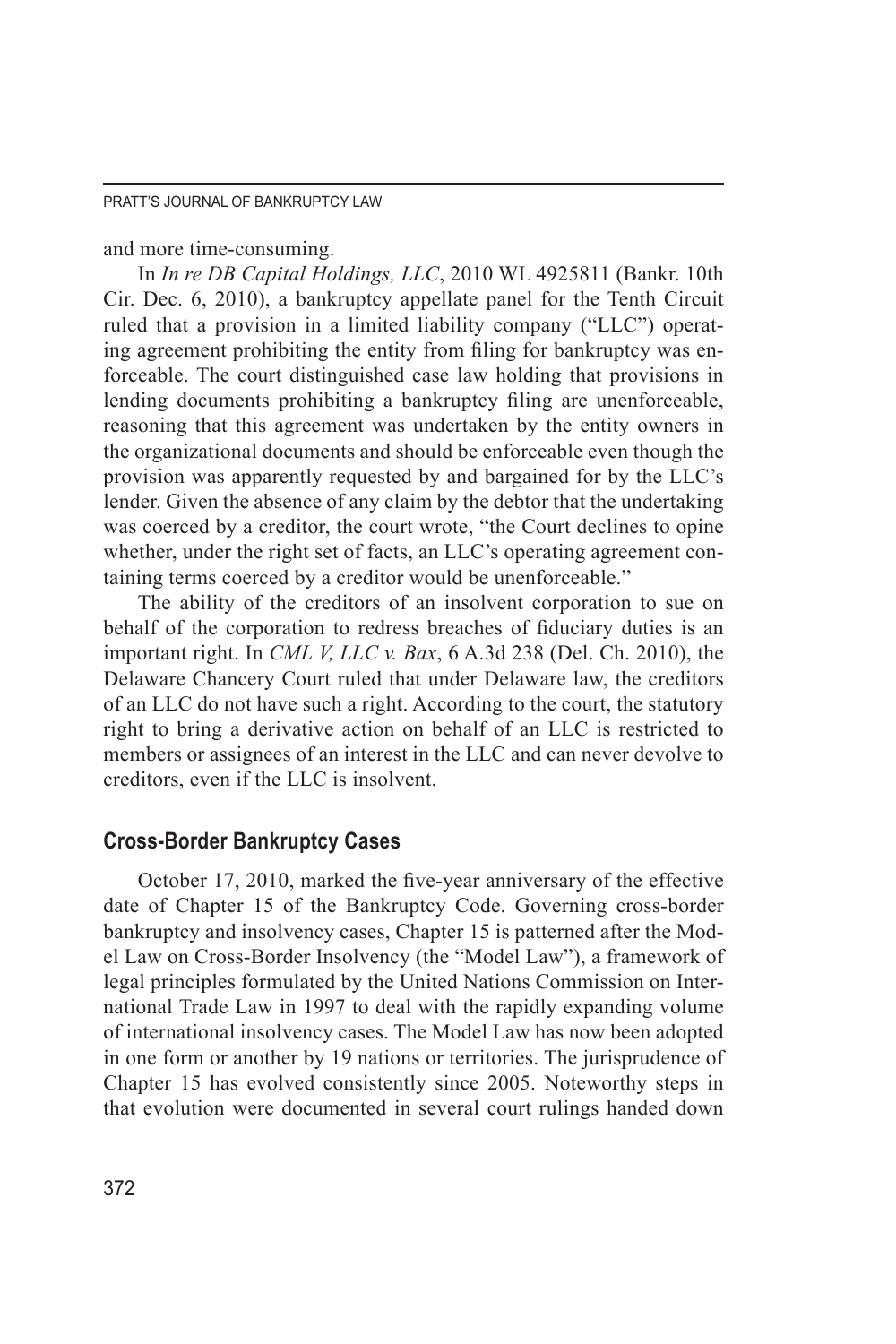#### during 2010.

In *In re Metcalfe & Mansfield Alternative Investments*, 421 B.R. 685 (Bankr. S.D.N.Y. 2010), the bankruptcy court, by way of "additional assistance" in a Chapter 15 case involving a Canadian debtor, enforced a Canadian court's order confirming a restructuring plan that contained nondebtor releases and injunctions, even though it was uncertain whether a U.S. court would have approved the releases and injunctions in a case under Chapter 7 or 11 of the Bankruptcy Code.

In *Lehman Brothers Special Financing, Inc. v. BNY Corporate Trustee Services, Ltd. (In re Lehman Brothers Holdings Inc.)*, 422 B.R. 407 (Bankr. S.D.N.Y. 2010), the court refused to recognize rulings by U.K. courts that validated a "flip clause" in a swap agreement that shifted the priority of claims between a noteholder and its swap counterparty, due to the U.S. bankruptcy filing of the parent company. Even though the priority shift was valid under U.K. law, the court declined to recognize the rulings notwithstanding principles of comity because it concluded that the flip clause, a common risk-mitigation technique in swap transactions, was an *ipso facto* clause that is unenforceable under U.S. law.

In *In re JSC BTA Bank*, 434 B.R. 334 (Bankr. S.D.N.Y. 2010), the court, addressing a matter of apparent first impression, ruled that the automatic stay, which is triggered when a U.S. court issues an order recognizing a foreign main proceeding under Chapter 15, does not prevent non-U.S. creditors from continuing to prosecute a foreign arbitration proceeding that does not involve the foreign debtor's U.S. assets.

Until 2010, cases involving the interpretation of Chapter 15's provisions had risen no higher in the appellate hierarchy than the federal district courts. That changed in March 2010, when the Fifth Circuit handed down its highly anticipated ruling in *Fogerty v. Petroquest Resources, Inc. (In re Condor Insurance Limited)*, 601 F.3d 319 (5th Cir. 2010). In that case, the bankruptcy and district courts held that unless the representative of a foreign debtor seeking to avoid prebankruptcy asset transfers under either U.S. or foreign law first commences a case under Chapter 7 or 11 of the Bankruptcy Code, a bankruptcy court lacks subjectmatter jurisdiction to adjudicate the avoidance action. The Fifth Circuit reversed on appeal, ruling that "[a]s Chapter 15 was intended to facilitate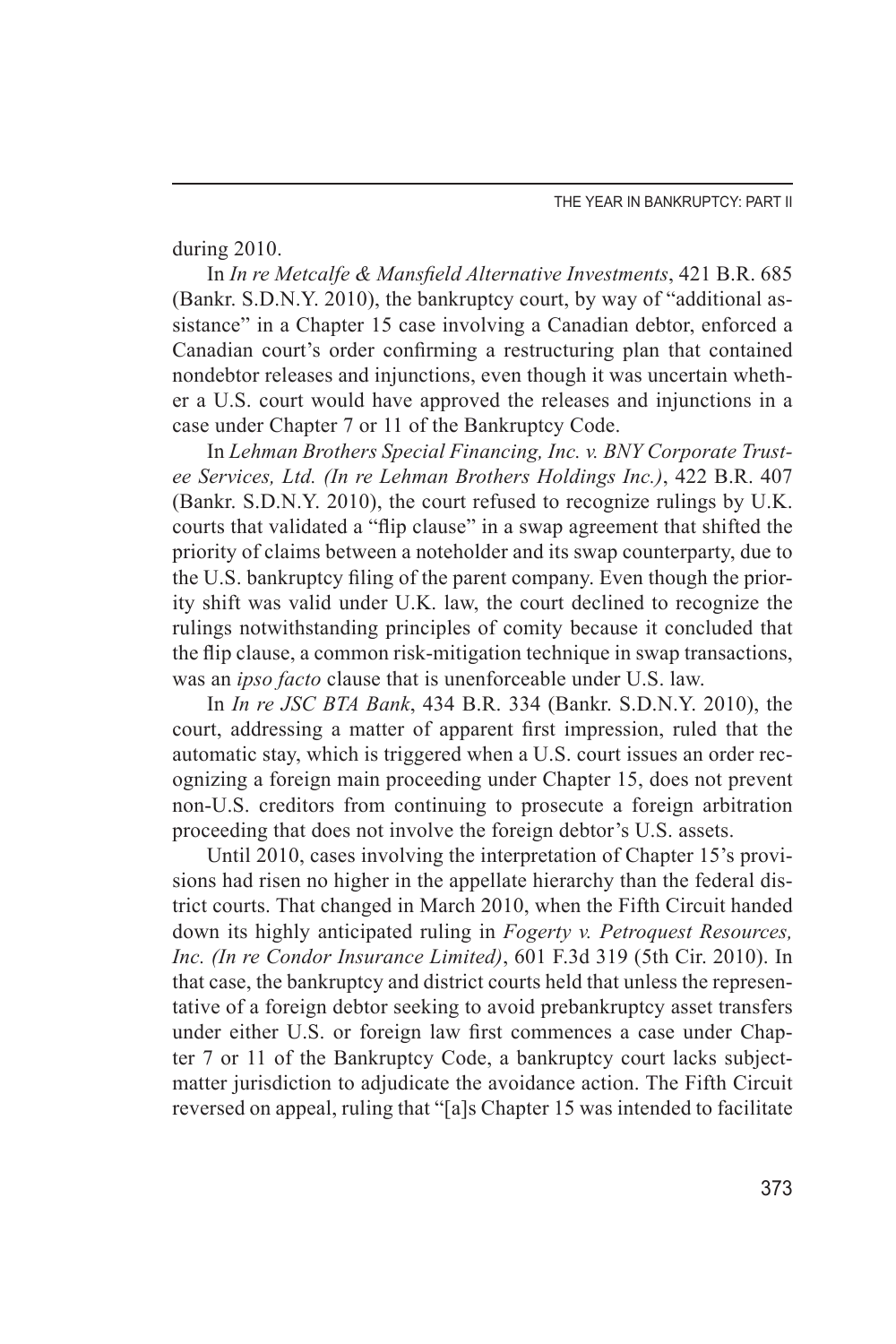cooperation between U.S. courts and foreign bankruptcy proceedings, we read section  $1521(a)(7)$  in that light and hold that a court has authority to permit relief under foreign avoidance law under the section."

The Fifth Circuit reprised its groundbreaking role in connection with Chapter 15 shortly afterward. In *In re Ran*, 607 F.3d 1017 (5th Cir. 2010), the court affirmed a district-court order denying recognition under Chapter 15 of an ongoing, involuntary bankruptcy proceeding pending in Israel because the evidence showed that the debtor's habitual residence and place of employment (*i.e.*, "center of main interest") were in Texas rather than Israel.

In *In re Qimonda AG Bankruptcy Litigation*, 433 B.R. 547 (E.D. Va. 2010), the court ruled that Section 365(n) of the Bankruptcy Code, which governs a debtor's treatment of executory contracts relating to intellectual property licenses, does not apply automatically in Chapter 15 cases. Instead, the court concluded, the provision applies only in the discretion of a bankruptcy court where circumstances warrant its invocation.

Sections 305(a) and (b) of the Bankruptcy Code were enacted in 2005 specifically to deal with the concept of "abstention" in Chapter 15 cases. They provide in part that the court

may dismiss a case under this title or may suspend all proceedings in a case under this title, at any time, if… the interests of creditors and the debtor would be better served by such dismissal or suspension; or…a petition under section 1515 for recognition of a foreign proceeding has been granted; and…the purposes of chapter 15 of this title would be best served by such dismissal or suspension.

A Pennsylvania bankruptcy court became one of the first courts to apply the abstention standard to a Chapter 15 case in 2010. In *In re RHTC Liquidating Co.*, 424 B.R. 714 (Bankr. W.D. Pa. 2010), the court denied a motion under Section 305(a) to dismiss an involuntary Chapter 7 petition filed in the U.S. against the wholly owned subsidiary of a company that was a debtor in a Canadian bankruptcy proceeding and had obtained recognition of the case in the U.S. under Chapter 15. According to the court, the foreign debtor's representative failed to demonstrate that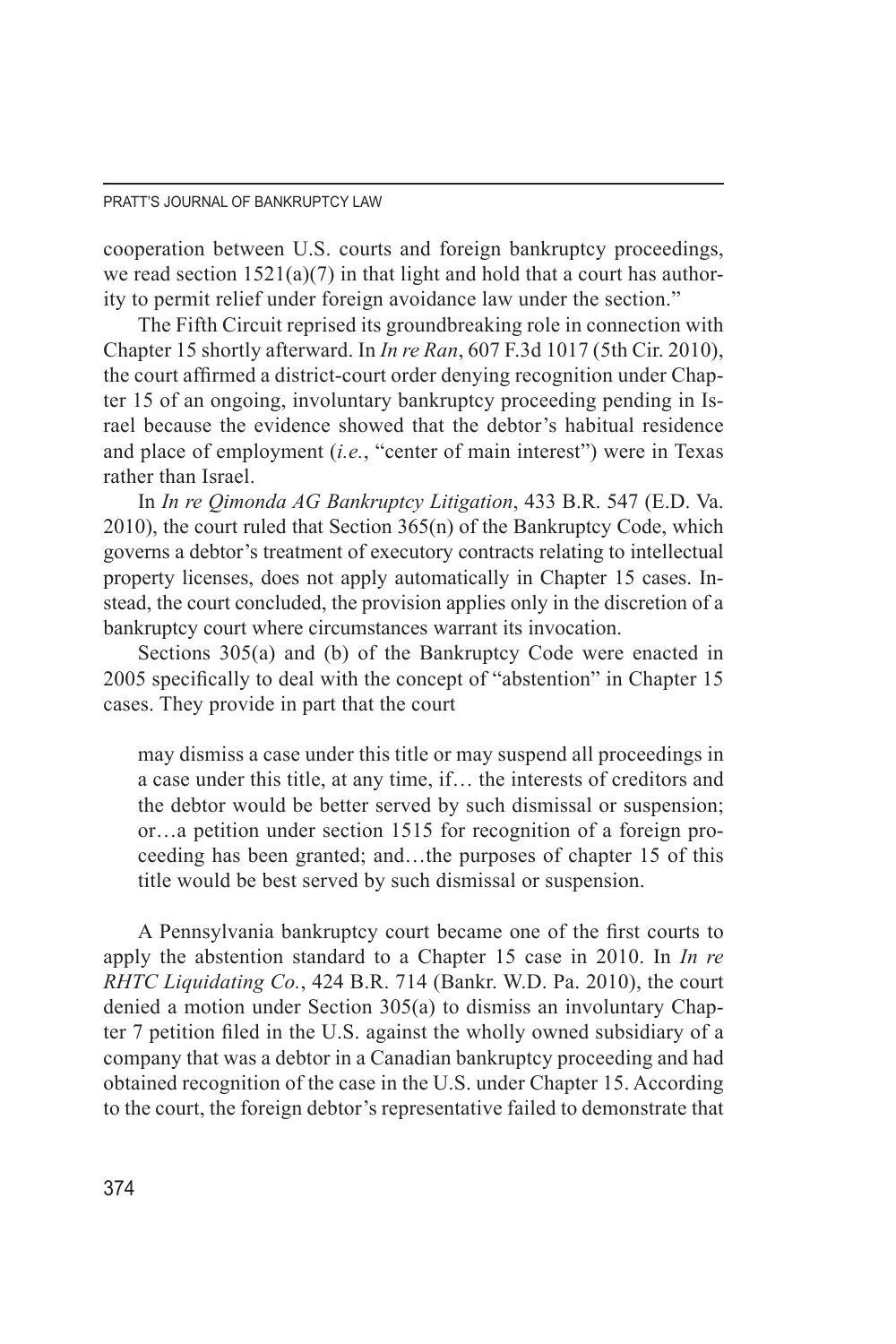dismissal of the parallel Chapter 7 case was in the best interests of both the subsidiary and its creditors, and it failed to prove that dismissal of the Chapter 7 case, which was commenced by American creditors holding roughly 85 percent in number and amount of the subsidiary's noninsider, unsecured debt, would best serve the purposes of Chapter 15.

## **Retiree Benefits**

On July 13, 2010, the Court of Appeals for the Third Circuit issued an opinion in *IUE-CWA v. Visteon Corp. (In re Visteon Corp.)*, 612 F.3d 210 (3d Cir. 2010), holding that the procedures set forth in Section 1114 of the Bankruptcy Code apply to all retiree benefit plans, even those plans that could have been terminated at will outside of bankruptcy. In so ruling, the Third Circuit reached the opposite conclusion on this issue from the majority of courts that have previously considered it. The court of appeals also made clear that a debtor remains free to terminate benefits as permitted by its retiree welfare plans after the debtor emerges from bankruptcy.

## **Executory Contracts and Unexpired Leases**

Section 365(d)(3) of the Bankruptcy Code requires a trustee or DIP timely to perform all obligations of the debtor arising under any unexpired lease of nonresidential real property from and after entry of an order for relief until the lease is assumed or rejected. In *In re Goody's Family Clothing Inc.*, 610 F.3d 812 (3d Cir. 2010), the Third Circuit ruled that Section  $365(d)(3)$  does not supplant or preempt Section  $503(b)$ , the Bankruptcy Code's administrative-expense provision. The court of appeals affirmed the ruling below, finding that the DIP's use of the leased premises postpetition to produce income provided an "actual and necessary" benefit to the estate and that commercial landlords were thus entitled to "stub rent" (*i.e.*, the amount due landlords for the period of occupancy and use between the petition date and the first postpetition rent payment) as an administrative expense. According to the Third Circuit, the appropriate amount of stub rent could vary, depending on the facts of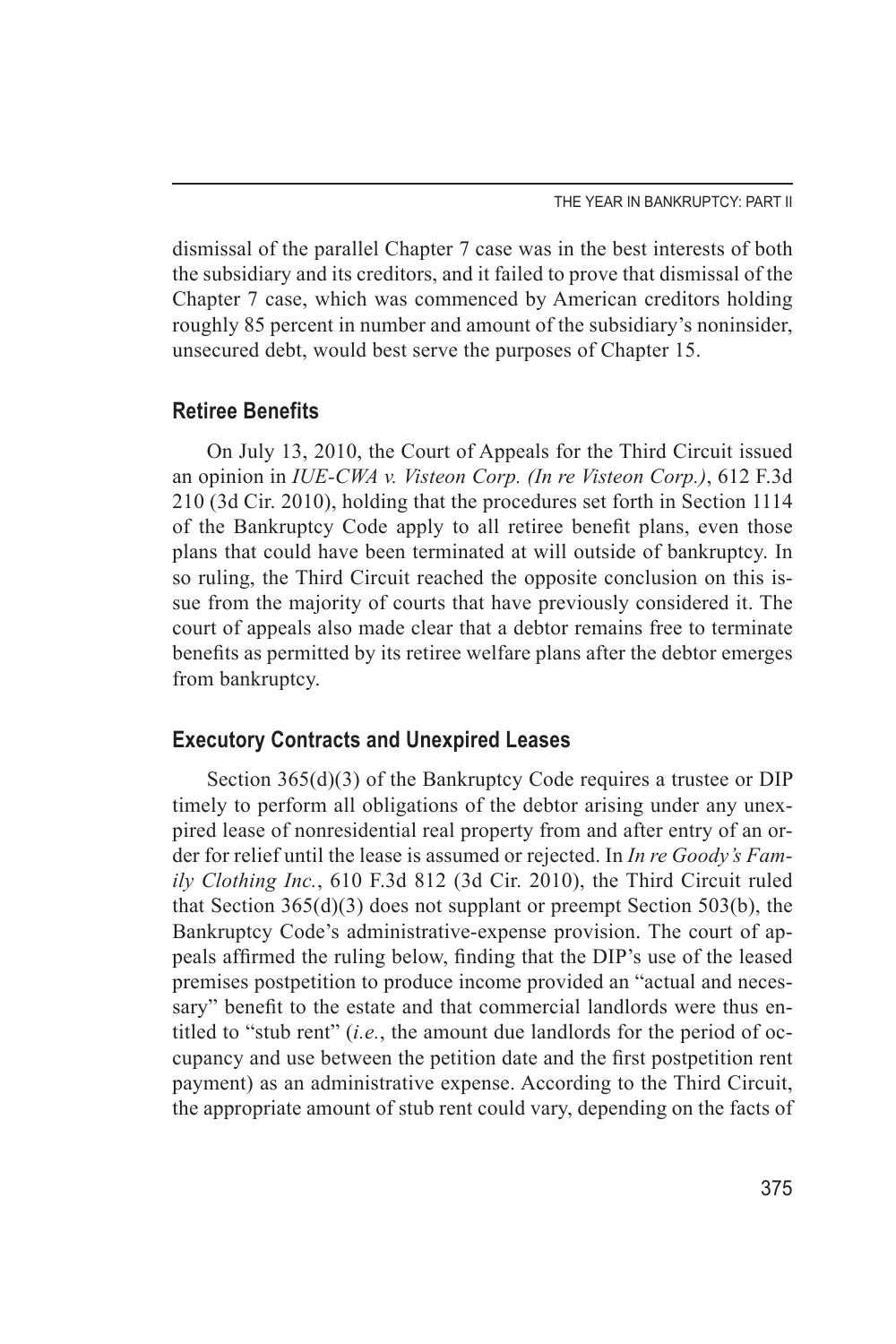the case.

A debtor's decision to assume or reject an executory contract is typically given deferential treatment by bankruptcy courts under a "business judgment" standard. Certain types of nondebtor parties to such contracts, however, have been afforded special protections. For example, in 1988, Congress added Section 365(n) to the Bankruptcy Code, granting some intellectual property licensees the right to continued use of licensed property, notwithstanding a debtor's rejection of the underlying license agreement. However, Section 365(n) does not apply to trademark licenses. Therefore, the rights of trademark licensees if the licensor files for bankruptcy remain in doubt.

In *In re Exide Techs.*, 607 F.3d 957 (3d Cir. 2010), the Third Circuit ruled that a trademark license agreement was not executory because the licensee had materially performed its obligations under the agreement at the time that the debtor filed for bankruptcy. Thus, the court never addressed whether rejection of the agreement (had it been found to be executory) would have terminated the licensee's right to use the debtor's trademark.

However, in a separate concurring opinion, circuit judge Thomas L. Ambro took issue with the bankruptcy court's conclusion that rejection of a trademark-licensing agreement necessarily terminates the licensee's right to use the debtor's trademark. According to Judge Ambro, Congress's decision to leave treatment of trademark licenses to the courts signals nothing more than Congress's inability, at the time it enacted Section 365(n), to devote enough time to consideration of trademarks in the bankruptcy context; no negative inference should be drawn by the failure to include trademarks in the Bankruptcy Code's definition of "intellectual property." As Judge Ambro concluded, "[I]t is simply more freight than negative inference will bear to read rejection of a trademark license to effect the same result as termination of that license."

Bank holding company Colonial BancGroup Inc. ("Colonial") won a major victory over the Federal Deposit Insurance Corp. when an Alabama bankruptcy court ruled on August 31, 2010, that Colonial had not entered into an enforceable agreement to make up a \$1 billion capital deficiency at Colonial's bank unit. It is one of the few rulings address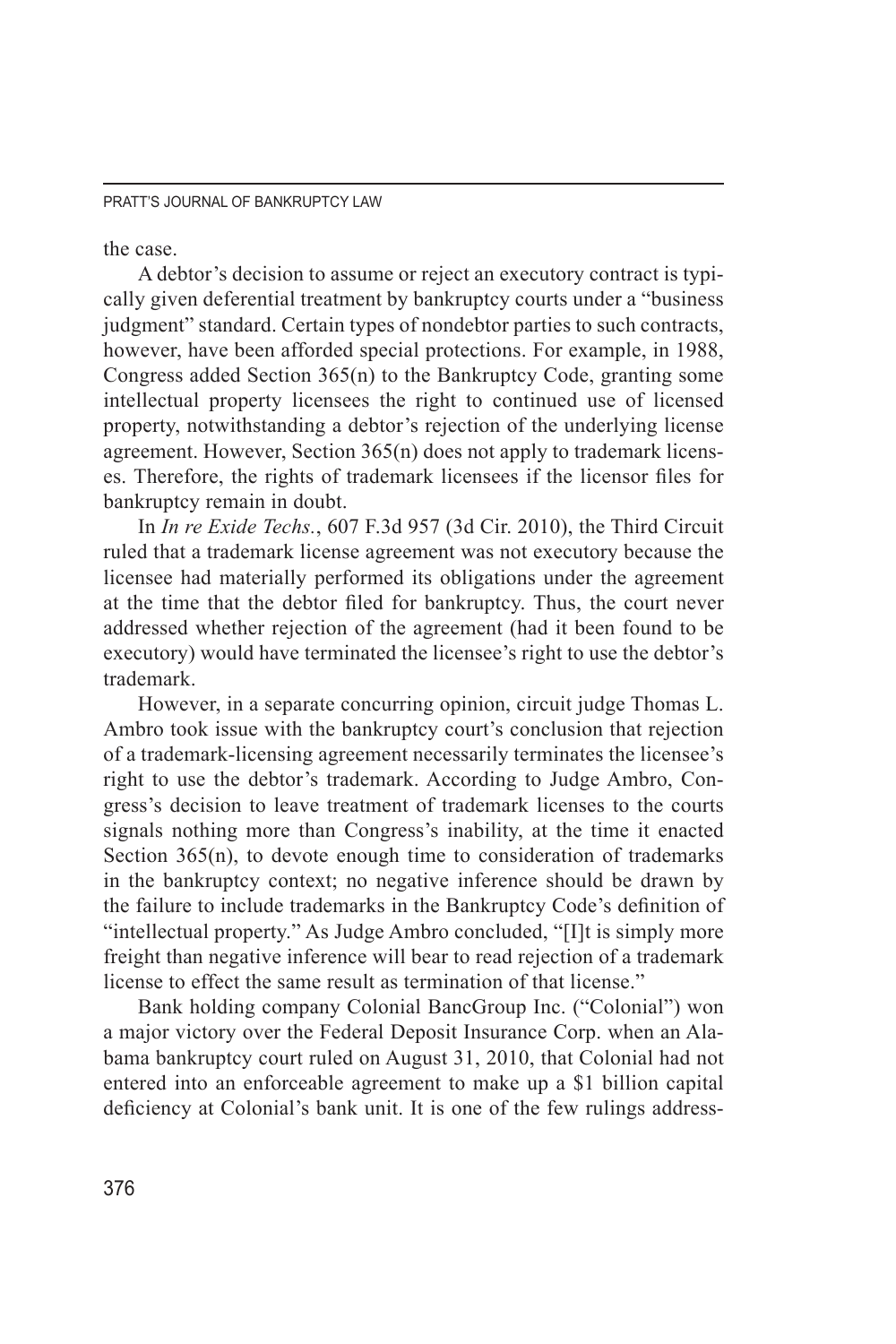ing Section 365(o), which was added to the Bankruptcy Code in 1990 to compel a company in bankruptcy to cure deficits under "any commitment by the debtor to a federal depository institutions regulatory agency" related to the maintenance of capital.

The court ruled in *In re Colonial Bancgroup, Inc.*, 2010 WL 3488747 (Bankr. M.D. Ala. Aug. 31, 2010), *amended and superseded*, 436 B.R. 713 (Bankr. M.D. Ala. 2010), that the language in agreements entered into by the holding company and the Federal Reserve during the year before the bank failed and the holding company filed for Chapter 11 protection in August 2009 obligating the company to increase its capital did not comply with the definitions in Section 365(o). According to the court, the agreements did "not make the debtor either primarily or secondarily liable for the bank's obligations," but merely required the holding company to "assist" the bank. "Most importantly," the court wrote, the agreements did not "require the debtor to make a capital infusion, in any amount, in the Bank."

## **Financial Contracts**

"Safe harbors" in the Bankruptcy Code designed to insulate nondebtor parties to financial contracts from the consequences of a bankruptcy filing by the contract counterparty have been the focus of a considerable amount of scrutiny. In *In re Lehman Bros. Holdings Inc.*, 433 B.R. 101 (Bankr. S.D.N.Y. 2010), the court ruled that, absent mutuality of obligations (*i.e.*, funds against which a bank sought to set off were deposited into the debtor's account postpetition), such funds were not protected by the Bankruptcy Code's safe-harbor provisions and could not be used to set off an obligation allegedly owed by the debtor under a master swap agreement. "A contractual right to setoff under derivative contracts," the court wrote, "does not change well established law that conditions such a right on the existence of mutual obligations."

## **Liabilities of Officers, Directors, and Advisors**

Although they did not directly implicate issues of substantive bank-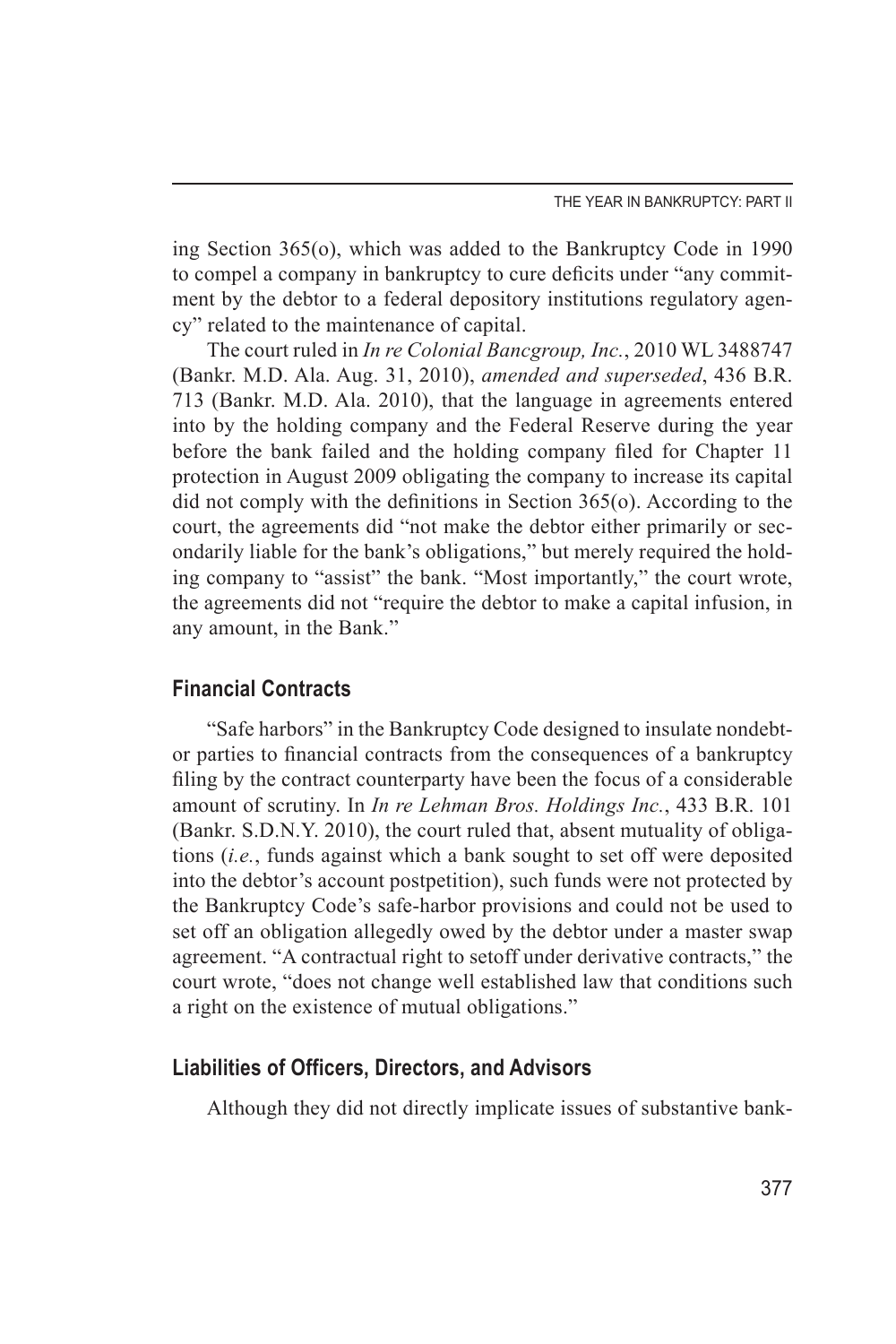ruptcy law, a number of decisions handed down in 2010 addressed questions regarding the duties and liabilities of officers, directors, and advisors that commonly arise in bankruptcy cases. For example, in *In re TOUSA, Inc.*, 437 B.R. 447 (Bankr. S.D. Fla. 2010), the court ruled that "the insolvency of a wholly-owned subsidiary is a fiduciary gamechanger" and that under Delaware law, the directors of a corporation owe fiduciary duties of loyalty, good faith, and due care to the creditors of an insolvent wholly owned subsidiary. According to the court, "It would be absurd to hold that the doctrine that directors owe special duties after insolvency is inapplicable when the insolvent company is a subsidiary of another corporation." That eventuality, the court wrote, "is precisely when a director must be most acutely sensitive to the needs of a corporation's separate community of interests, including both the parent shareholder and the corporation's creditors."

On October 21, 2010, New York's highest state court, the New York Court of Appeals, rejected by a 4-3 vote pleas to allow broader liability for third-party financial professionals, pulling the plug on allegations that outside financial advisors and others assisted or furthered corporate fraud in connection with the collapse of Refco, Inc., into bankruptcy in 2005 and the meltdown of American International Group in 2008. In *Kirschner v. KPMG LLP*, 15 N.Y.3d 446 (N.Y. 2010), the court of appeals ruled that under the common-law rule of *in pari delicto*, which provides in substance that courts will not intercede in disputes between wrongdoers, and the related "adverse interest exception" to agency imputation, a company cannot shift responsibility for its own agents' misconduct to third parties, such as financial advisors.

The ruling thwarted efforts to broaden liability under New York law for auditors, accountants, investment bankers, financial advisors, attorneys, and other professionals. However, such efforts may not have been defeated entirely — three judges dissented, including Chief Judge Jonathan Lippman, opining that the decision should have carved out an exception for fraud cases involving schemes between outside advisors and corporate insiders.

Ironically, the ruling in *Kirschner* was handed down only a few days after accounting firm Grant Thornton LLP agreed in a federal district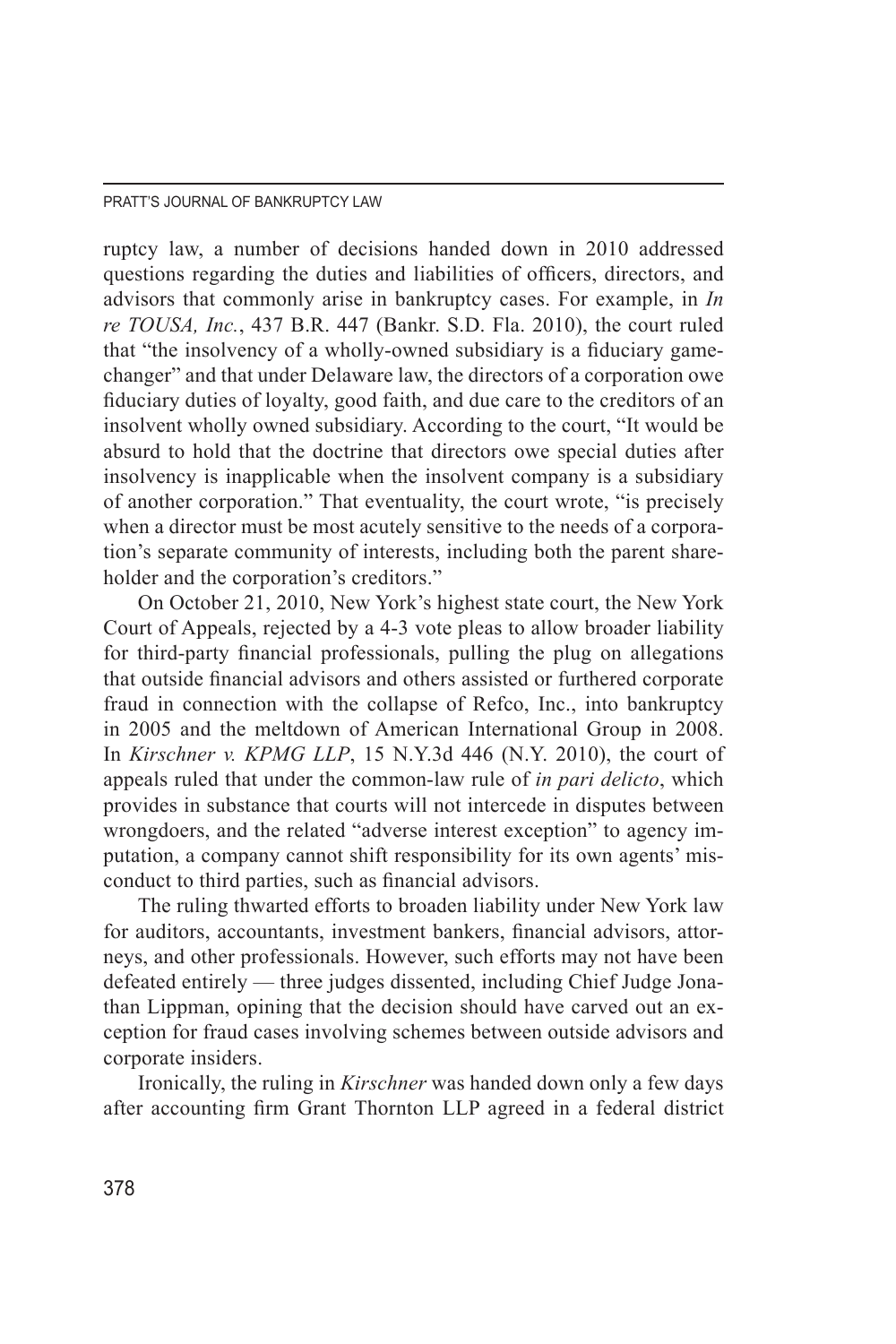court in New York to pay \$25 million to settle claims of aiding and abetting fraud in Refco-related transactions. Basing its decision on the New York Court of Appeals' ruling on questions that had been certified to the court by the Second Circuit Court of Appeals with respect to New York law, the Second Circuit affirmed dismissal of the Refco bankruptcy trustee's adversary proceedings against the defendants in *Kirschner v. KPMG LLP*, 626 F.3d 673 (2d Cir. 2010).

## **Municipal Debtors**

Increasingly prominent amid the carnage wrought by the Great Recession is the plight of cities, towns, and other municipalities in the U.S. One option available to municipalities teetering on the brink of financial ruin is Chapter 9 of the Bankruptcy Code, a relatively obscure and seldom used legal framework that allows an eligible municipality to "adjust" its debts by means of a plan of adjustment that is in many respects similar to the plan of reorganization that a debtor devises in a Chapter 11 case. However, due to constitutional concerns rooted in the Tenth Amendment's preservation of each state's individual sovereignty over its internal affairs, the resemblance between Chapter 9 and Chapter 11 is **limited** 

Two important distinctions between Chapter 9 and Chapter 11 were highlighted in decisions issued during 2010. In *In re City of Vallejo, California*, 432 B.R. 262 (E.D. Cal. 2010), the district court affirmed a bankruptcy-court ruling that Section 1113 of the Bankruptcy Code, which delineates the circumstances under which a Chapter 11 debtor can reject a collective bargaining agreement, does not apply in Chapter 9. Under this ruling, it would appear to be easier for a municipal debtor to reject a labor agreement. In *In re New York City Off-Track Betting Corporation*, 434 B.R. 131 (Bankr. S.D.N.Y. 2010), the bankruptcy court denied a creditor's motion to compel the immediate payment as an administrative expense of sums the debtor was obligated to pay under applicable New York law, ruling that because there is no bankruptcy estate in a Chapter 9 case, there can be no expenses of administering the estate allowed under Section 503(b) of the Bankruptcy Code.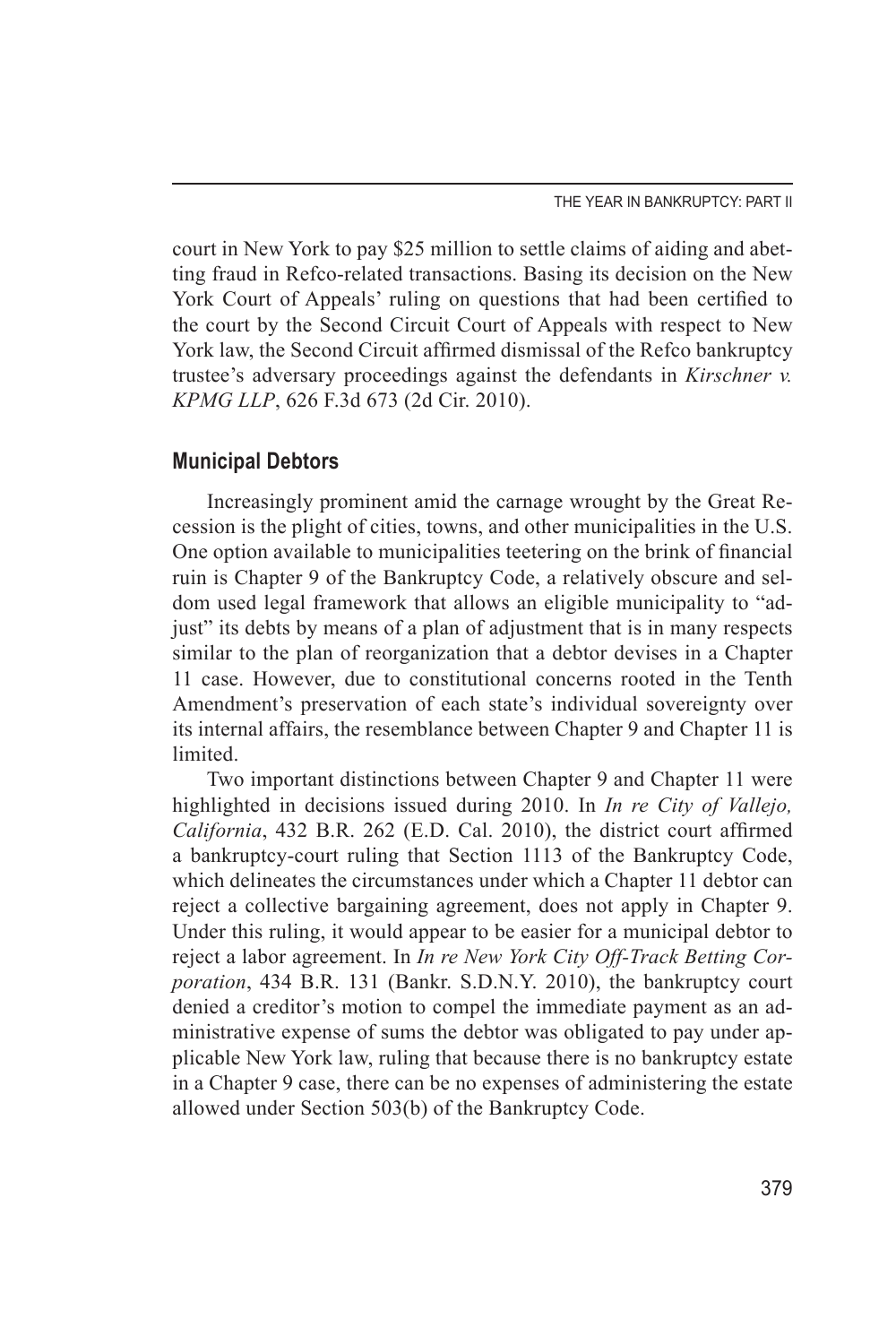In *In re Las Vegas Monorail Co.*, 429 B.R. 770 (Bankr. D. Nev. 2010), the bankruptcy court engaged in a comprehensive analysis of the type of entity that qualifies as a "municipality" eligible to file a Chapter 9 case. The court denied a creditor's motion to dismiss a Chapter 11 case filed by a nonprofit monorail company on the basis that, as an "instrumentality of the state," the debtor was required to file a Chapter 9 case instead. According to the court, the corporation was not created pursuant to statute; did not have any traditional government powers, such as those of taxation, eminent domain, or sovereign immunity; and relied not on the public fisc to support its operations, but on fares collected from its customers. As such, the court ruled, the corporation did not qualify as an "instrumentality of the state" ineligible for Chapter 11 relief.

## **FROM THE TOP**

The U.S. Supreme Court handed down four decisions involving issues of bankruptcy law, and another potentially bearing on bankruptcy venue, in 2010. In the first, the court affirmed in part and reversed in part a decision of the Eighth Circuit Court of Appeals. On March 8, 2010, the court held in *Milavetz, Gallop & Milavetz, P.A. v. U.S.*, 130 S. Ct. 1324 (2010), that consumer bankruptcy lawyers must advertise themselves as "debt-relief agencies" and that Section  $526(a)(4)$  of the Bankruptcy Code, which provides that a debt-relief agency shall not advise an assisted person to incur more debt in contemplation of filing for bankruptcy, prohibits a debt-relief agency from advising a debtor to manipulate the protections of the bankruptcy system by "loading up" on debt with the expectation of obtaining its discharge. In doing so, the court upheld the constitutionality of provisions added to the Bankruptcy Code in 2005.

On March 23, 2010, a unanimous court ruled in *United Student Aid Funds, Inc. v. Espinosa*, 130 S. Ct. 1367 (2010), that under Federal Rule of Civil Procedure 60(b)(4), a student loan provider was not entitled to relief from a bankruptcy-court order confirming a Chapter 13 plan that discharged the debtor's student loan debt even though the bankruptcy court made no finding of "undue hardship" in an adversary proceeding, as required by Section  $523(a)(8)$  of the Bankruptcy Code and Bankrupt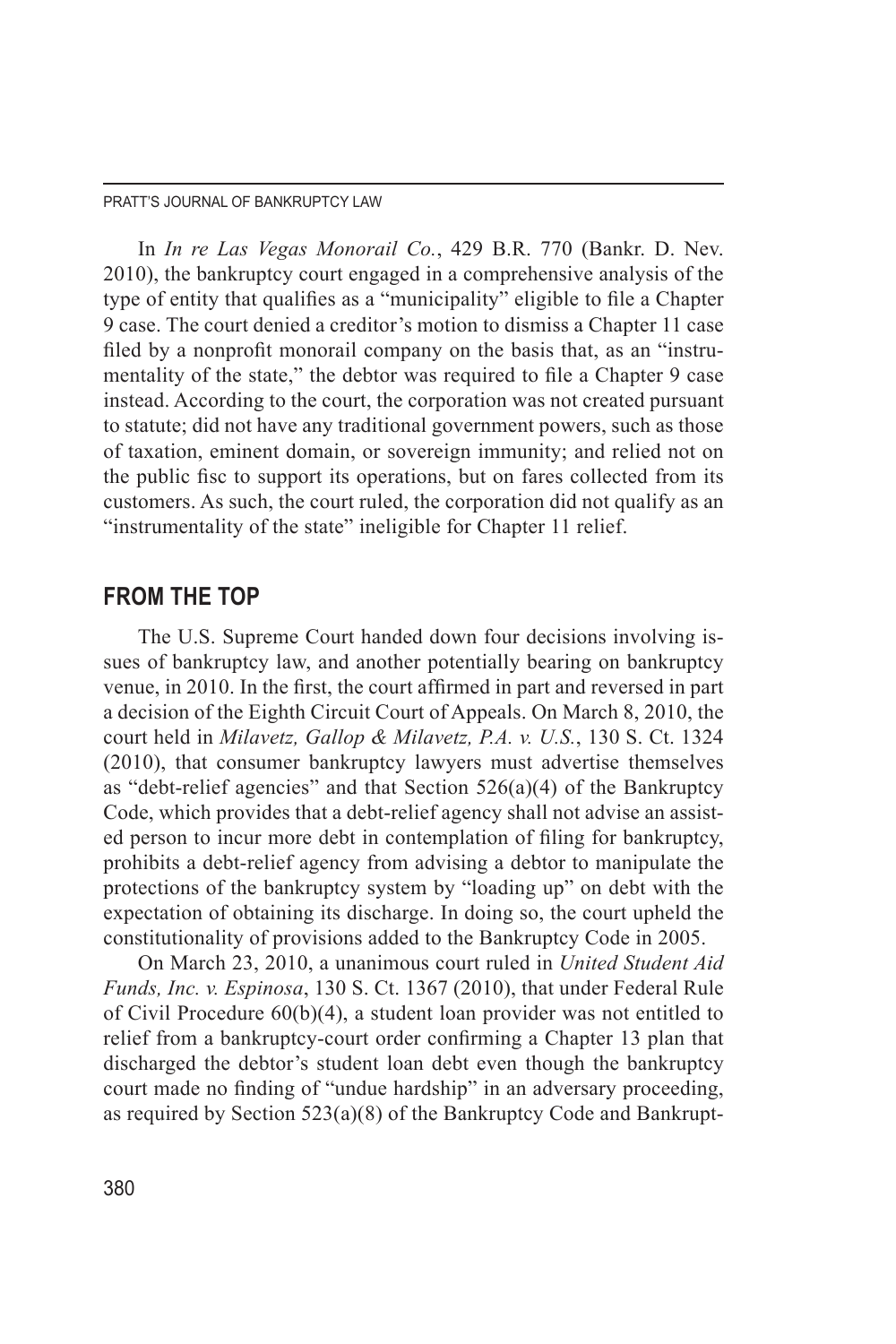cy Rule 7001(6). In affirming a ruling by the Ninth Circuit Court of Appeals, the court concluded that although the bankruptcy court's failure to find undue hardship was a legal error, given the Bankruptcy Code's clear and self-executing requirement for an undue-hardship determination, the confirmation order was enforceable and binding on the lender because it had actual notice of the error and failed to object or timely appeal.

When a bankruptcy court calculates the "projected disposable income" in a repayment plan proposed by an above-median-income Chapter 13 debtor, the court may "account for changes in the debtor's income or expenses that are known or virtually certain at the time of confirmation," the U.S. Supreme Court held on June 7, 2010, in *Hamilton v. Lanning*, 130 S. Ct. 2464 (2010). Writing for an 8-1 majority, Justice Samuel A. Alito, Jr., agreed with the Tenth Circuit Court of Appeals and concluded that a "forward-looking approach" is the proper way to calculate projected disposable income under Section  $1325(b)(1)(B)$  of the Bankruptcy Code, rather than the "mechanical approach" advocated by the Chapter 13 trustee.

On June 17, 2010, the Supreme Court handed down its ruling in *Schwab v. Reilly*, 130 S. Ct. 2652 (2010), in which it considered whether a Chapter 7 trustee who does not lodge a timely objection to a debtor's claimed exemption of personal property may nevertheless sell the property if he later learns that the property value exceeds the amount of the claimed exemption. Writing for a 6-3 majority, Justice Clarence Thomas concluded that where a debtor gives "the value of claimed exemptions" on Schedule C dollar amounts within the range the Bankruptcy Code allows for what it defines as "property claimed as exempt," a Chapter 7 trustee is not required to object to the exemptions in order to preserve the estate's right to retain any value in the equipment beyond the value of the exempt interest. The trustee, the majority ruled, is entitled to sell the property subject to the exemption claim and distribute to the debtor the amounts claimed as exempt, retaining for the estate any excess.

On February 23, 2010, the Supreme Court issued its opinion in *Hertz v. Friend*, 130 S. Ct. 1181 (2010). One of the issues in the case was the location of the principal place of business of a corporation for purposes of diversity jurisdiction. Writing for a unanimous court, Justice Stephen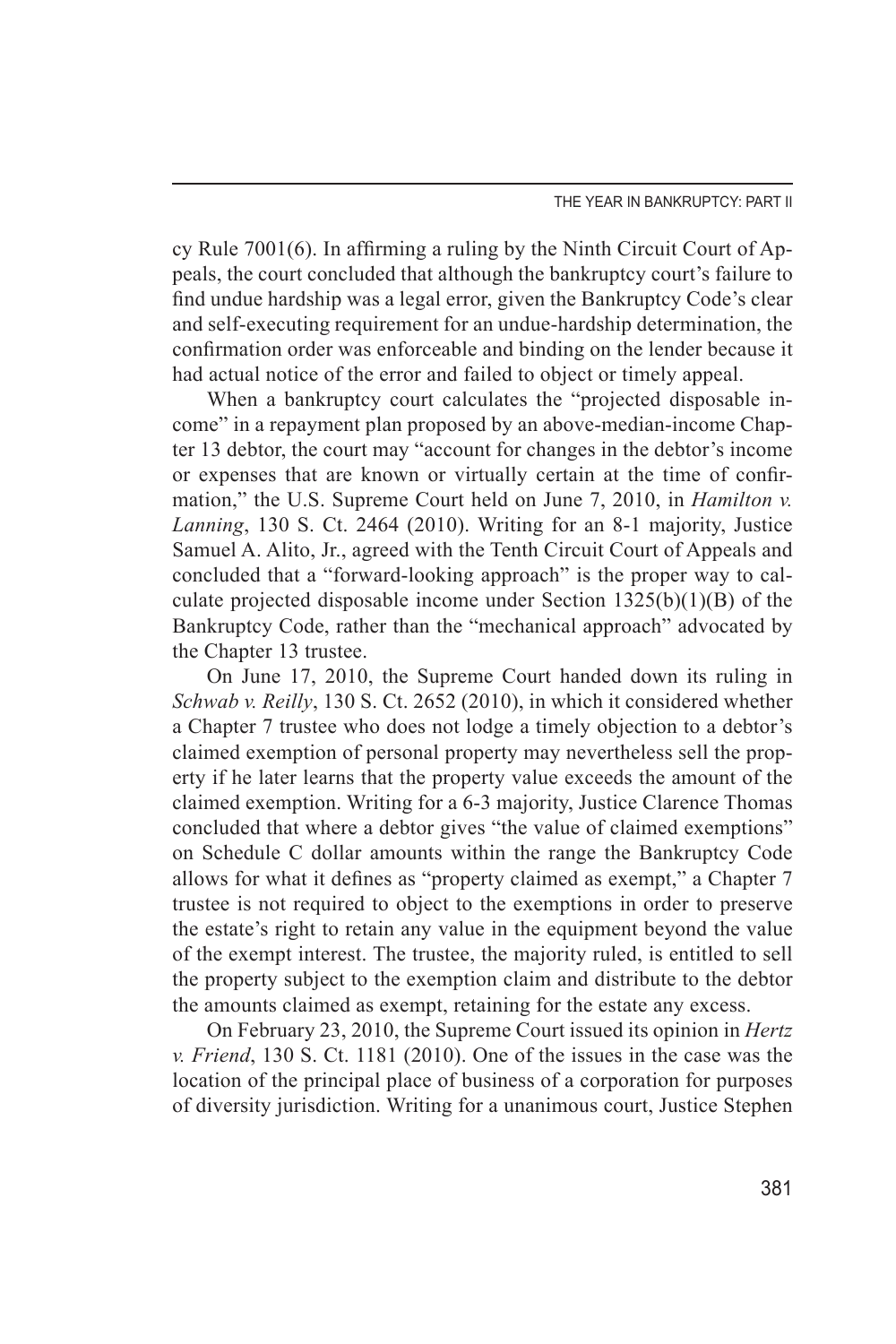G. Breyer, after examining the federal circuit courts of appeals' "divergent and increasingly complex interpretations" regarding the issue, ruled as follows:

We conclude that "principal place of business" is best read as referring to the place where a corporation's officers direct, control, and coordinate the corporation's activities. It is the place that Courts of Appeals have called the corporation's "nerve center." And in practice it should normally be the place where the corporation maintains its headquarters — provided that the headquarters is the actual center of direction, control, and coordination, *i.e.*, the "nerve center," and not simply an office where the corporation holds its board meetings (for example, attended by directors and officers who have traveled there for the occasion).

*Hertz* did not involve the bankruptcy venue requirements set forth in 28 U.S.C. § 1408. As such, the impact of the ruling on the chosen venue for large corporate bankruptcy cases remains to be seen.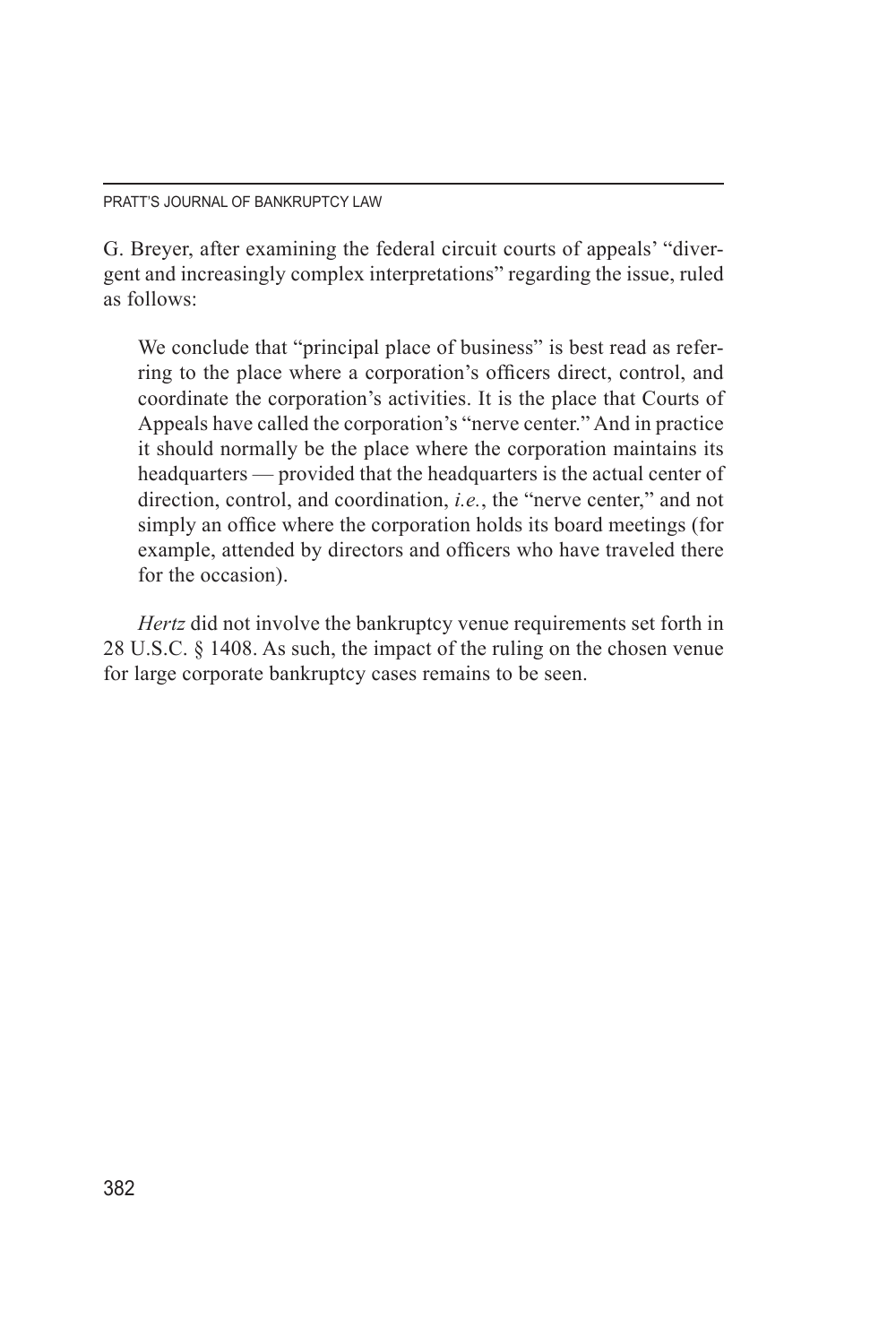## **Largest Public-Company Bankruptcy Filings Since 1980**

| Company                              | <b>Filing Date</b> | <b>Industry</b>           | <b>Assets</b>  |
|--------------------------------------|--------------------|---------------------------|----------------|
| Lehman Brothers Hold-<br>ings Inc.   | 09/15/2008         | <b>Investment Banking</b> | \$691 billion  |
| Washington Mutual,<br>Inc.           | 09/26/2008         | Banking                   | \$328 billion  |
| WorldCom, Inc.                       | 07/21/2002         | Telecommunications        | \$104 billion  |
| General Motors Corpo-<br>ration      | 06/01/2009         | Automobiles               | \$91 billion   |
| CIT Group Inc.                       | 11/01/2009         | Banking and Leas-<br>ing  | \$80 billion   |
| Enron Corp.                          | 12/02/2001         | <b>Energy Trading</b>     | \$66 billion   |
| Conseco, Inc.                        | 12/17/2002         | <b>Financial Services</b> | \$61 billion   |
| Chrysler LLC                         | 04/30/2009         | Automobiles               | \$39 billion   |
| Thornburg Mortgage,<br>Inc.          | 05/01/2009         | Mortgage Lending          | \$36.5 billion |
| Pacific Gas and Electric<br>Company  | 04/06/2001         | Utilities                 | \$36 billion   |
| Texaco, Inc.                         | 04/12/1987         | Oil and Gas               | \$35 billion   |
| Financial Corp. of<br>America        | 09/09/1988         | <b>Financial Services</b> | \$33.8 billion |
| Refco, Inc.                          | 10/17/2005         | <b>Brokerage</b>          | \$33.3 billion |
| IndyMac Bancorp, Inc.                | 07/31/2008         | Banking                   | \$32.7 billion |
| Global Crossing, Ltd.                | 01/28/2002         | Telecommunications        | \$30.1 billion |
| Bank of New England<br>Corp.         | 01/07/1991         | Banking                   | \$29.7 billion |
| General Growth Prop-<br>erties, Inc. | 04/16/2009         | <b>Real Estate</b>        | \$29.6 billion |
| Lyondell Chemical<br>Company         | 01/06/2009         | Chemicals                 | \$27.4 billion |
| Calpine Corporation                  | 12/20/2005         | <b>Utilities</b>          | \$27.2 billion |